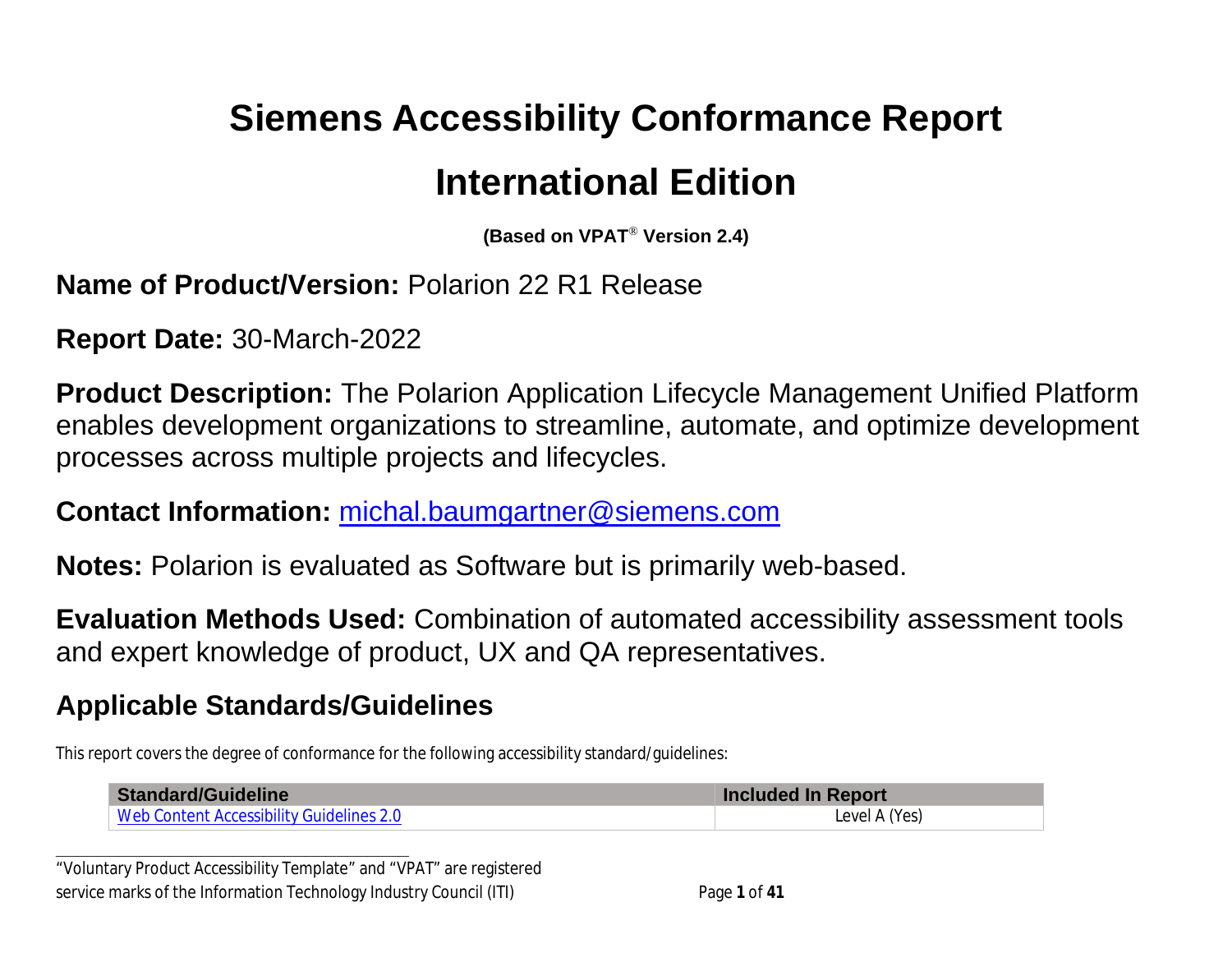| <b>Standard/Guideline</b>                                                          | <b>Included In Report</b>                |
|------------------------------------------------------------------------------------|------------------------------------------|
|                                                                                    | Level AA (Yes)                           |
|                                                                                    | Level AAA (No)                           |
| Web Content Accessibility Guidelines 2.1                                           | Level A (Yes)                            |
|                                                                                    | Level AA (Yes)                           |
|                                                                                    | Level AAA (No)                           |
| Revised Section 508 standards published January 18, 2017 and corrected January 22, | Yes (In accordance with WCAG 2.1 - Level |
| 2018                                                                               | AA only)                                 |
| EN 301 549 Accessibility requirements suitable for public procurement of ICT       | Yes (In accordance with WCAG 2.1 - Level |
| products and services in Europe, - V3.1.1 (2019-11)                                | AA only)                                 |

# **Terms**

The terms used in the Conformance Level information are defined as follows:

- **Supports**: The functionality of the product has at least one method that meets the criterion without known defects or meets with equivalent facilitation.
- **Partially Supports**: Some functionality of the product does not meet the criterion.
- **Does Not Support**: The majority of product functionality does not meet the criterion.
- **Not Applicable**: The criterion is not relevant to the product.
- **Not Evaluated**: The product has not been evaluated against the criterion. This can be used only in WCAG 2.0 Level AAA.

# <span id="page-1-0"></span>**WCAG 2.1 Report**

Tables 1 and 2 also document conformance with:

 EN 301 549: Chapter 9 - Web, Sections 10.1-10.4 of Chapter 10 - Non-Web documents, and Sections 11.1-11.4 and 11.8.2 of Chapter 11 - Non-Web Software (open and closed functionality), and Sections 12.1.2 and 12.2.4 of Chapter 12 – Documentation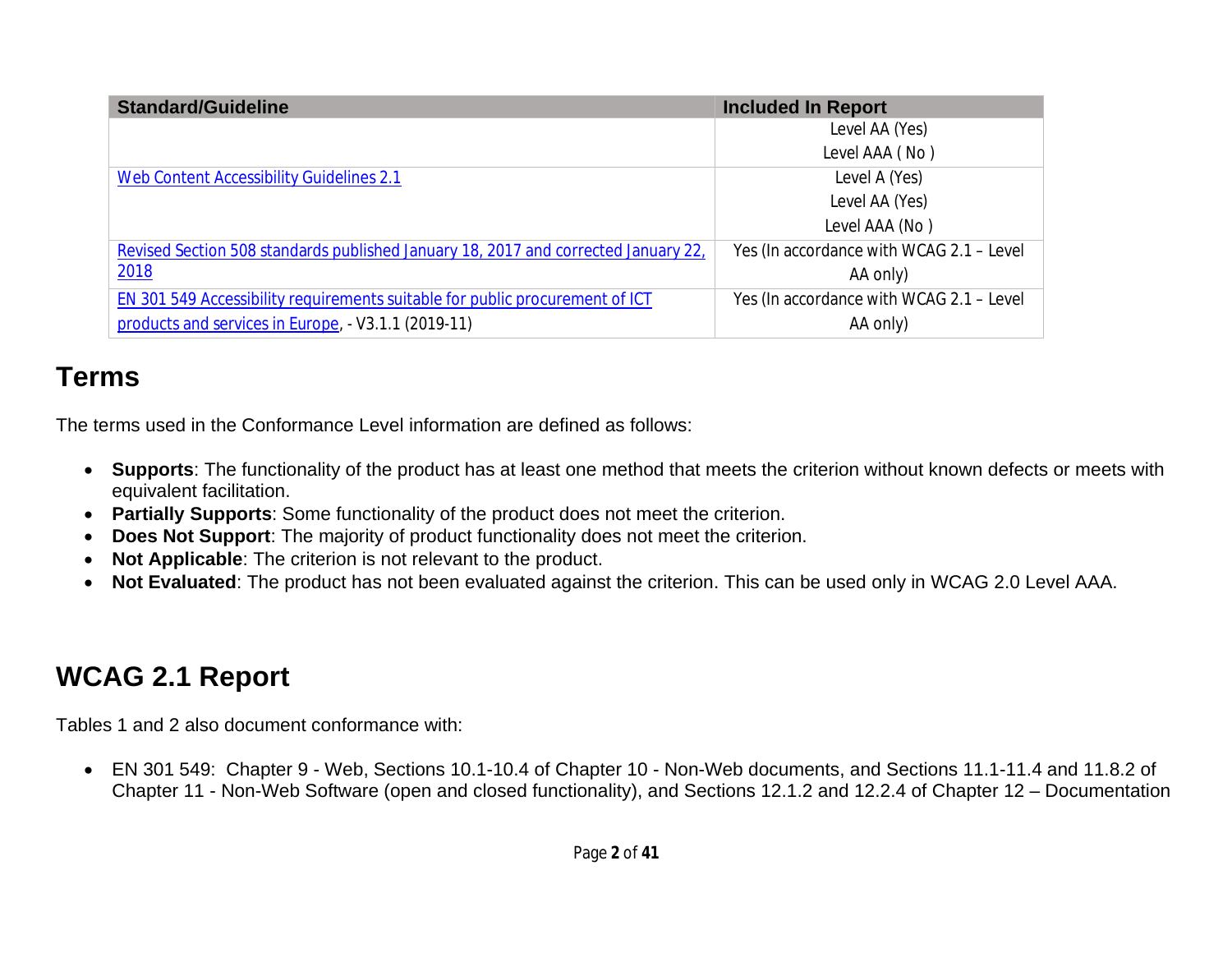Revised Section 508: Chapter 5 – 501.1 Scope, 504.2 Content Creation or Editing, and Chapter 6 – 602.3 Electronic Support Documentation.

Note: When reporting on conformance with the WCAG 2.x Success Criteria, they are scoped for full pages, complete processes, and accessibility-supported ways of using technology as documented in the [WCAG 2.0 Conformance Requirements.](https://www.w3.org/TR/WCAG20/#conformance-reqs)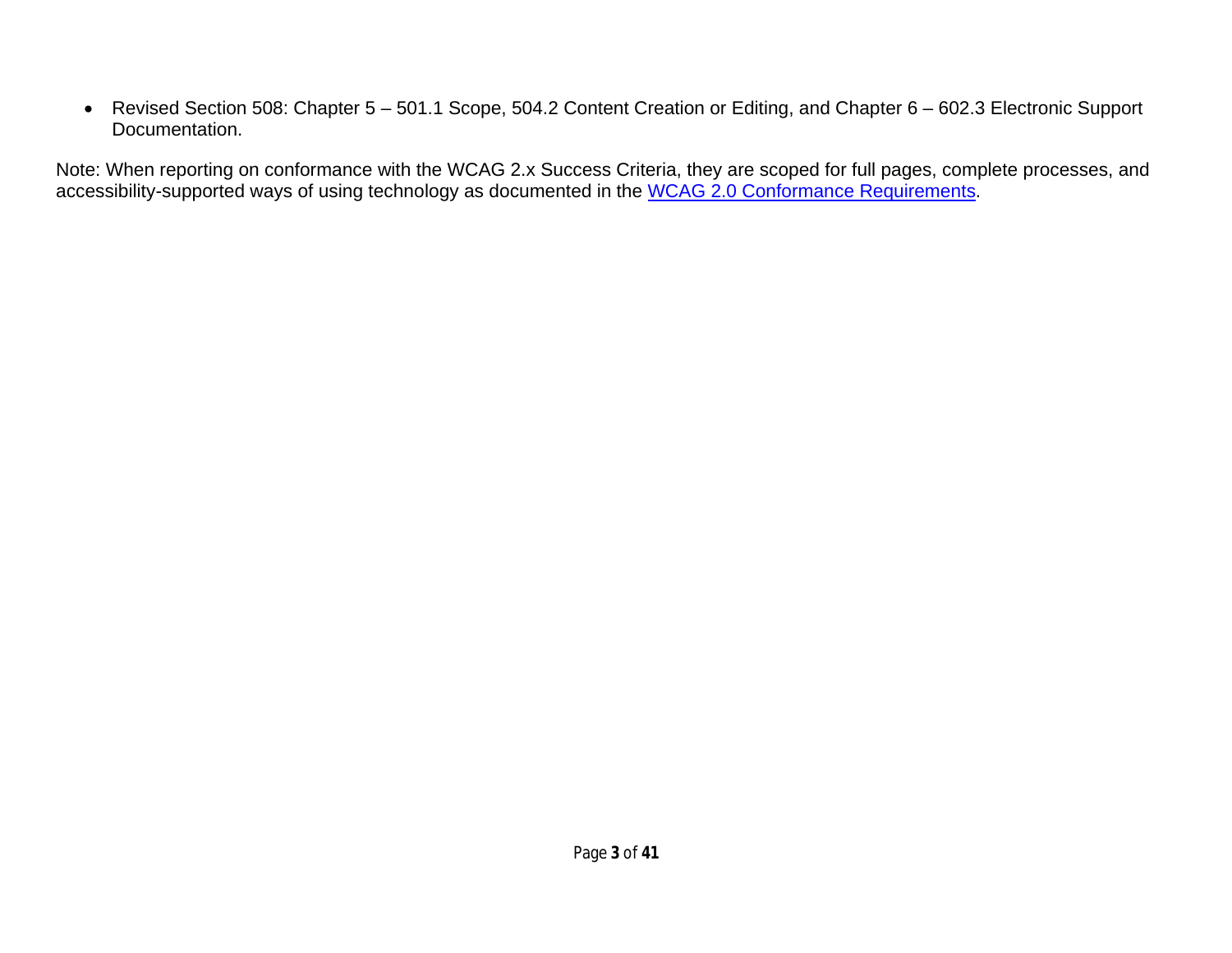# **Table 1: Success Criteria, Level A**

| <b>Criteria</b>                                         | <b>Conformance Level</b> | <b>Remarks and Explanations</b>                         |
|---------------------------------------------------------|--------------------------|---------------------------------------------------------|
| 1.1.1 Non-text Content (Level A)                        |                          |                                                         |
| Also applies to:                                        |                          |                                                         |
| EN 301 549 Criteria                                     |                          |                                                         |
| • $9.1.1.1$ (Web)                                       |                          |                                                         |
| 10.1.1.1 (Non-web document)                             |                          | Web: NA                                                 |
| 11.1.1.1.1 (Open Functionality Software)                |                          | Electronic Docs: NA                                     |
| 11.1.1.1.2 (Closed Functionality Software)              |                          | Software: In Polarion vast majority of UI elements have |
| 11.8.2 (Authoring Tool)                                 | Partially Supports       | a text alternative in addition to icons.                |
| 12.1.2 (Product Docs)                                   |                          | Closed: NA                                              |
| 12.2.4 (Support Docs)                                   |                          | Authoring Tool: NA                                      |
| <b>Revised Section 508</b>                              |                          |                                                         |
| 501 (Web) (Software)<br>$\bullet$                       |                          |                                                         |
| 504.2 (Authoring Tool)                                  |                          |                                                         |
| 602.3 (Support Docs)<br>$\bullet$                       |                          |                                                         |
| 1.2.1 Audio-only and Video-only (Prerecorded) (Level A) |                          |                                                         |
| Also applies to:                                        |                          |                                                         |
| EN 301 549 Criteria                                     |                          | Web: NA<br>Electronic Docs: NA                          |
| 9.1.2.1 (Web)<br>$\bullet$                              |                          |                                                         |
| 10.1.2.1 (Non-web document)                             |                          |                                                         |
| 11.1.2.1.1 (Open Functionality Software)                |                          |                                                         |
| 11.1.2.1.2.1 and 11.1.2.1.2.2 (Closed Software)         |                          | Software: Polarion contains no prerecorded audio or     |
| 11.8.2 (Authoring Tool)                                 | Not Applicable           | video.                                                  |
| 12.1.2 (Product Docs)                                   |                          | Closed: NA                                              |
| 12.2.4 (Support Docs)                                   |                          | Authoring Tool: NA                                      |
| <b>Revised Section 508</b>                              |                          |                                                         |
| 501 (Web)(Software)                                     |                          |                                                         |
| 504.2 (Authoring Tool)                                  |                          |                                                         |
| 602.3 (Support Docs)                                    |                          |                                                         |
| 1.2.2 Captions (Prerecorded) (Level A)                  |                          |                                                         |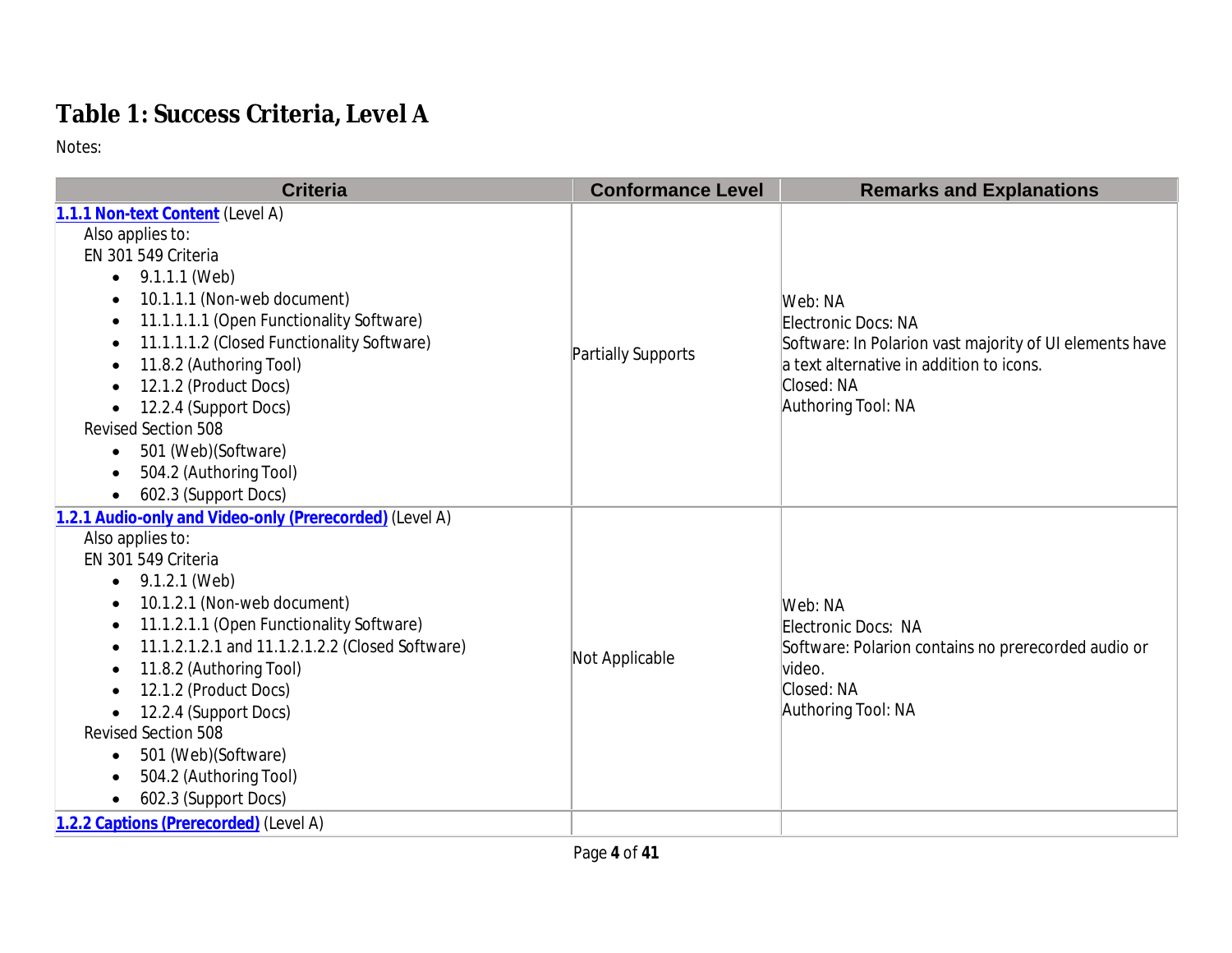| <b>Criteria</b>                                                      | <b>Conformance Level</b> | <b>Remarks and Explanations</b>                      |
|----------------------------------------------------------------------|--------------------------|------------------------------------------------------|
| Also applies to:                                                     | Not Applicable           | Web: NA                                              |
| EN 301 549 Criteria                                                  |                          | Electronic Docs: NA                                  |
| 9.1.2.2 (Web)<br>$\bullet$                                           |                          | Software: Polarion contains no prerecorded audio or  |
| 10.1.2.2 (Non-web document)                                          |                          | video.                                               |
| 11.1.2.2 (Open Functionality Software)<br>$\bullet$                  |                          | Closed: NA                                           |
| 11.1.2.2 (Closed Software)                                           |                          | Authoring Tool: NA                                   |
| 11.8.2 (Authoring Tool)                                              |                          |                                                      |
| 12.1.2 (Product Docs)                                                |                          |                                                      |
| 12.2.4 (Support Docs)                                                |                          |                                                      |
| <b>Revised Section 508</b>                                           |                          |                                                      |
| 501 (Web)(Software)<br>$\bullet$                                     |                          |                                                      |
| 504.2 (Authoring Tool)<br>$\bullet$                                  |                          |                                                      |
| 602.3 (Support Docs)                                                 |                          |                                                      |
| 1.2.3 Audio Description or Media Alternative (Prerecorded) (Level A) |                          |                                                      |
| Also applies to:                                                     |                          |                                                      |
| EN 301 549 Criteria                                                  |                          |                                                      |
| 9.1.2.3 (Web)<br>$\bullet$                                           |                          |                                                      |
| 10.1.2.3 (Non-web document)<br>$\bullet$                             |                          | Web: NA                                              |
| 11.1.2.3.1 (Open Functionality Software)                             |                          | Electronic Docs: NA                                  |
| 11.1.2.3.2 (Closed Software)                                         | Not Applicable           | Software: Polarion contains no prerecorded audio or  |
| 11.8.2 (Authoring Tool)                                              |                          | lvideo.                                              |
| 12.1.2 (Product Docs)                                                |                          | Closed: NA                                           |
| 12.2.4 (Support Docs)<br>$\bullet$                                   |                          | Authoring Tool: NA                                   |
| <b>Revised Section 508</b>                                           |                          |                                                      |
| 501 (Web) (Software)<br>$\bullet$                                    |                          |                                                      |
| 504.2 (Authoring Tool)                                               |                          |                                                      |
| 602.3 (Support Docs)                                                 |                          |                                                      |
| 1.3.1 Info and Relationships (Level A)                               |                          | Web: NA                                              |
| Also applies to:                                                     |                          | Electronic Docs: NA                                  |
| EN 301 549 Criteria                                                  | Partially Supports       | Software: Polarion provides good information and     |
| $\bullet$ 9.1.3.1 (Web)                                              |                          | relationship regarding the content displayed in User |
| 10.1.3.1 (Non-web document)                                          |                          | Interface in vast majority of case.                  |
| 11.1.3.1.1 (Open Functionality Software)                             |                          |                                                      |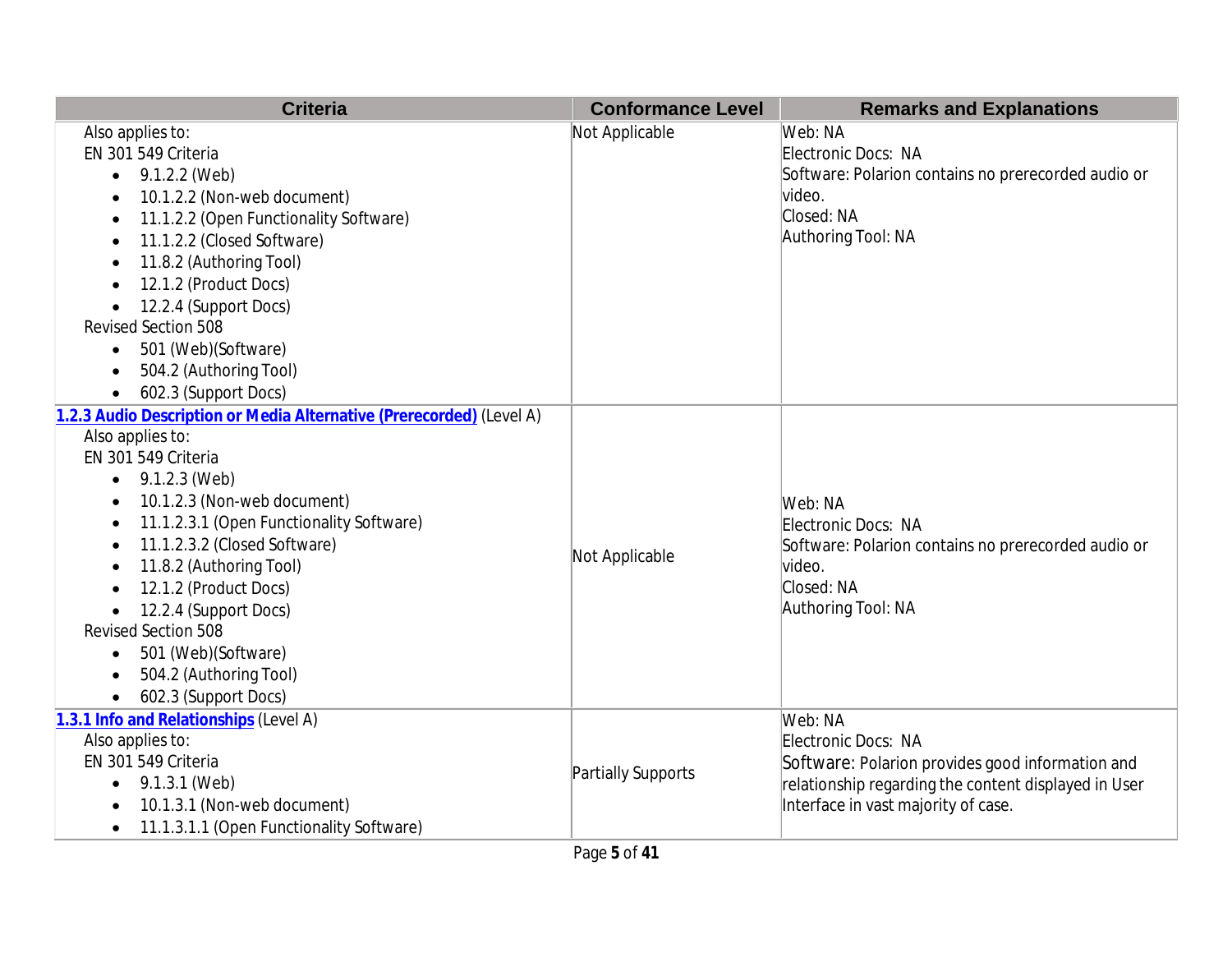| <b>Criteria</b>                           | <b>Conformance Level</b> | <b>Remarks and Explanations</b>                         |
|-------------------------------------------|--------------------------|---------------------------------------------------------|
| 11.1.3.1.2 (Closed Software)<br>$\bullet$ |                          | Closed: NA                                              |
| 11.8.2 (Authoring Tool)                   |                          | Authoring Tool: NA                                      |
| 12.1.2 (Product Docs)                     |                          |                                                         |
| 12.2.4 (Support Docs)                     |                          |                                                         |
| <b>Revised Section 508</b>                |                          |                                                         |
| 501 (Web)(Software)<br>$\bullet$          |                          |                                                         |
| 504.2 (Authoring Tool)                    |                          |                                                         |
| 602.3 (Support Docs)                      |                          |                                                         |
| 1.3.2 Meaningful Sequence (Level A)       |                          |                                                         |
| Also applies to:                          |                          |                                                         |
| EN 301 549 Criteria                       |                          |                                                         |
| 9.1.3.2 (Web)<br>$\bullet$                |                          |                                                         |
| 10.1.3.2 (Non-web document)               |                          | Web: NA                                                 |
| 11.1.3.2.1 (Open Functionality Software)  |                          | Electronic Docs: NA                                     |
| 11.1.3.2.2 (Closed Software)              | Partially Supports       | Software: Most of the content represented in Polarion   |
| 11.8.2 (Authoring Tool)                   |                          | UI follows meaningful sequence.                         |
| 12.1.2 (Product Docs)                     |                          | Closed: NA                                              |
| 12.2.4 (Support Docs)                     |                          | Authoring Tool: NA                                      |
| <b>Revised Section 508</b>                |                          |                                                         |
| 501 (Web)(Software)                       |                          |                                                         |
| 504.2 (Authoring Tool)                    |                          |                                                         |
| 602.3 (Support Docs)                      |                          |                                                         |
| 1.3.3 Sensory Characteristics (Level A)   |                          |                                                         |
| Also applies to:                          |                          |                                                         |
| EN 301 549 Criteria                       |                          | Web: NA                                                 |
| 9.1.3.3 (Web)                             |                          | Electronic Docs: NA                                     |
| 10.1.3.3 (Non-web document)               |                          | Software: UI elements in Polarion do not rely solely on |
| 11.1.3.3 (Open Functionality Software)    | Supports                 | color or and shape and provide text descriptions and/or |
| 11.1.3.3 (Closed Software)                |                          | tooltips.                                               |
| 11.8.2 (Authoring Tool)                   |                          | Closed: NA                                              |
| 12.1.2 (Product Docs)                     |                          | Authoring Tool: NA                                      |
| 12.2.4 (Support Docs)                     |                          |                                                         |
| Revised Section 508                       |                          |                                                         |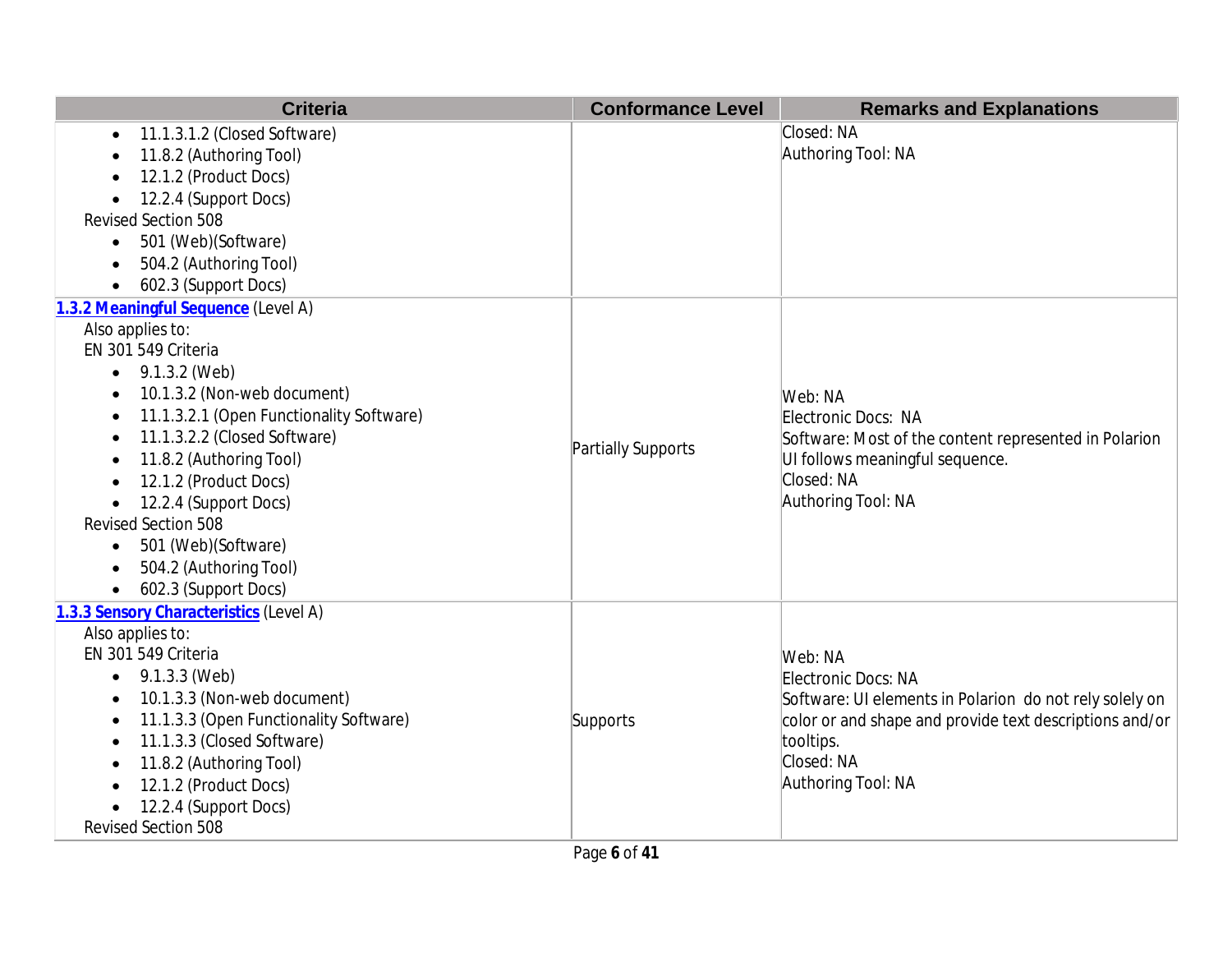| <b>Criteria</b>                                     | <b>Conformance Level</b> | <b>Remarks and Explanations</b>                                         |
|-----------------------------------------------------|--------------------------|-------------------------------------------------------------------------|
| 501 (Web)(Software)<br>$\bullet$                    |                          |                                                                         |
| 504.2 (Authoring Tool)                              |                          |                                                                         |
| 602.3 (Support Docs)                                |                          |                                                                         |
| 1.4.1 Use of Color (Level A)                        |                          |                                                                         |
| Also applies to:                                    |                          |                                                                         |
| EN 301 549 Criteria                                 |                          |                                                                         |
| 9.1.4.1 (Web)<br>$\bullet$                          |                          |                                                                         |
| 10.1.4.1 (Non-web document)<br>٠                    |                          | Web: NA                                                                 |
| 11.1.4.1 (Open Functionality Software)<br>$\bullet$ |                          | Electronic Docs: NA                                                     |
| 11.1.4.1 (Closed Software)                          | Supports                 | Software: Polarion UI elements do not rely solely on                    |
| 11.8.2 (Authoring Tool)<br>$\bullet$                |                          | color                                                                   |
| 12.1.2 (Product Docs)                               |                          | Closed: NA<br>Authoring Tool: NA                                        |
| 12.2.4 (Support Docs)<br><b>Revised Section 508</b> |                          |                                                                         |
| 501 (Web) (Software)<br>$\bullet$                   |                          |                                                                         |
| 504.2 (Authoring Tool)<br>$\bullet$                 |                          |                                                                         |
| 602.3 (Support Docs)<br>$\bullet$                   |                          |                                                                         |
| 1.4.2 Audio Control (Level A)                       |                          |                                                                         |
| Also applies to:                                    |                          |                                                                         |
| EN 301 549 Criteria                                 |                          |                                                                         |
| 9.1.4.2 (Web)<br>$\bullet$                          |                          |                                                                         |
| 10.1.4.2 (Non-web document)<br>$\bullet$            |                          |                                                                         |
| 11.1.4.2 (Open Functionality Software)<br>$\bullet$ |                          | Web: NA                                                                 |
| 11.1.4.2 (Closed Software)<br>$\bullet$             | Not Applicable           | Electronic Docs: NA<br>Software: Audio cannot be played within Polarion |
| 11.8.2 (Authoring Tool)                             |                          | Closed: NA                                                              |
| 12.1.2 (Product Docs)                               |                          | Authoring Tool: NA                                                      |
| 12.2.4 (Support Docs)<br>$\bullet$                  |                          |                                                                         |
| <b>Revised Section 508</b>                          |                          |                                                                         |
| 501 (Web) (Software)<br>$\bullet$                   |                          |                                                                         |
| 504.2 (Authoring Tool)                              |                          |                                                                         |
| 602.3 (Support Docs)<br>$\bullet$                   |                          |                                                                         |
| 2.1.1 Keyboard (Level A)                            |                          | Web: NA                                                                 |
| Also applies to:                                    |                          | Electronic Docs: NA                                                     |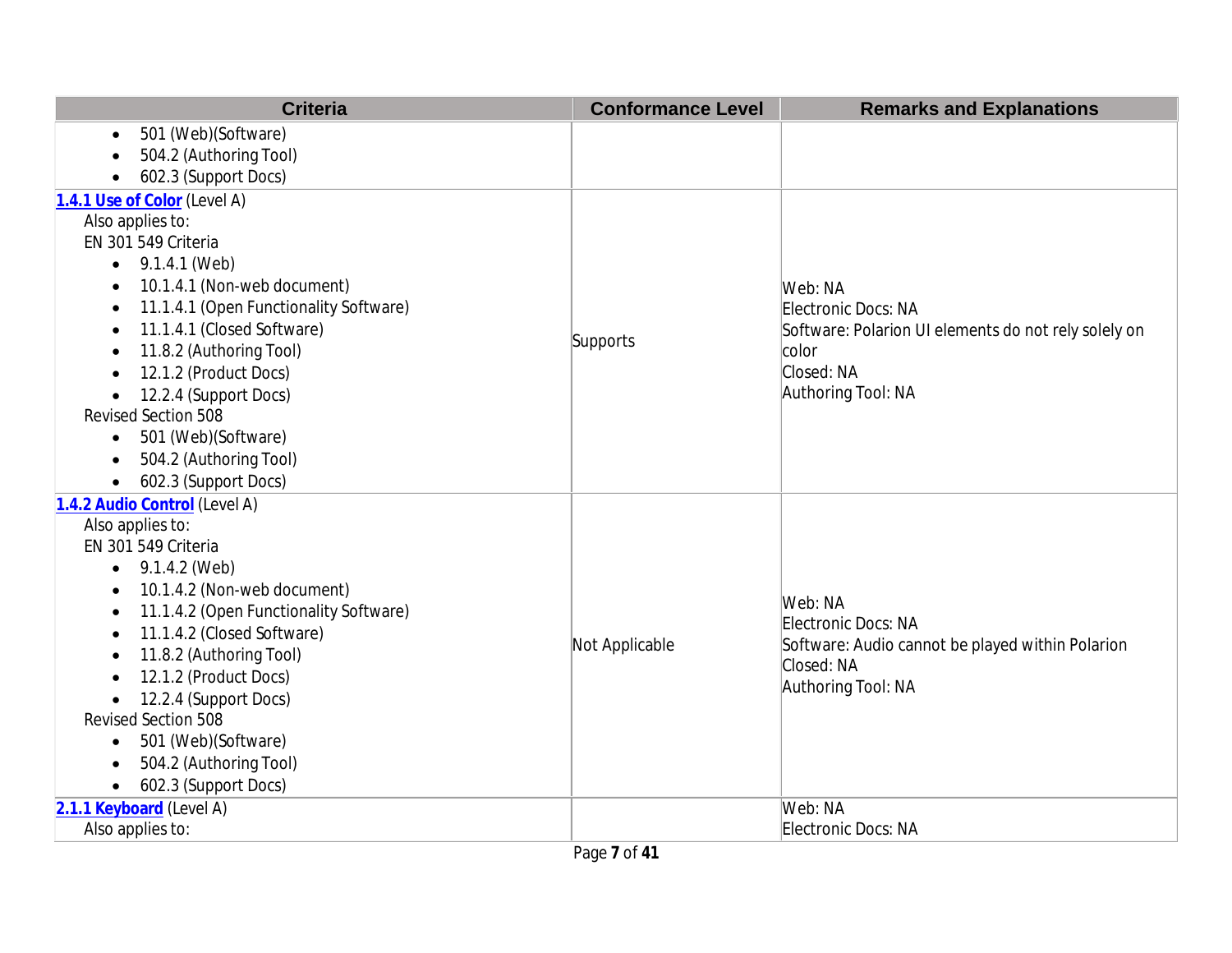| <b>Criteria</b>                                                                                                                                                                                                                                                                                                                                                                               | <b>Conformance Level</b> | <b>Remarks and Explanations</b>                                                                                                            |
|-----------------------------------------------------------------------------------------------------------------------------------------------------------------------------------------------------------------------------------------------------------------------------------------------------------------------------------------------------------------------------------------------|--------------------------|--------------------------------------------------------------------------------------------------------------------------------------------|
| EN 301 549 Criteria<br>9.2.1.1 (Web)<br>10.2.1.1 (Non-web document)<br>11.2.1.1.1 (Open Functionality Software)<br>11.2.1.1.2 (Closed Software)<br>11.8.2 (Authoring Tool)<br>12.1.2 (Product Docs)<br>12.2.4 (Support Docs)<br><b>Revised Section 508</b><br>501 (Web)(Software)<br>$\bullet$<br>504.2 (Authoring Tool)<br>602.3 (Support Docs)                                              | Partially supports       | Software: Majority of Polarion UI elements can be<br>reached and operated through keyboard<br>Closed: NA<br>Authoring Tool: NA             |
| 2.1.2 No Keyboard Trap (Level A)<br>Also applies to:<br>EN 301 549 Criteria<br>9.2.1.2 (Web)<br>10.2.1.2 (Non-web document)<br>11.2.1.2 (Open Functionality Software)<br>11.2.1.2 (Closed Software)<br>11.8.2 (Authoring Tool)<br>12.1.2 (Product Docs)<br>12.2.4 (Support Docs)<br>Revised Section 508<br>501 (Web)(Software)<br>$\bullet$<br>504.2 (Authoring Tool)<br>602.3 (Support Docs) | Partially Supports       | Web: NA<br>Electronic Docs: NA<br>Software: Focus can be moved from UI elements in<br>almost all cases<br>Closed: NA<br>Authoring Tool: NA |
| 2.1.4 Character Key Shortcuts (Level A 2.1 only)<br>Also applies to:<br>EN 301 549 Criteria<br>9.2.1.4 (Web)<br>$\bullet$<br>10.2.1.4 (Non-web document)<br>11.2.1.4.1 (Open Functionality Software)<br>11.2.1.4.2 (Closed Software)                                                                                                                                                          | Not Applicable           | Web: NA<br>Electronic Docs: NA<br>Software: Polarion doesn't support only character keys<br>shortcuts.<br>Closed: NA<br>Authoring Tool: NA |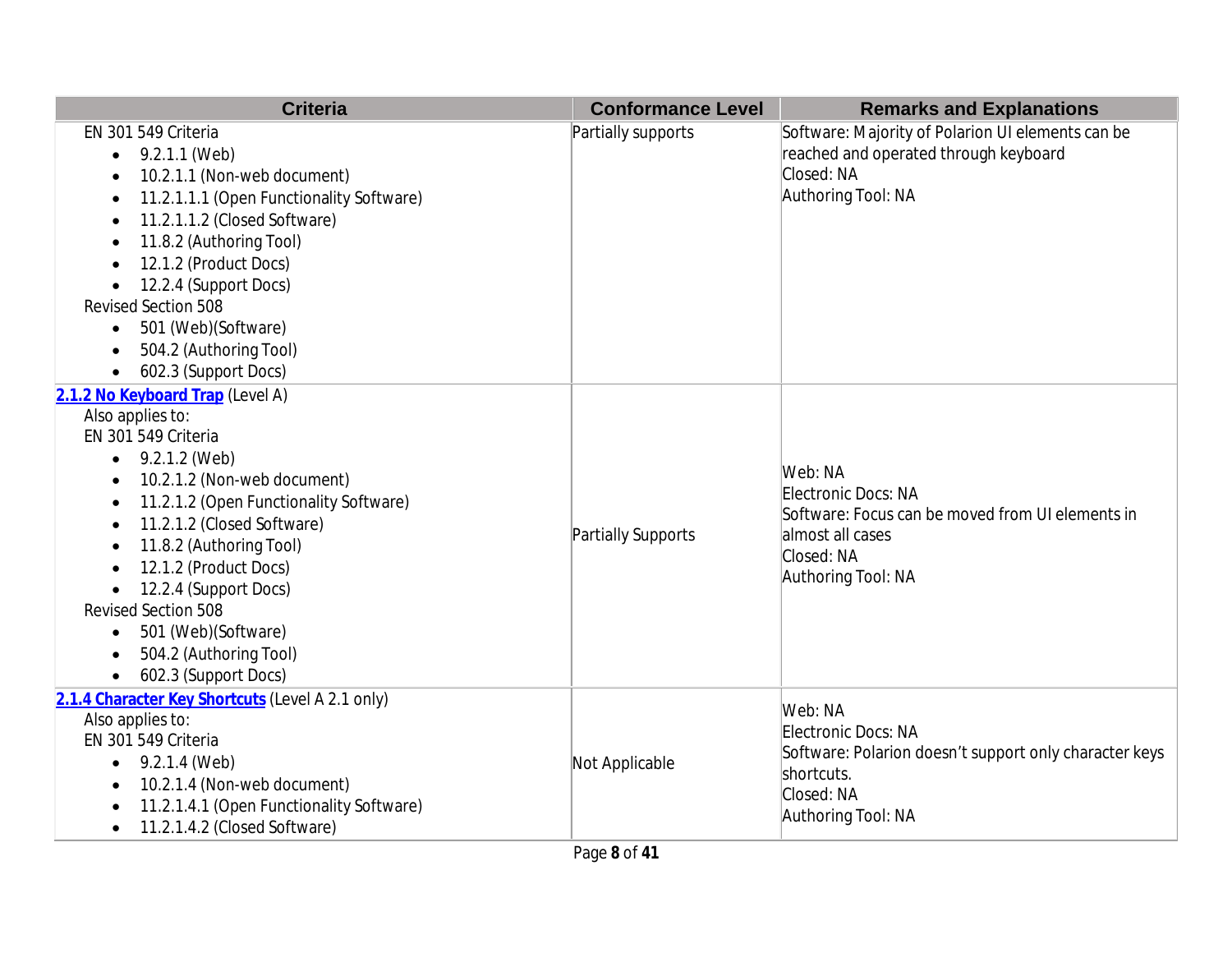| <b>Criteria</b>                                     | <b>Conformance Level</b> | <b>Remarks and Explanations</b>                                           |
|-----------------------------------------------------|--------------------------|---------------------------------------------------------------------------|
| 11.8.2 (Authoring Tool)<br>$\bullet$                |                          |                                                                           |
| 12.1.2 (Product Docs)                               |                          |                                                                           |
| 12.2.4 (Support Docs)                               |                          |                                                                           |
| Revised Section 508 - Does not apply                |                          |                                                                           |
| 2.2.1 Timing Adjustable (Level A)                   |                          |                                                                           |
| Also applies to:                                    |                          |                                                                           |
| EN 301 549 Criteria                                 |                          |                                                                           |
| 9.2.2.1 (Web)<br>$\bullet$                          |                          |                                                                           |
| 10.2.2.1 (Non-web document)                         |                          | Web: NA                                                                   |
| 11.2.2.1 (Open Functionality Software)<br>$\bullet$ |                          | Electronic Docs: NA<br>Software: There are no time limits within Polarion |
| 11.2.2.1 (Closed Software)<br>$\bullet$             | Partially Supports       | except session limits. Sessions expire automatically and                  |
| 11.8.2 (Authoring Tool)<br>$\bullet$                |                          | the limit cannot be prolonged.                                            |
| 12.1.2 (Product Docs)                               |                          | Closed: NA                                                                |
| 12.2.4 (Support Docs)<br>$\bullet$                  |                          | Authoring Tool: NA                                                        |
| Revised Section 508                                 |                          |                                                                           |
| 501 (Web)(Software)<br>$\bullet$                    |                          |                                                                           |
| 504.2 (Authoring Tool)<br>$\bullet$                 |                          |                                                                           |
| 602.3 (Support Docs)<br>$\bullet$                   |                          |                                                                           |
| 2.2.2 Pause, Stop, Hide (Level A)                   |                          |                                                                           |
| Also applies to:                                    |                          |                                                                           |
| EN 301 549 Criteria                                 |                          |                                                                           |
| 9.2.2.2 (Web)<br>$\bullet$                          |                          |                                                                           |
| 10.2.2.2 (Non-web document)<br>$\bullet$            |                          | Web: NA                                                                   |
| 11.2.2.2 (Open Functionality Software)<br>$\bullet$ |                          | Electronic Docs: NA                                                       |
| 11.2.2.2 (Closed Software)<br>$\bullet$             | Not Applicable           | Software: Polarion doesn't contain moving or auto-                        |
| 11.8.2 (Authoring Tool)<br>$\bullet$                |                          | updating content.                                                         |
| 12.1.2 (Product Docs)                               |                          | Closed: NA                                                                |
| 12.2.4 (Support Docs)<br>$\bullet$                  |                          | Authoring Tool: NA                                                        |
| <b>Revised Section 508</b>                          |                          |                                                                           |
| 501 (Web)(Software)<br>$\bullet$                    |                          |                                                                           |
| 504.2 (Authoring Tool)<br>$\bullet$                 |                          |                                                                           |
| 602.3 (Support Docs)<br>$\bullet$                   |                          |                                                                           |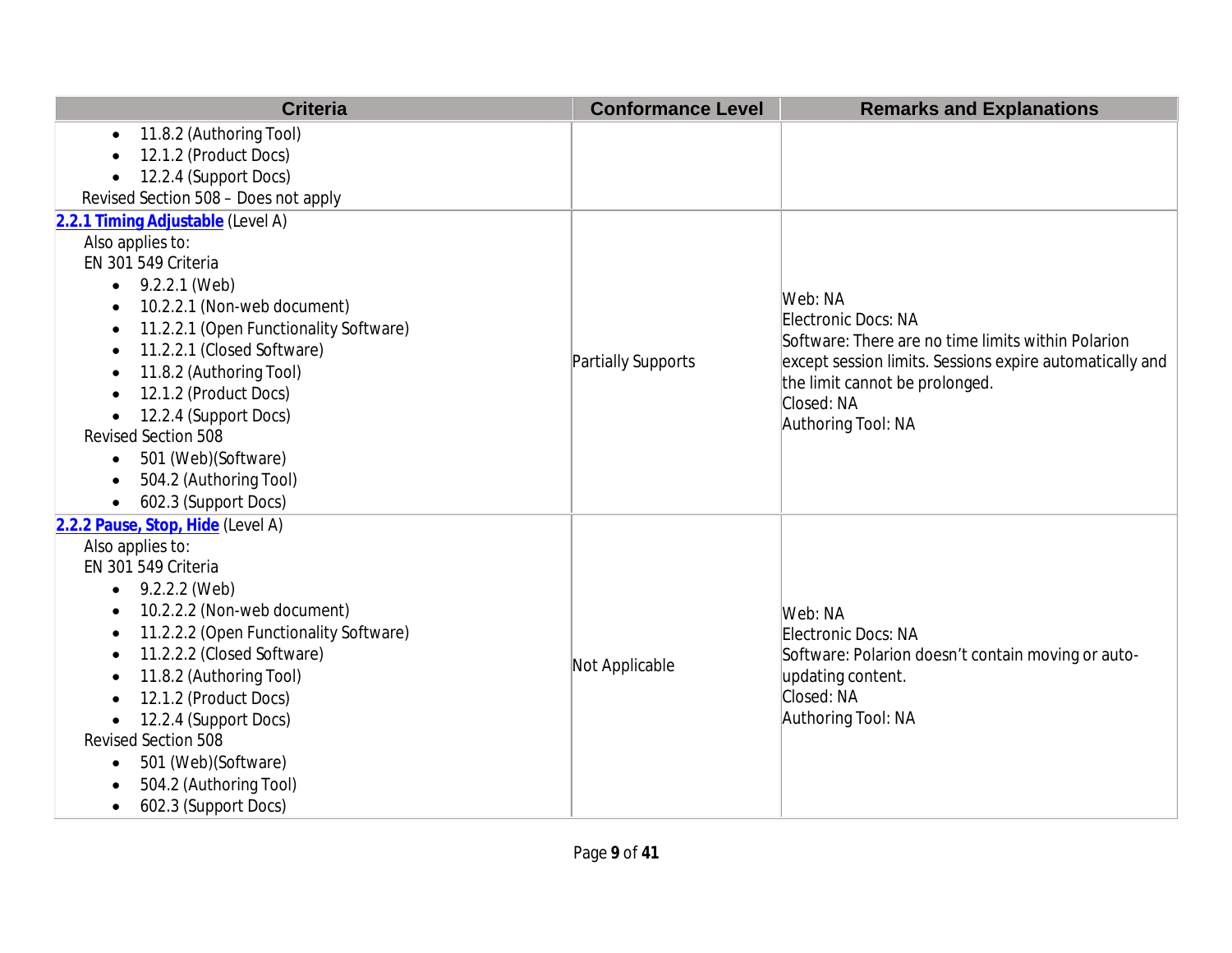| <b>Criteria</b>                                                       | <b>Conformance Level</b> | <b>Remarks and Explanations</b>                                                         |
|-----------------------------------------------------------------------|--------------------------|-----------------------------------------------------------------------------------------|
| 2.3.1 Three Flashes or Below Threshold (Level A)                      |                          |                                                                                         |
| Also applies to:                                                      |                          |                                                                                         |
| EN 301 549 Criteria                                                   |                          |                                                                                         |
| 9.2.3.1 (Web)<br>$\bullet$                                            |                          |                                                                                         |
| 10.2.3.1 (Non-web document)                                           |                          |                                                                                         |
| 11.2.3.1 (Open Functionality Software)<br>$\bullet$                   |                          | Web: NA                                                                                 |
| 11.2.3.1 (Closed Software)                                            |                          | Electronic Docs: NA                                                                     |
| 11.8.2 (Authoring Tool)                                               | Not Applicable           | Software: There is no flashing content in Polarion.<br>Closed: NA                       |
| 12.1.2 (Product Docs)                                                 |                          | Authoring Tool: NA                                                                      |
| 12.2.4 (Support Docs)<br>$\bullet$                                    |                          |                                                                                         |
| <b>Revised Section 508</b>                                            |                          |                                                                                         |
| 501 (Web)(Software)<br>$\bullet$                                      |                          |                                                                                         |
| 504.2 (Authoring Tool)                                                |                          |                                                                                         |
| 602.3 (Support Docs)                                                  |                          |                                                                                         |
| 2.4.1 Bypass Blocks (Level A)                                         |                          |                                                                                         |
| Also applies to:                                                      |                          |                                                                                         |
| EN 301 549 Criteria                                                   |                          | Web: NA<br>Electronic Docs: NA<br>Software: Most of the repeated content in Polarion UI |
| 9.2.4.1 (Web)<br>$\bullet$                                            |                          |                                                                                         |
| 10.2.4.1 (Non-web document) - Does not apply                          |                          |                                                                                         |
| 11.2.4.1 (Open Functionality Software) - Does not apply<br>$\bullet$  |                          |                                                                                         |
| 11.2.4.1 (Closed Software) - Does not apply<br>$\bullet$              | Partially Supports       |                                                                                         |
| 11.8.2 (Authoring Tool)<br>$\bullet$                                  |                          | can be skipped.                                                                         |
| 12.1.2 (Product Docs)<br>$\bullet$                                    |                          | Closed: NA                                                                              |
| 12.2.4 (Support Docs)                                                 |                          | Authoring Tool: NA                                                                      |
| Revised Section 508                                                   |                          |                                                                                         |
| 501 (Web)(Software) – Does not apply to non-web software<br>$\bullet$ |                          |                                                                                         |
| 504.2 (Authoring Tool)<br>$\bullet$                                   |                          |                                                                                         |
| 602.3 (Support Docs) - Does not apply to non-web docs<br>$\bullet$    |                          |                                                                                         |
| 2.4.2 Page Titled (Level A)                                           |                          | Web: NA                                                                                 |
| Also applies to:                                                      |                          | Electronic Docs: NA                                                                     |
| EN 301 549 Criteria                                                   | Supports                 | Software: All Polarion pages use descriptive titles.                                    |
| 9.2.4.2 (Web)<br>$\bullet$                                            |                          | Authoring Tool: NA                                                                      |
| 10.2.4.2 (Non-web document)<br>$\bullet$                              |                          |                                                                                         |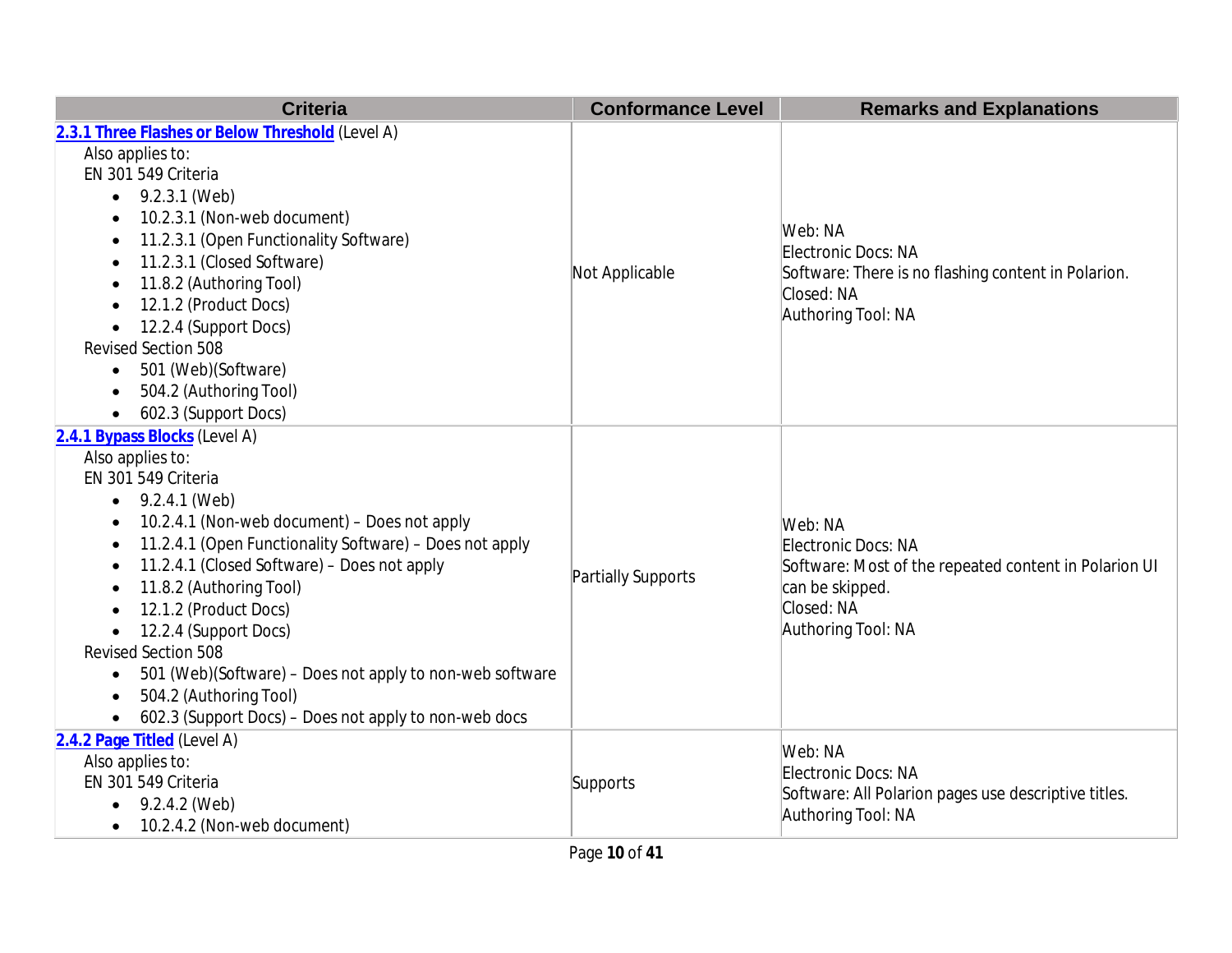| <b>Criteria</b>                                                                                                                                                                                                                                                                                                                                                                          | <b>Conformance Level</b> | <b>Remarks and Explanations</b>                                                                                                                                                                                                                                |
|------------------------------------------------------------------------------------------------------------------------------------------------------------------------------------------------------------------------------------------------------------------------------------------------------------------------------------------------------------------------------------------|--------------------------|----------------------------------------------------------------------------------------------------------------------------------------------------------------------------------------------------------------------------------------------------------------|
| 11.2.4.2 (Open Functionality Software) - Does not apply<br>$\bullet$<br>11.2.4.2 (Closed Software) - Does not apply<br>11.8.2 (Authoring Tool)<br>12.1.2 (Product Docs)<br>12.2.4 (Support Docs)                                                                                                                                                                                         |                          |                                                                                                                                                                                                                                                                |
| Revised Section 508                                                                                                                                                                                                                                                                                                                                                                      |                          |                                                                                                                                                                                                                                                                |
| 501 (Web)(Software)<br>٠<br>504.2 (Authoring Tool)<br>602.3 (Support Docs)                                                                                                                                                                                                                                                                                                               |                          |                                                                                                                                                                                                                                                                |
| 2.4.3 Focus Order (Level A)<br>Also applies to:<br>EN 301 549 Criteria<br>9.2.4.3 (Web)<br>10.2.4.3 (Non-web document)<br>11.2.4.3 (Open Functionality Software)<br>11.2.4.3 (Closed Software)<br>11.8.2 (Authoring Tool)<br>12.1.2 (Product Docs)<br>12.2.4 (Support Docs)<br>Revised Section 508<br>501 (Web)(Software)<br>$\bullet$<br>504.2 (Authoring Tool)<br>602.3 (Support Docs) | Partially Supports       | Web: NA<br>Electronic Docs: NA<br>Software: Vast majority of Polarion components receive<br>focus in an order that preserves meaning and<br>operability.<br>Closed: NA<br>Authoring Tool: NA                                                                   |
| 2.4.4 Link Purpose (In Context) (Level A)<br>Also applies to:<br>EN 301 549 Criteria<br>9.2.4.4 (Web)<br>10.2.4.4 (Non-web document)<br>11.2.4.4 (Open Functionality Software)<br>$\bullet$<br>11.2.4.4 (Closed Software<br>11.8.2 (Authoring Tool)<br>12.1.2 (Product Docs)<br>12.2.4 (Support Docs)                                                                                    | Partially Supports       | Web: NA<br>Electronic Docs: NA<br>Software: Vast majority of native Polarion links provides<br>clear information about their purpose. Note that this<br>might not apply to subsequent links created by users or<br>admins.<br>Closed: NA<br>Authoring Tool: NA |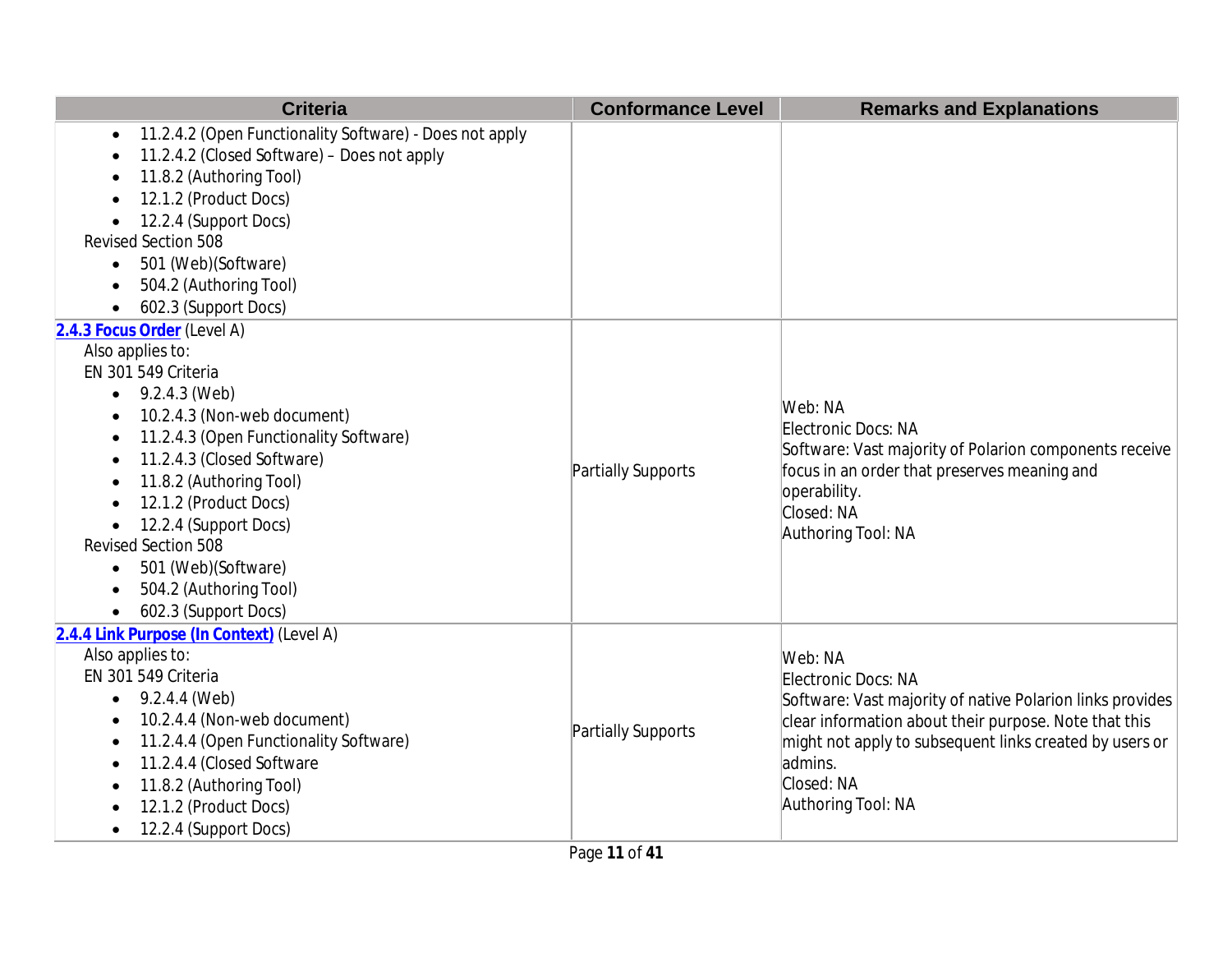| <b>Criteria</b>                                     | <b>Conformance Level</b> | <b>Remarks and Explanations</b>                        |
|-----------------------------------------------------|--------------------------|--------------------------------------------------------|
| <b>Revised Section 508</b>                          |                          |                                                        |
| 501 (Web)(Software)<br>$\bullet$                    |                          |                                                        |
| 504.2 (Authoring Tool)<br>$\bullet$                 |                          |                                                        |
| 602.3 (Support Docs)<br>$\bullet$                   |                          |                                                        |
| 2.5.1 Pointer Gestures (Level A 2.1 only)           |                          |                                                        |
| Also applies to:                                    |                          |                                                        |
| EN 301 549 Criteria                                 |                          |                                                        |
| 9.2.5.1 (Web)<br>$\bullet$                          |                          | Web: NA                                                |
| 10.2.5.1 (Non-web document)<br>$\bullet$            |                          | Electronic Docs: NA                                    |
| 11.2.5.1 (Open Functionality Software)<br>$\bullet$ | Not Applicable           | Software: Polarion does not use pointer gestures.      |
| 11.2.5.1 (Closed Software)<br>$\bullet$             |                          | Closed: NA                                             |
| 11.8.2 (Authoring Tool)<br>$\bullet$                |                          | Authoring Tool: NA                                     |
| 12.1.2 (Product Docs)                               |                          |                                                        |
| 12.2.4 (Support Docs)<br>$\bullet$                  |                          |                                                        |
| Revised Section 508 - Does not apply                |                          |                                                        |
| 2.5.2 Pointer Cancellation (Level A 2.1 only)       |                          |                                                        |
| Also applies to:                                    |                          |                                                        |
| EN 301 549 Criteria                                 |                          | Web: NA                                                |
| • $9.2.5.2$ (Web)                                   |                          | Electronic Docs: NA                                    |
| 10.2.5.2 (Non-web document)<br>$\bullet$            |                          | Software: Pointer up-events can be cancelled by moving |
| 11.2.5.2 (Open Functionality Software)<br>٠         | Supports                 | the pointer away.                                      |
| 11.2.5.2 (Closed Software)<br>$\bullet$             |                          | Closed: NA                                             |
| 11.8.2 (Authoring Tool)<br>$\bullet$                |                          | Authoring Tool: NA                                     |
| 12.1.2 (Product Docs)<br>$\bullet$                  |                          |                                                        |
| 12.2.4 (Support Docs)<br>$\bullet$                  |                          |                                                        |
| Revised Section 508 - Does not apply                |                          |                                                        |
| 2.5.3 Label in Name (Level A 2.1 only)              |                          | Web: NA                                                |
| Also applies to:                                    |                          | Electronic Docs: NA                                    |
| EN 301 549 Criteria                                 |                          | Software: Only some labels in Polarion are             |
| 9.2.5.3 (Web)<br>$\bullet$                          | Partially Supports       | programmatically determinable                          |
| 10.2.5.3 (Non-web document)<br>$\bullet$            |                          | Closed: NA                                             |
| 11.2.5.3.1 (Open Functionality Software)            |                          | Authoring Tool: NA                                     |
| 11.2.5.3.2 (Closed Software)<br>$\bullet$           |                          |                                                        |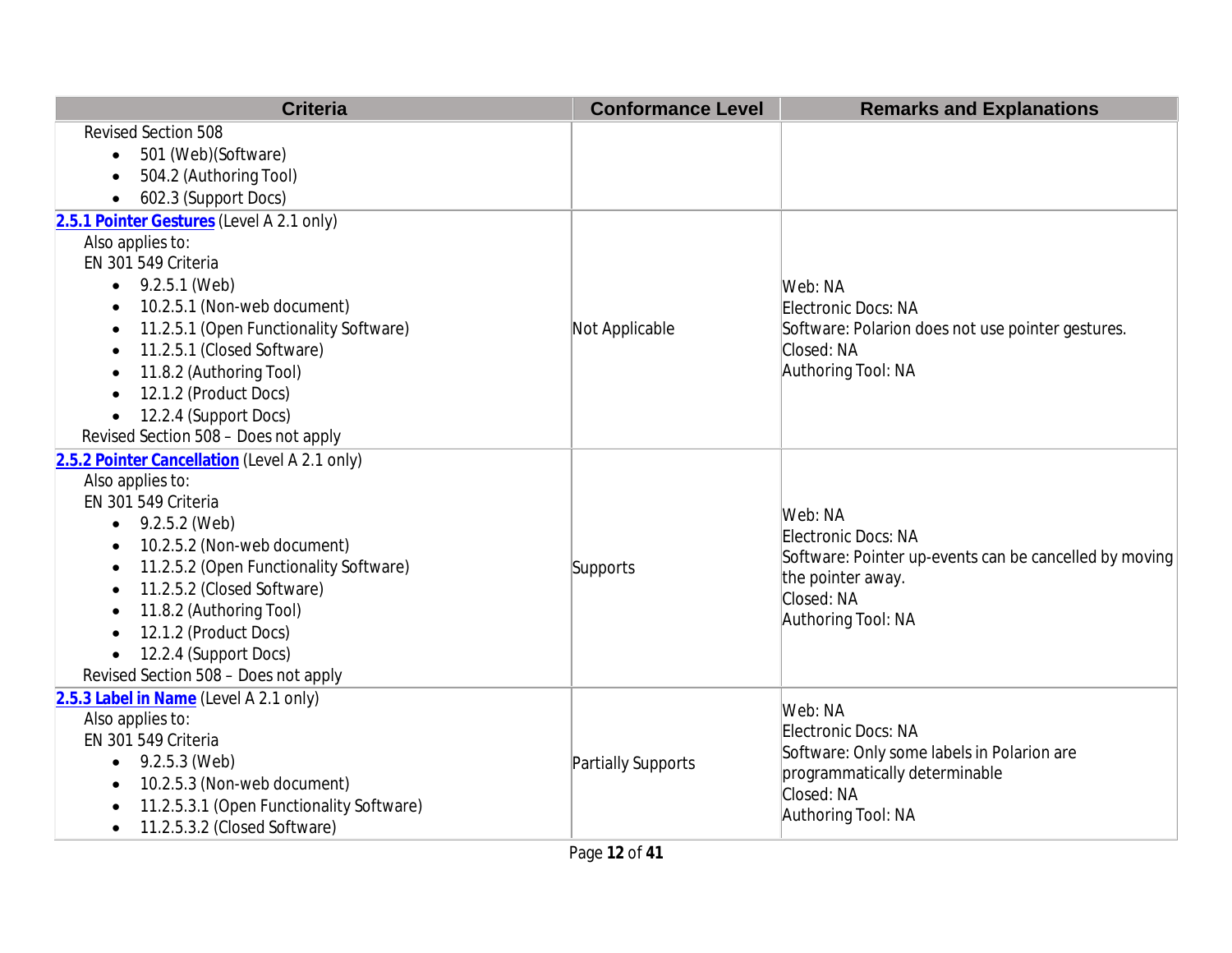| <b>Criteria</b>                                       | <b>Conformance Level</b> | <b>Remarks and Explanations</b>                     |
|-------------------------------------------------------|--------------------------|-----------------------------------------------------|
| 11.8.2 (Authoring Tool)<br>$\bullet$                  |                          |                                                     |
| 12.1.2 (Product Docs)                                 |                          |                                                     |
| 12.2.4 (Support Docs)                                 |                          |                                                     |
| Revised Section 508 - Does not apply                  |                          |                                                     |
| 2.5.4 Motion Actuation (Level A 2.1 only)             |                          |                                                     |
| Also applies to:                                      |                          |                                                     |
| EN 301 549 Criteria                                   |                          |                                                     |
| 9.2.5.4 (Web)<br>$\bullet$                            |                          | Web: NA                                             |
| 10.2.5.4 (Non-web document)                           |                          | Electronic Docs: NA                                 |
| 11.2.5.4 (Open Functionality Software)                | Not Applicable           | Software: Polarion does not contain functionality   |
| 11.2.5.4 (Closed Software)                            |                          | operable by device or user motion.<br>Closed: NA    |
| 11.8.2 (Authoring Tool)                               |                          | Authoring Tool: NA                                  |
| 12.1.2 (Product Docs)<br>$\bullet$                    |                          |                                                     |
| 12.2.4 (Support Docs)<br>$\bullet$                    |                          |                                                     |
| Revised Section 508 - Does not apply                  |                          |                                                     |
| 3.1.1 Language of Page (Level A)                      |                          |                                                     |
| Also applies to:                                      |                          |                                                     |
| EN 301 549 Criteria                                   |                          |                                                     |
| $\bullet$ 9.3.1.1 (Web)                               |                          |                                                     |
| 10.3.1.1 (Non-web document)<br>$\bullet$              |                          | Web: NA                                             |
| 11.3.1.1.1 (Open Functionality Software)<br>$\bullet$ |                          | Electronic Docs: NA                                 |
| 11.3.1.1.2 (Closed Software)<br>$\bullet$             |                          | Software: Polarion shows language information       |
| 11.8.2 (Authoring Tool)<br>$\bullet$                  | Supported                | matching the language of the installation.          |
| 12.1.2 (Product Docs)                                 |                          | Closed: NA                                          |
| 12.2.4 (Support Docs)<br>$\bullet$                    |                          | Authoring Tool: NA                                  |
| <b>Revised Section 508</b>                            |                          |                                                     |
| 501 (Web)(Software)<br>$\bullet$                      |                          |                                                     |
| 504.2 (Authoring Tool)                                |                          |                                                     |
| 602.3 (Support Docs)<br>$\bullet$                     |                          |                                                     |
| 3.2.1 On Focus (Level A)                              |                          | Web: NA                                             |
| Also applies to:                                      | Supported                | Electronic Docs: NA                                 |
| EN 301 549 Criteria                                   |                          | Software: No major changes of context are initiated |
| • $9.3.2.1$ (Web)                                     |                          | when Polarion components receive focus.             |
|                                                       | Page 13 of 41            |                                                     |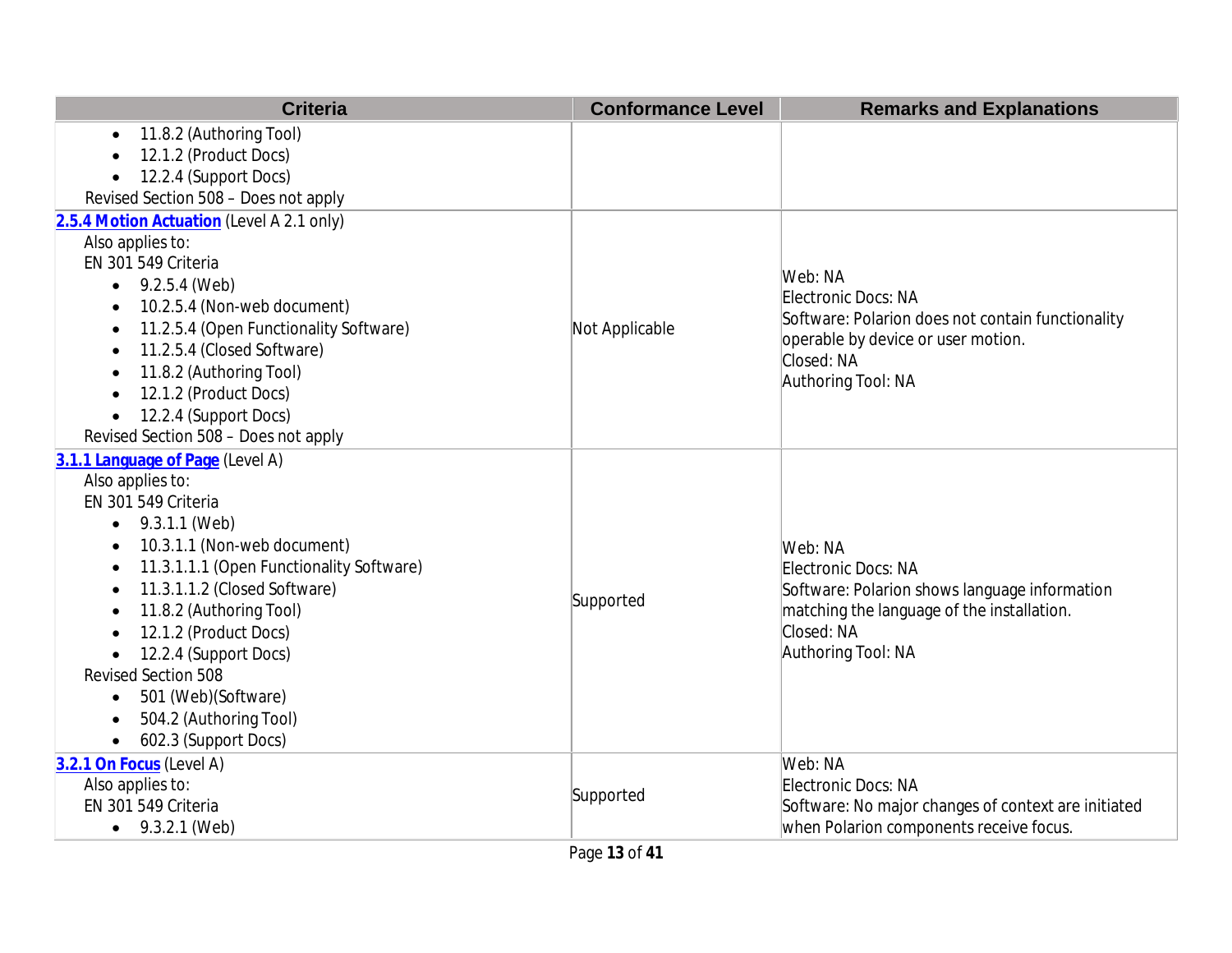| <b>Criteria</b>                          | <b>Conformance Level</b> | <b>Remarks and Explanations</b>                            |
|------------------------------------------|--------------------------|------------------------------------------------------------|
| 10.3.2.1 (Non-web document)              |                          | Closed: NA                                                 |
| 11.3.2.1 (Open Functionality Software)   |                          | Authoring Tool: NA                                         |
| 11.3.2.1 (Closed Software)               |                          |                                                            |
| 11.8.2 (Authoring Tool)                  |                          |                                                            |
| 12.1.2 (Product Docs)                    |                          |                                                            |
| 12.2.4 (Support Docs)                    |                          |                                                            |
| <b>Revised Section 508</b>               |                          |                                                            |
| 501 (Web)(Software)<br>$\bullet$         |                          |                                                            |
| 504.2 (Authoring Tool)                   |                          |                                                            |
| 602.3 (Support Docs)<br>$\bullet$        |                          |                                                            |
| 3.2.2 On Input (Level A)                 |                          |                                                            |
| Also applies to:                         |                          |                                                            |
| EN 301 549 Criteria                      |                          |                                                            |
| 9.3.2.2 (Web)                            |                          |                                                            |
| 10.3.2.2 (Non-web document)              |                          | Web: NA                                                    |
| 11.3.2.2 (Open Functionality Software)   |                          | Electronic Docs: NA                                        |
| 11.3.2.2 (Closed Software)               | Supported                | Software: Polarion components do not initiate a change     |
| 11.8.2 (Authoring Tool)                  |                          | of context on input.                                       |
| 12.1.2 (Product Docs)                    |                          | Closed: NA                                                 |
| 12.2.4 (Support Docs)                    |                          | Authoring Tool: NA                                         |
| <b>Revised Section 508</b>               |                          |                                                            |
| 501 (Web)(Software)<br>$\bullet$         |                          |                                                            |
| 504.2 (Authoring Tool)                   |                          |                                                            |
| 602.3 (Support Docs)                     |                          |                                                            |
| 3.3.1 Error Identification (Level A)     |                          |                                                            |
| Also applies to:                         |                          | Web: NA                                                    |
| EN 301 549 Criteria                      |                          | Electronic Docs: NA                                        |
| 9.3.3.1 (Web)<br>$\bullet$               |                          | Software: If an input error is automatically detected, the |
| 10.3.3.1 (Non-web document)              | Supports                 | item that is in error is identified and the error and the  |
| 11.3.3.1.1 (Open Functionality Software) |                          | litem is described to the user in text.                    |
| 11.3.3.1.2 (Closed Software)             |                          | Closed: NA                                                 |
| 11.8.2 (Authoring Tool)                  |                          | Authoring Tool: NA                                         |
| 12.1.2 (Product Docs)                    |                          |                                                            |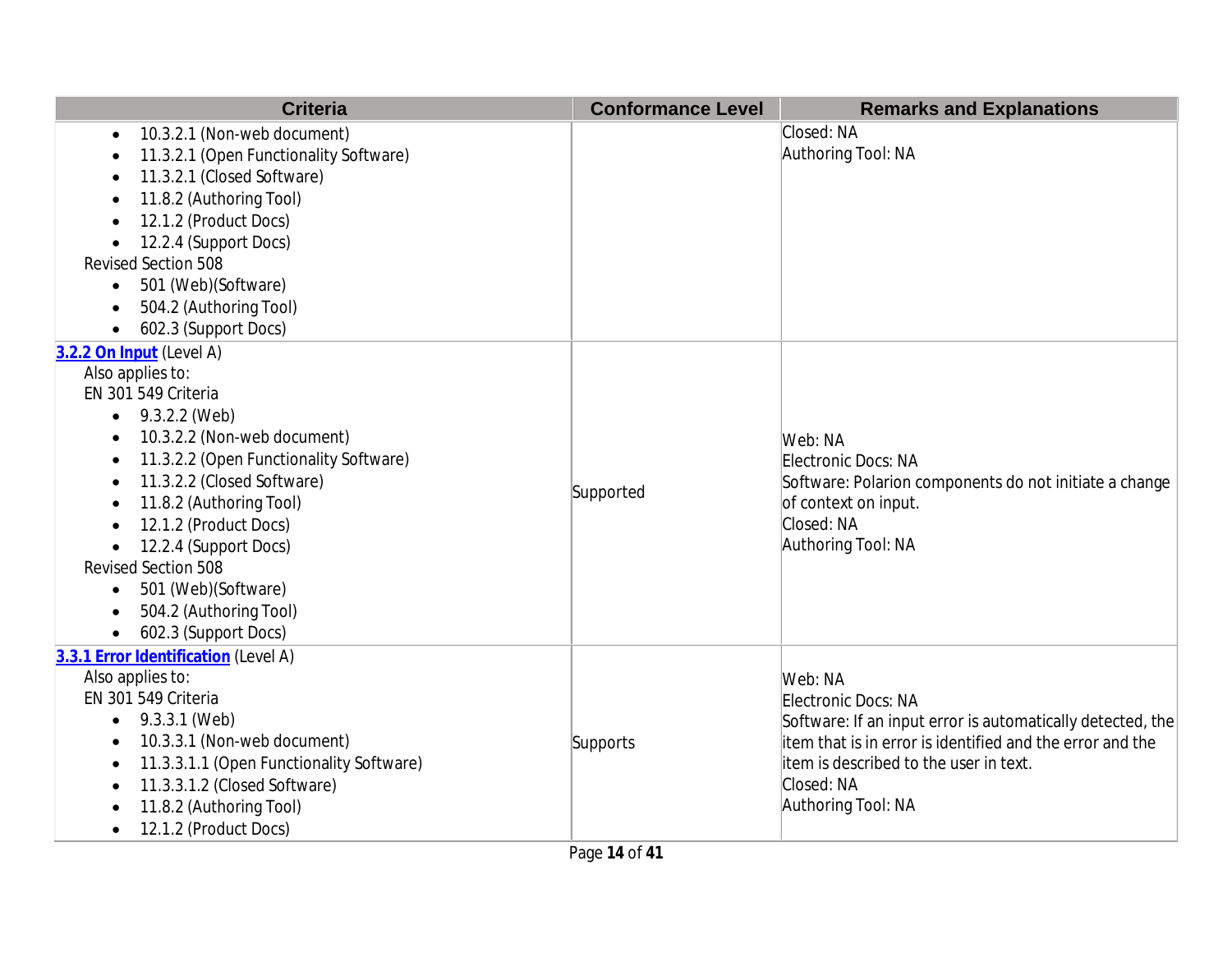| <b>Criteria</b>                                       | <b>Conformance Level</b> | <b>Remarks and Explanations</b>                         |
|-------------------------------------------------------|--------------------------|---------------------------------------------------------|
| 12.2.4 (Support Docs)<br>$\bullet$                    |                          |                                                         |
| Revised Section 508                                   |                          |                                                         |
| 501 (Web)(Software)<br>$\bullet$                      |                          |                                                         |
| 504.2 (Authoring Tool)<br>$\bullet$                   |                          |                                                         |
| 602.3 (Support Docs)<br>$\bullet$                     |                          |                                                         |
| 3.3.2 Labels or Instructions (Level A)                |                          |                                                         |
| Also applies to:                                      |                          |                                                         |
| EN 301 549 Criteria                                   |                          |                                                         |
| 9.3.3.2 (Web)<br>$\bullet$                            |                          |                                                         |
| 10.3.3.2 (Non-web document)                           |                          | Web: NA                                                 |
| 11.3.3.2 (Open Functionality Software)<br>$\bullet$   |                          | Electronic Docs: NA                                     |
| 11.3.3.2 (Closed Software)                            | Partially Supports       | Software: Vast majority of elements requiring input has |
| 11.8.2 (Authoring Tool)                               |                          | labels provided.                                        |
| 12.1.2 (Product Docs)                                 |                          | Closed: NA                                              |
| 12.2.4 (Support Docs)                                 |                          | Authoring Tool: NA                                      |
| Revised Section 508                                   |                          |                                                         |
| 501 (Web)(Software)                                   |                          |                                                         |
| 504.2 (Authoring Tool)                                |                          |                                                         |
| 602.3 (Support Docs)                                  |                          |                                                         |
| 4.1.1 Parsing (Level A)                               |                          |                                                         |
| Also applies to:                                      |                          |                                                         |
| EN 301 549 Criteria                                   |                          |                                                         |
| 9.4.1.1 (Web)<br>$\bullet$                            |                          |                                                         |
| 10.4.1.1 (Non-web document)<br>$\bullet$              |                          | Web: NA                                                 |
| 11.4.1.1.1 (Open Functionality Software)<br>$\bullet$ |                          | Electronic Docs: NA                                     |
| 11.4.1.1.2 (Closed Software) - Does not apply         | Partially Supports       | Software: HTML of Polarion elements is well-formed but  |
| 11.8.2 (Authoring Tool)<br>$\bullet$                  |                          | occasional instances of duplicate IDs.                  |
| 12.1.2 (Product Docs)                                 |                          | Authoring Tool: NA                                      |
| 12.2.4 (Support Docs)<br>$\bullet$                    |                          |                                                         |
| <b>Revised Section 508</b>                            |                          |                                                         |
| 501 (Web) (Software)<br>$\bullet$                     |                          |                                                         |
| 504.2 (Authoring Tool)                                |                          |                                                         |
| 602.3 (Support Docs)                                  |                          |                                                         |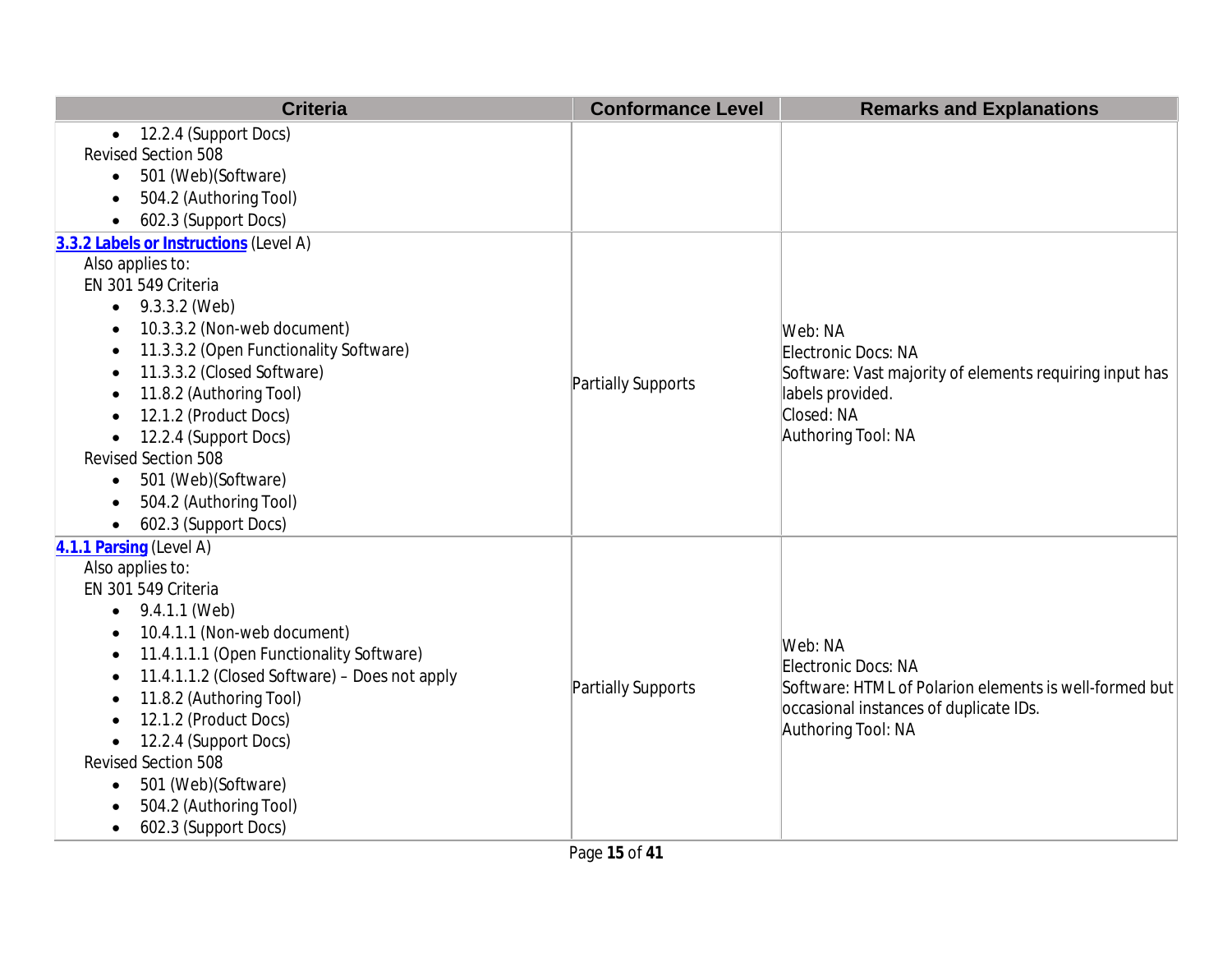| <b>Criteria</b>                                                                                                                                                                                                                                                                                                                                                                                                                                                                                        | <b>Conformance Level</b> | <b>Remarks and Explanations</b>                                                                                                                                                                                       |
|--------------------------------------------------------------------------------------------------------------------------------------------------------------------------------------------------------------------------------------------------------------------------------------------------------------------------------------------------------------------------------------------------------------------------------------------------------------------------------------------------------|--------------------------|-----------------------------------------------------------------------------------------------------------------------------------------------------------------------------------------------------------------------|
| 4.1.2 Name, Role, Value (Level A)<br>Also applies to:<br>EN 301 549 Criteria<br>$\bullet$ 9.4.1.2 (Web)<br>10.4.1.2 (Non-web document)<br>$\bullet$<br>11.4.1.2.1 (Open Functionality Software)<br>$\bullet$<br>11.4.1.2.2 (Closed Software) - Not required<br>$\bullet$<br>11.8.2 (Authoring Tool)<br>$\bullet$<br>12.1.2 (Product Docs)<br>$\bullet$<br>12.2.4 (Support Docs)<br>$\bullet$<br><b>Revised Section 508</b><br>501 (Web) (Software)<br>$\bullet$<br>504.2 (Authoring Tool)<br>$\bullet$ | Partially Supports       | Web: NA<br>Electronic Docs: NA<br>Software: Polarion supports the name and role to be<br>programmatically determined and in vast majority of<br>cases uses appropriate names, roles and values.<br>Authoring Tool: NA |
| 602.3 (Support Docs)<br>$\bullet$                                                                                                                                                                                                                                                                                                                                                                                                                                                                      |                          |                                                                                                                                                                                                                       |

# **Table 2: Success Criteria, Level AA**

| <b>Criteria</b>                                                                                                                                                                                                                                                                                                                        | <b>Conformance Level</b> | <b>Remarks and Explanations</b>                                                                                                                 |
|----------------------------------------------------------------------------------------------------------------------------------------------------------------------------------------------------------------------------------------------------------------------------------------------------------------------------------------|--------------------------|-------------------------------------------------------------------------------------------------------------------------------------------------|
| 1.2.4 Captions (Live) (Level AA)<br>Also applies to:<br>EN 301 549 Criteria<br>9.1.2.4 (Web)<br>10.1.2.4 (Non-web document)<br>11.1.2.4 (Open Functionality Software)<br>11.1.2.4 (Closed Software)<br>11.8.2 (Authoring Tool)<br>12.1.2 (Product Docs)<br>12.2.4 (Support Docs)<br><b>Revised Section 508</b><br>501 (Web) (Software) | Not Applicable           | Web: NA<br>Electronic Docs: NA<br>Software: There is no real-time presentations or web<br>cast in Polarion.<br>Closed: NA<br>Authoring Tool: NA |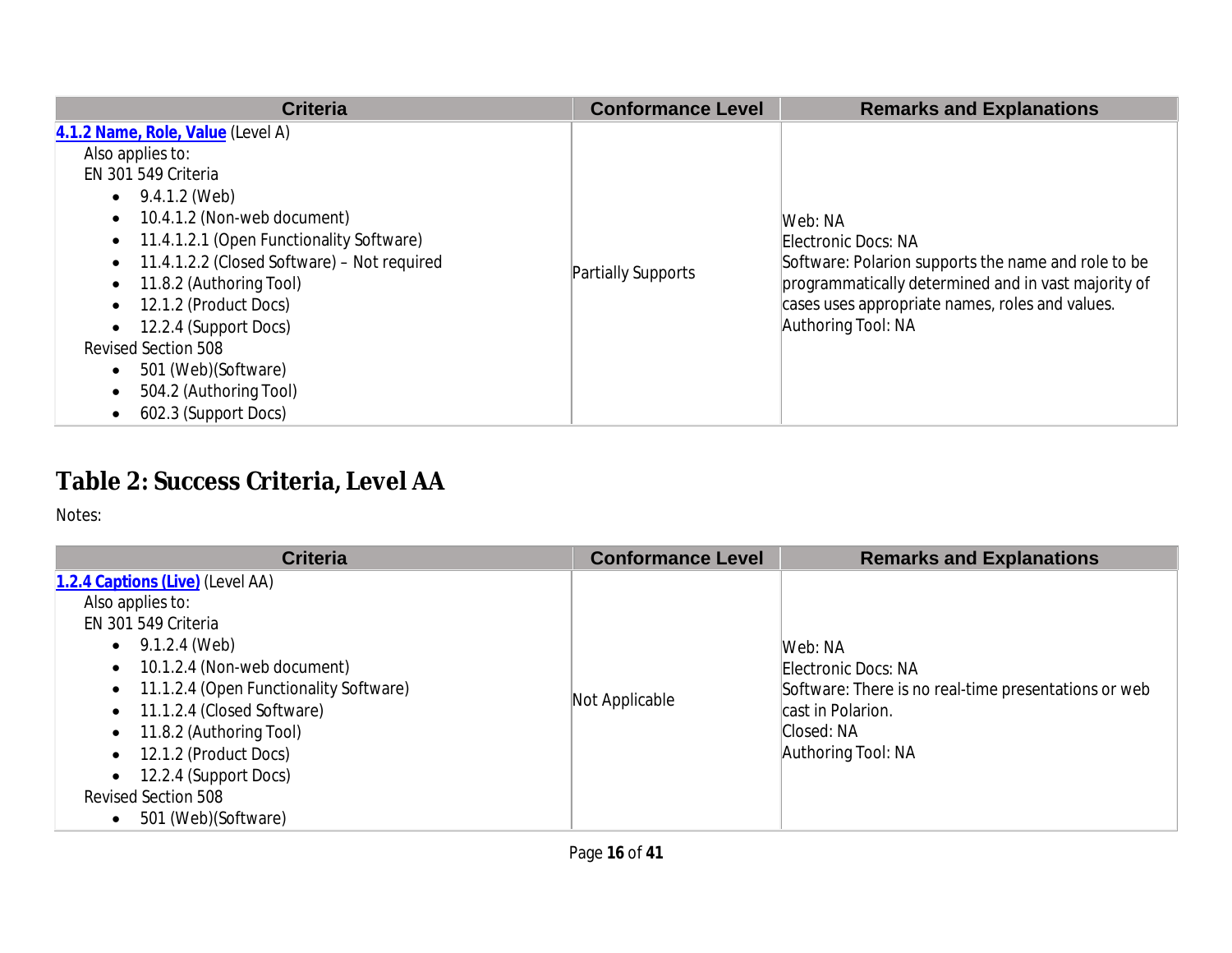| <b>Criteria</b>                                     | <b>Conformance Level</b> | <b>Remarks and Explanations</b>                       |
|-----------------------------------------------------|--------------------------|-------------------------------------------------------|
| 504.2 (Authoring Tool)<br>$\bullet$                 |                          |                                                       |
| 602.3 (Support Docs)                                |                          |                                                       |
| 1.2.5 Audio Description (Prerecorded) (Level AA)    |                          |                                                       |
| Also applies to:                                    |                          |                                                       |
| EN 301 549 Criteria                                 |                          |                                                       |
| 9.1.2.5 (Web)<br>$\bullet$                          |                          |                                                       |
| 10.1.2.5 (Non-web document)                         |                          | Web: NA                                               |
| 11.1.2.5 (Open Functionality Software)              |                          | Electronic Docs: NA                                   |
| 11.1.2.5 (Closed Software)<br>$\bullet$             | Not Applicable           | Software: Pre-recorded media is not included in       |
| 11.8.2 (Authoring Tool)                             |                          | Polarion                                              |
| 12.1.2 (Product Docs)                               |                          | Closed: NA                                            |
| 12.2.4 (Support Docs)                               |                          | Authoring Tool: NA                                    |
| Revised Section 508                                 |                          |                                                       |
| 501 (Web)(Software)<br>$\bullet$                    |                          |                                                       |
| 504.2 (Authoring Tool)<br>$\bullet$                 |                          |                                                       |
| 602.3 (Support Docs)<br>$\bullet$                   |                          |                                                       |
| 1.3.4 Orientation (Level AA 2.1 only)               |                          |                                                       |
| Also applies to:                                    |                          |                                                       |
| EN 301 549 Criteria                                 |                          | Web: NA                                               |
| 9.1.3.4 (Web)                                       |                          | Electronic Docs: NA                                   |
| 10.1.3.4 (Non-web document)                         |                          | Software: Vast majority of Polarion pages and         |
| 11.1.3.4 (Open Functionality Software)<br>$\bullet$ | Partially Supports       | components can be displayed in portrait or landscape  |
| 11.1.3.4 (Closed Software)<br>$\bullet$             |                          | orientation modes without problems.                   |
| 11.8.2 (Authoring Tool)                             |                          | Closed: NA                                            |
| 12.1.2 (Product Docs)                               |                          | Authoring Tool: NA                                    |
| 12.2.4 (Support Docs)                               |                          |                                                       |
| Revised Section 508 - Does not apply                |                          |                                                       |
| 1.3.5 Identify Input Purpose (Level AA 2.1 only)    |                          | Web: NA                                               |
| Also applies to:                                    |                          | Electronic Docs: NA                                   |
| EN 301 549 Criteria                                 | Partially Supports       | Software: Polarion allows programmatic determination  |
| 9.1.3.5 (Web)                                       |                          | of purpose of a form input collecting information but |
| 10.1.3.5 (Non-web document)                         |                          | does not always use the HTML autocomplete attribute   |
| 11.1.3.5.1 (Open Functionality Software)            |                          | Closed: NA                                            |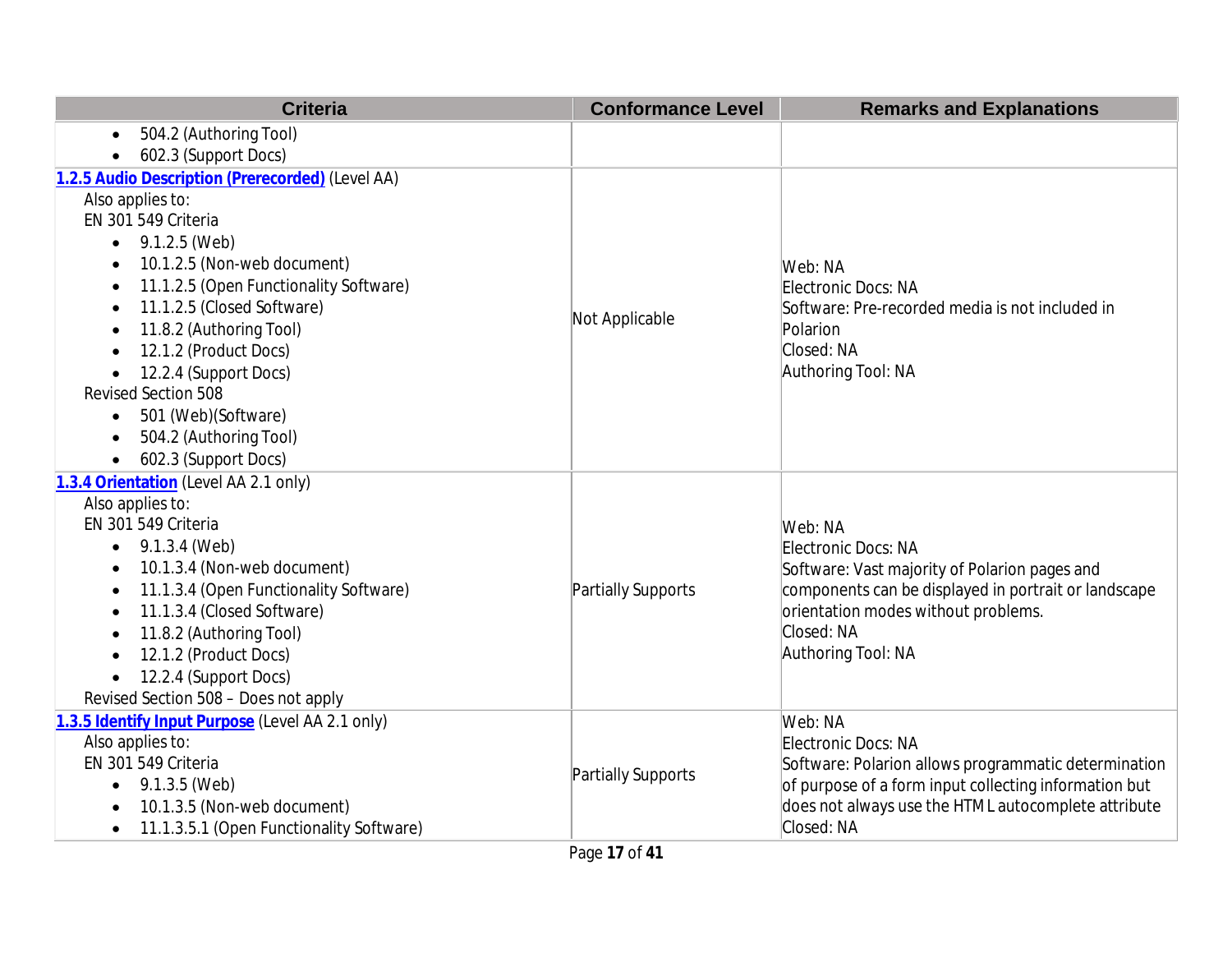| <b>Criteria</b>                                     | <b>Conformance Level</b> | <b>Remarks and Explanations</b>                          |
|-----------------------------------------------------|--------------------------|----------------------------------------------------------|
| 11.1.3.5.2 (Closed Software)<br>$\bullet$           |                          | Authoring Tool: NA                                       |
| 11.8.2 (Authoring Tool)                             |                          |                                                          |
| 12.1.2 (Product Docs)                               |                          |                                                          |
| 12.2.4 (Support Docs)<br>$\bullet$                  |                          |                                                          |
| Revised Section 508 - Does not apply                |                          |                                                          |
| 1.4.3 Contrast (Minimum) (Level AA)                 |                          |                                                          |
| Also applies to:                                    |                          |                                                          |
| EN 301 549 Criteria                                 |                          |                                                          |
| 9.1.4.3 (Web)<br>$\bullet$                          |                          |                                                          |
| 10.1.4.3 (Non-web document)<br>$\bullet$            |                          | Web: NA                                                  |
| 11.1.4.3 (Open Functionality Software)<br>$\bullet$ |                          | Electronic Docs: NA                                      |
| 11.1.4.3 (Closed Software)                          | Partially Supports       | Software: Most Polarion pages and components have        |
| 11.8.2 (Authoring Tool)                             |                          | sufficient color contrast.                               |
| 12.1.2 (Product Docs)                               |                          | Closed: NA                                               |
| 12.2.4 (Support Docs)                               |                          | Authoring Tool: NA                                       |
| Revised Section 508                                 |                          |                                                          |
| 501 (Web)(Software)<br>$\bullet$                    |                          |                                                          |
| 504.2 (Authoring Tool)                              |                          |                                                          |
| 602.3 (Support Docs)                                |                          |                                                          |
| 1.4.4 Resize text (Level AA)                        |                          |                                                          |
| Also applies to:                                    |                          |                                                          |
| EN 301 549 Criteria                                 |                          |                                                          |
| 9.1.4.4 (Web)<br>$\bullet$                          |                          | Web: NA                                                  |
| 10.1.4.4 (Non-web document)<br>$\bullet$            |                          | Electronic Docs: NA                                      |
| 11.1.4.4.1 (Open Functionality Software)<br>٠       |                          | Software: In most cases text can be resized without loss |
| 11.1.4.4.2 (Closed Software)                        | Partially Supports       | of content but there some instances of the text being    |
| 11.8.2 (Authoring Tool)                             |                          | clipped.                                                 |
| 12.1.2 (Product Docs)                               |                          | Closed: NA                                               |
| 12.2.4 (Support Docs)                               |                          | Authoring Tool: NA                                       |
| <b>Revised Section 508</b>                          |                          |                                                          |
| 501 (Web)(Software)<br>٠                            |                          |                                                          |
| 504.2 (Authoring Tool)                              |                          |                                                          |
| 602.3 (Support Docs)                                |                          |                                                          |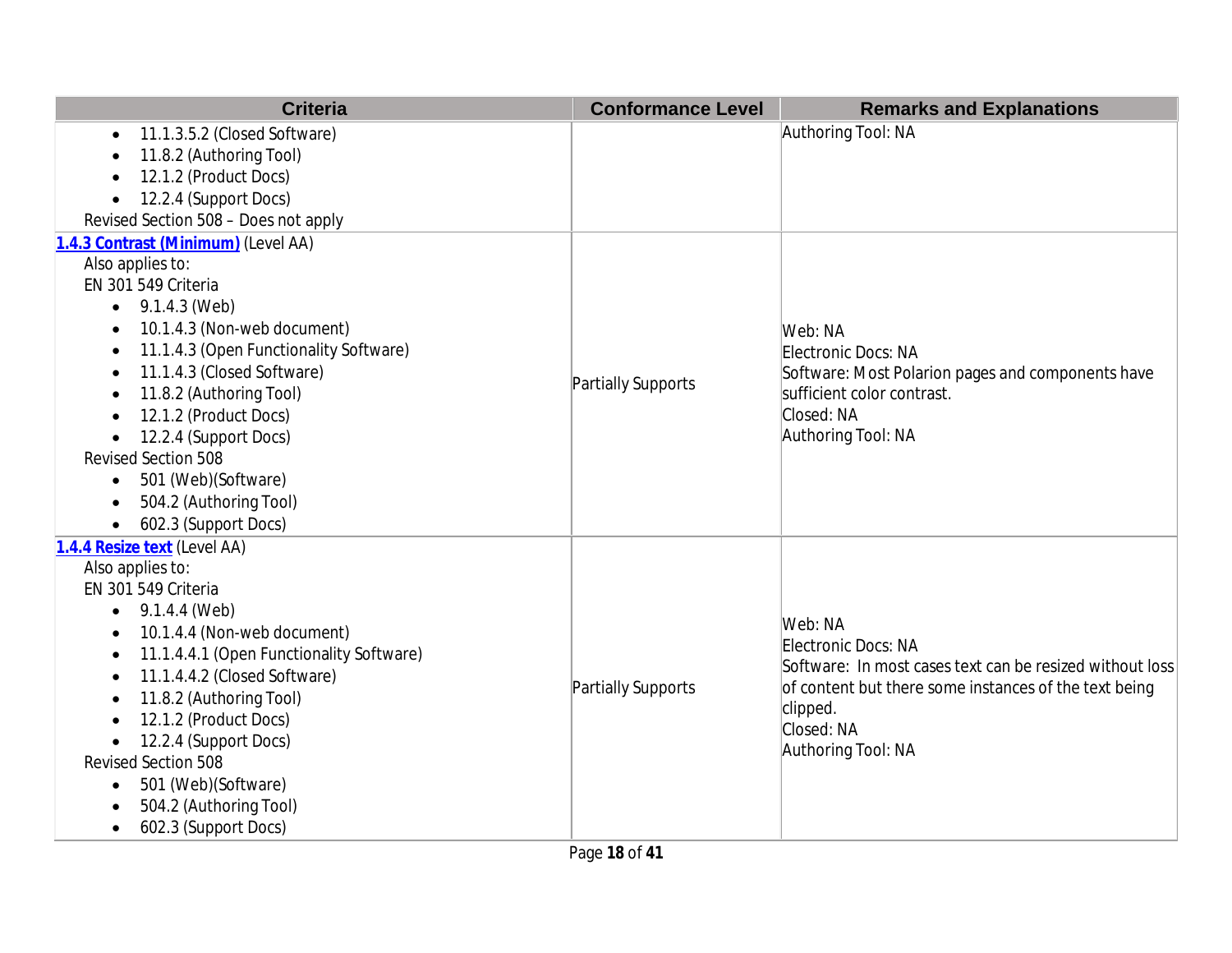| <b>Criteria</b>                                            | <b>Conformance Level</b> | <b>Remarks and Explanations</b>                                                                                                                                            |
|------------------------------------------------------------|--------------------------|----------------------------------------------------------------------------------------------------------------------------------------------------------------------------|
| 1.4.5 Images of Text (Level AA)                            |                          |                                                                                                                                                                            |
| Also applies to:                                           |                          |                                                                                                                                                                            |
| EN 301 549 Criteria                                        |                          |                                                                                                                                                                            |
| 9.1.4.5 (Web)<br>$\bullet$                                 |                          |                                                                                                                                                                            |
| 10.1.4.5 (Non-web document)<br>$\bullet$                   |                          | Web: NA                                                                                                                                                                    |
| 11.1.4.5.1 (Open Functionality Software)<br>$\bullet$      |                          |                                                                                                                                                                            |
| 11.1.4.5.2 (Closed Software) - Does not apply<br>$\bullet$ |                          | Electronic Docs: NA                                                                                                                                                        |
| 11.8.2 (Authoring Tool)<br>$\bullet$                       | Not Applicable           | Software: Polarion does not use images of text to                                                                                                                          |
| 12.1.2 (Product Docs)<br>$\bullet$                         |                          | convey information.<br>Authoring Tool: NA                                                                                                                                  |
| 12.2.4 (Support Docs)<br>$\bullet$                         |                          |                                                                                                                                                                            |
| Revised Section 508                                        |                          |                                                                                                                                                                            |
| 501 (Web)(Software)<br>$\bullet$                           |                          |                                                                                                                                                                            |
| 504.2 (Authoring Tool)<br>$\bullet$                        |                          |                                                                                                                                                                            |
| 602.3 (Support Docs)                                       |                          |                                                                                                                                                                            |
| 1.4.10 Reflow (Level AA 2.1 only)                          |                          |                                                                                                                                                                            |
| Also applies to:                                           |                          |                                                                                                                                                                            |
| EN 301 549 Criteria                                        |                          | Web: NA<br>Electronic Docs: NA<br>Software: Vast majority of content can be displayed<br>with the need of scrolling in two dimensions.<br>Closed: NA<br>Authoring Tool: NA |
| $\bullet$ 9.1.4.10 (Web)                                   |                          |                                                                                                                                                                            |
| 10.1.4.10 (Non-web document)                               |                          |                                                                                                                                                                            |
| 11.1.4.10 (Open Functionality Software)<br>$\bullet$       | Partially Supports       |                                                                                                                                                                            |
| 11.1.4.10 (Closed Software)<br>$\bullet$                   |                          |                                                                                                                                                                            |
| 11.8.2 (Authoring Tool)<br>$\bullet$                       |                          |                                                                                                                                                                            |
| 12.1.2 (Product Docs)<br>$\bullet$                         |                          |                                                                                                                                                                            |
| 12.2.4 (Support Docs)<br>$\bullet$                         |                          |                                                                                                                                                                            |
| Revised Section 508 - Does not apply                       |                          |                                                                                                                                                                            |
| 1.4.11 Non-text Contrast (Level AA 2.1 only)               |                          |                                                                                                                                                                            |
| Also applies to:                                           |                          | Web: NA                                                                                                                                                                    |
| EN 301 549 Criteria                                        |                          | Electronic Docs: NA                                                                                                                                                        |
| 9.1.4.11 (Web)<br>$\bullet$                                | Partially Supports       | Software: Polarion has contrast ration of 3:1 for most                                                                                                                     |
| 10.1.4.11 (Non-web document)<br>$\bullet$                  |                          | lelements.                                                                                                                                                                 |
| 11.1.4.11 (Open Functionality Software)                    |                          | Closed: NA                                                                                                                                                                 |
| 11.1.4.11 (Closed Software)                                |                          | Authoring Tool: NA                                                                                                                                                         |
| 11.8.2 (Authoring Tool)<br>$\bullet$                       |                          |                                                                                                                                                                            |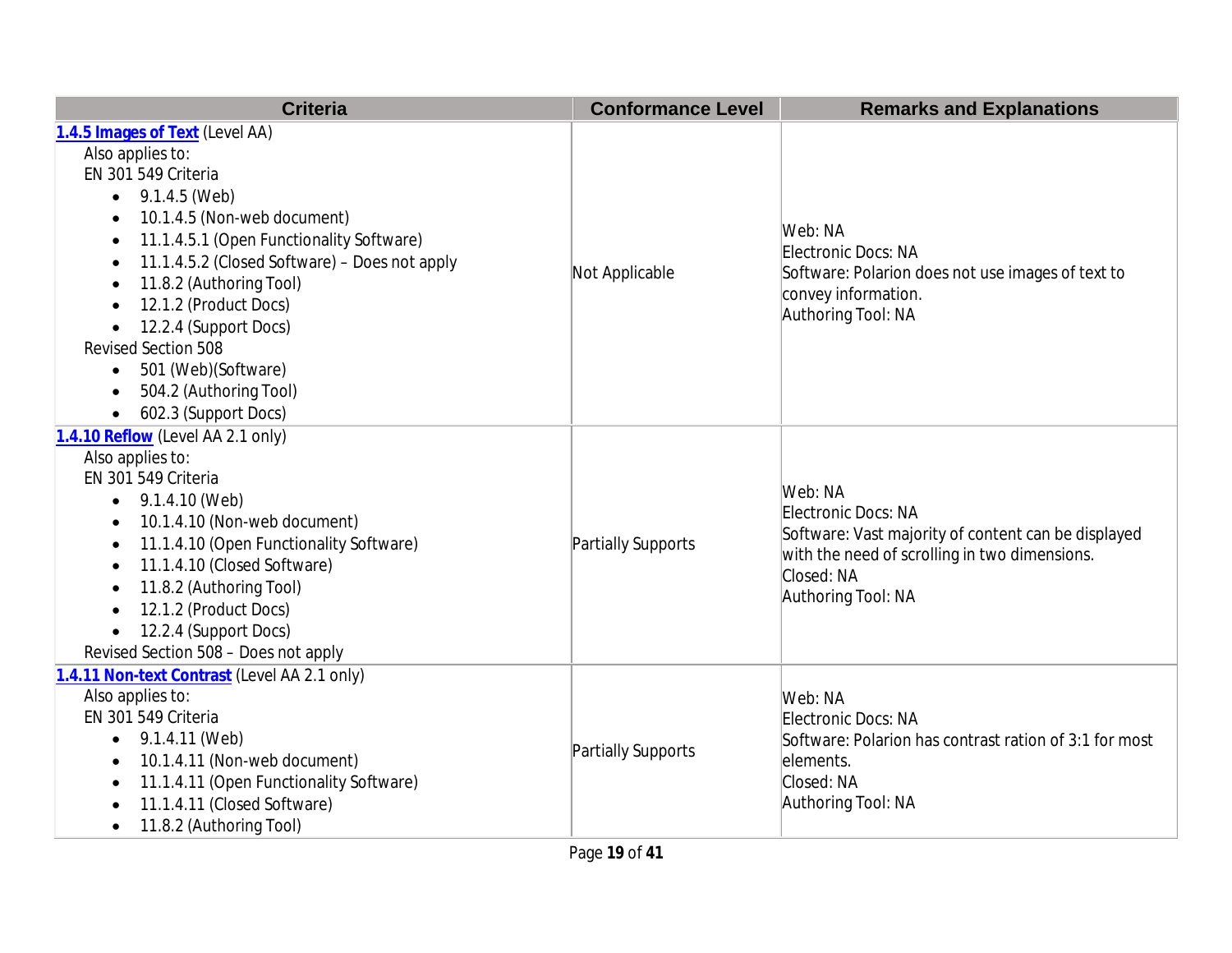| <b>Criteria</b>                                         | <b>Conformance Level</b> | <b>Remarks and Explanations</b>                                                                                                                               |
|---------------------------------------------------------|--------------------------|---------------------------------------------------------------------------------------------------------------------------------------------------------------|
| 12.1.2 (Product Docs)<br>$\bullet$                      |                          |                                                                                                                                                               |
| 12.2.4 (Support Docs)                                   |                          |                                                                                                                                                               |
| Revised Section 508 - Does not apply                    |                          |                                                                                                                                                               |
| 1.4.12 Text Spacing (Level AA 2.1 only)                 |                          |                                                                                                                                                               |
| Also applies to:                                        |                          |                                                                                                                                                               |
| EN 301 549 Criteria                                     |                          | Web: NA                                                                                                                                                       |
| 9.1.4.12 (Web)                                          |                          |                                                                                                                                                               |
| 10.1.4.12 (Non-web document)<br>$\bullet$               |                          | Electronic Docs: NA                                                                                                                                           |
| 11.1.4.12 (Open Functionality Software)<br>$\bullet$    | Supports                 | Software: No loss of content or functionality occurs in                                                                                                       |
| 11.1.4.12 (Closed Software)<br>$\bullet$                |                          | Polarion when text spacing properties are changed.<br>Closed: NA                                                                                              |
| 11.8.2 (Authoring Tool)<br>$\bullet$                    |                          | Authoring Tool: NA                                                                                                                                            |
| 12.1.2 (Product Docs)                                   |                          |                                                                                                                                                               |
| 12.2.4 (Support Docs)                                   |                          |                                                                                                                                                               |
| Revised Section 508 - Does not apply                    |                          |                                                                                                                                                               |
| 1.4.13 Content on Hover or Focus (Level AA 2.1 only)    |                          |                                                                                                                                                               |
| Also applies to:                                        |                          | Web: NA<br>Electronic Docs: NA<br>Software: Vast majority of content that appears when<br>receiving focus is dismissible.<br>Closed: NA<br>Authoring Tool: NA |
| EN 301 549 Criteria                                     |                          |                                                                                                                                                               |
| $\bullet$ 9.1.4.13 (Web)                                | Partially Supports       |                                                                                                                                                               |
| 10.1.4.13 (Non-web document)                            |                          |                                                                                                                                                               |
| 11.1.4.13 (Open Functionality Software)<br>$\bullet$    |                          |                                                                                                                                                               |
| 11.1.4.13 (Closed Software)<br>$\bullet$                |                          |                                                                                                                                                               |
| 11.8.2 (Authoring Tool)<br>$\bullet$                    |                          |                                                                                                                                                               |
| 12.1.2 (Product Docs)<br>$\bullet$                      |                          |                                                                                                                                                               |
| 12.2.4 (Support Docs)                                   |                          |                                                                                                                                                               |
| Revised Section 508 - Does not apply                    |                          |                                                                                                                                                               |
| 2.4.5 Multiple Ways (Level AA)                          |                          |                                                                                                                                                               |
| Also applies to:                                        |                          | Web: NA                                                                                                                                                       |
| EN 301 549 Criteria                                     | Supports                 | Electronic Docs: NA                                                                                                                                           |
| 9.2.4.5 (Web)<br>$\bullet$                              |                          | Software: Polarion supports navigation in multiple ways                                                                                                       |
| 10.2.4.5 (Non-web document) - Does not apply            |                          | including search functionality that allows to find any                                                                                                        |
| 11.2.4.5 (Open Functionality Software) - Does not apply |                          | content.                                                                                                                                                      |
| 11.2.4.5 (Closed Software) - Does not apply             |                          | Authoring Tool: NA                                                                                                                                            |
| 11.8.2 (Authoring Tool)<br>$\bullet$                    |                          |                                                                                                                                                               |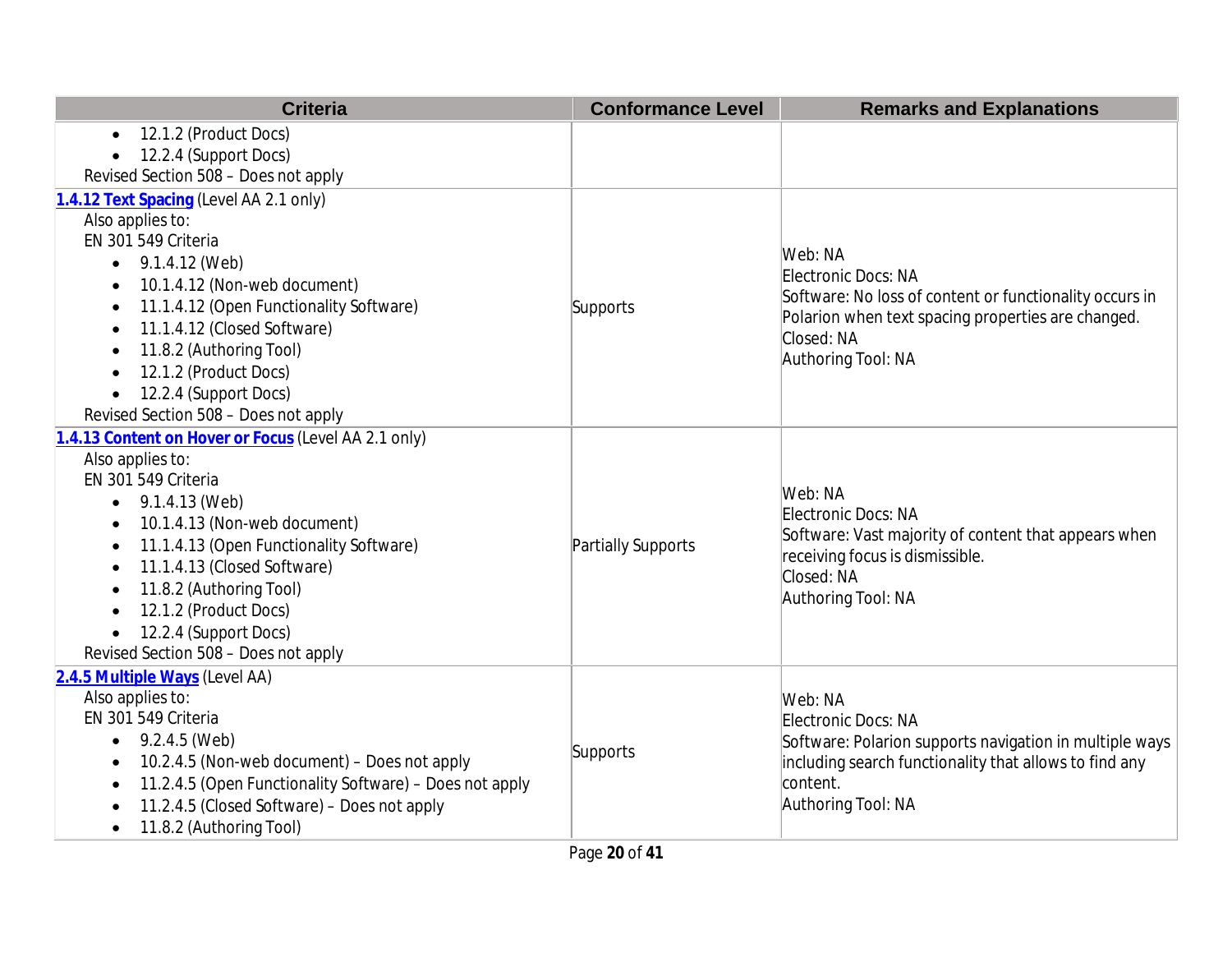| <b>Criteria</b>                                                       | <b>Conformance Level</b> | <b>Remarks and Explanations</b>                       |
|-----------------------------------------------------------------------|--------------------------|-------------------------------------------------------|
| 12.1.2 (Product Docs)<br>$\bullet$                                    |                          |                                                       |
| 12.2.4 (Support Docs)                                                 |                          |                                                       |
| <b>Revised Section 508</b>                                            |                          |                                                       |
| 501 (Web)(Software) - Does not apply to non-web software<br>$\bullet$ |                          |                                                       |
| 504.2 (Authoring Tool)<br>$\bullet$                                   |                          |                                                       |
| 602.3 (Support Docs) - Does not apply to non-web docs                 |                          |                                                       |
| 2.4.6 Headings and Labels (Level AA)                                  |                          |                                                       |
| Also applies to:                                                      |                          |                                                       |
| EN 301 549 Criteria                                                   |                          |                                                       |
| 9.2.4.6 (Web)<br>$\bullet$                                            |                          |                                                       |
| 10.2.4.6 (Non-web document)<br>$\bullet$                              |                          | Web: NA                                               |
| 11.2.4.6 (Open Functionality Software)                                |                          | Electronic Docs: NA                                   |
| 11.2.4.6 (Closed Software)                                            | Partially Supports       | Software: Polarion uses headings and labels that      |
| 11.8.2 (Authoring Tool)<br>$\bullet$                                  |                          | describe topic or purpose in vast majority of cases.  |
| 12.1.2 (Product Docs)                                                 |                          | Closed: NA                                            |
| 12.2.4 (Support Docs)<br><b>Revised Section 508</b>                   |                          | Authoring Tool: NA                                    |
| 501 (Web)(Software)                                                   |                          |                                                       |
| $\bullet$<br>504.2 (Authoring Tool)                                   |                          |                                                       |
| 602.3 (Support Docs)                                                  |                          |                                                       |
| 2.4.7 Focus Visible (Level AA)                                        |                          |                                                       |
| Also applies to:                                                      |                          |                                                       |
| EN 301 549 Criteria                                                   |                          |                                                       |
| 9.2.4.7 (Web)<br>$\bullet$                                            |                          |                                                       |
| 10.2.4.7 (Non-web document)                                           |                          | Web: NA                                               |
| 11.2.4.7 (Open Functionality Software)                                |                          | Electronic Docs: NA                                   |
| 11.2.4.7 (Closed Software)<br>$\bullet$                               | Partially Supports       | Software: Most elements in Polarion provide a visible |
| 11.8.2 (Authoring Tool)                                               |                          | keyboard focus indicator.                             |
| 12.1.2 (Product Docs)                                                 |                          | Closed: NA                                            |
| 12.2.4 (Support Docs)<br>$\bullet$                                    |                          | Authoring Tool: NA                                    |
| <b>Revised Section 508</b>                                            |                          |                                                       |
| 501 (Web)(Software)                                                   |                          |                                                       |
| 504.2 (Authoring Tool)                                                |                          |                                                       |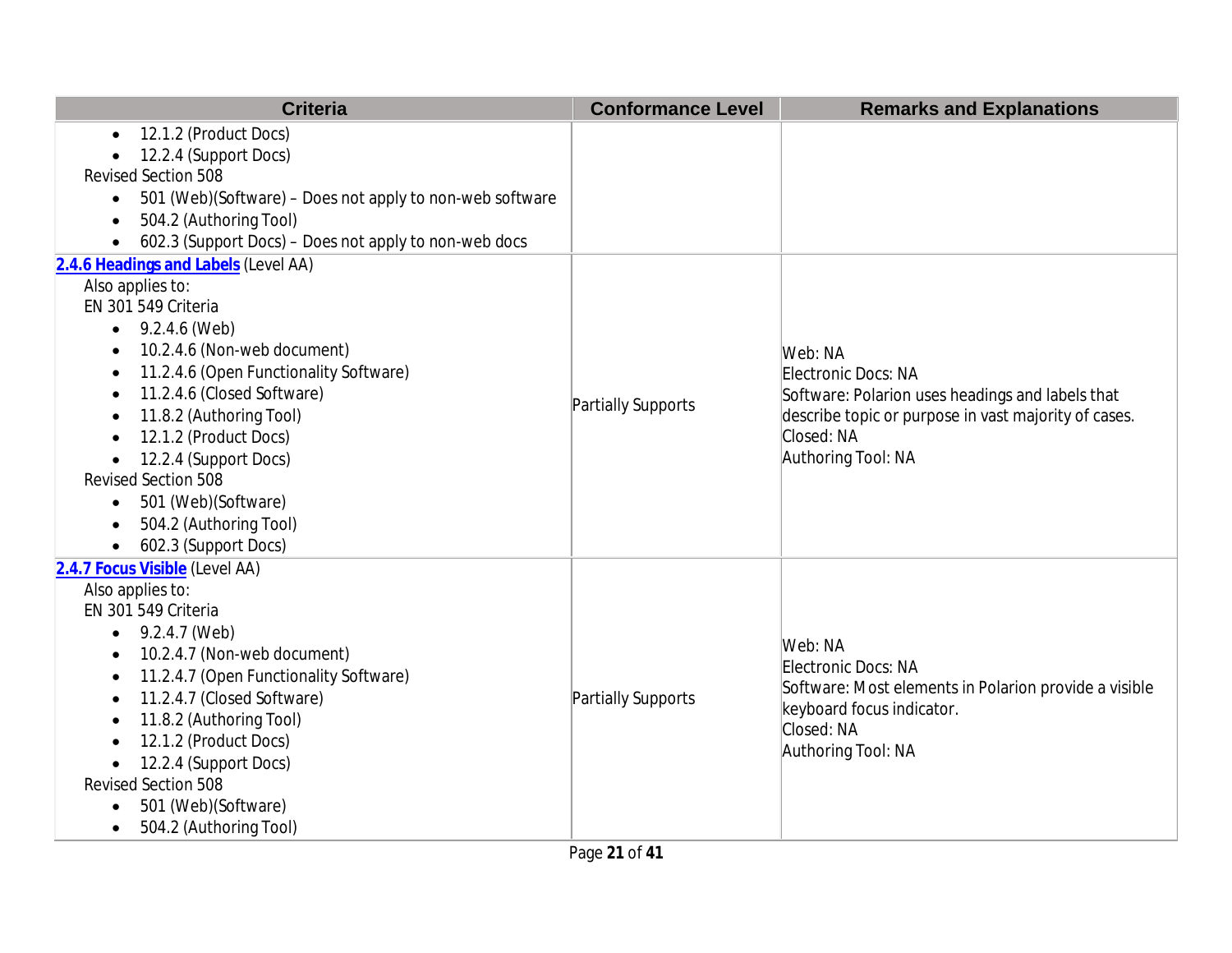| <b>Criteria</b>                                                                                                                                                                                                                                                                                                                                                                                                                                                                                                                                                                         | <b>Conformance Level</b> | <b>Remarks and Explanations</b>                                                                                                                                                                                                                                              |
|-----------------------------------------------------------------------------------------------------------------------------------------------------------------------------------------------------------------------------------------------------------------------------------------------------------------------------------------------------------------------------------------------------------------------------------------------------------------------------------------------------------------------------------------------------------------------------------------|--------------------------|------------------------------------------------------------------------------------------------------------------------------------------------------------------------------------------------------------------------------------------------------------------------------|
| 602.3 (Support Docs)<br>$\bullet$                                                                                                                                                                                                                                                                                                                                                                                                                                                                                                                                                       |                          |                                                                                                                                                                                                                                                                              |
| 3.1.2 Language of Parts (Level AA)<br>Also applies to:<br>EN 301 549 Criteria<br>$\bullet$ 9.3.1.2 (Web)<br>10.3.1.2 (Non-web document)<br>11.3.1.2 (Open Functionality Software) - Does not apply<br>$\bullet$<br>11.3.1.2 (Closed Software) - Does not apply<br>$\bullet$<br>11.8.2 (Authoring Tool)<br>$\bullet$<br>12.1.2 (Product Docs)<br>$\bullet$<br>12.2.4 (Support Docs)<br>Revised Section 508<br>501 (Web)(Software)<br>$\bullet$<br>504.2 (Authoring Tool)<br>602.3 (Support Docs)<br>$\bullet$                                                                            | Partially Supports       | Web: NA<br>Electronic Docs: NA<br>Software: Polarion offers one default language option<br>for the whole system. Content created or uploaded to<br>Polarion in a different language needs to be identified as<br>such by the creating/uploading party.<br>Authoring Tool: NA |
| 3.2.3 Consistent Navigation (Level AA)<br>Also applies to:<br>EN 301 549 Criteria<br>9.3.2.3 (Web)<br>10.3.2.3 (Non-web document) – Does not apply<br>$\bullet$<br>11.3.2.3 (Open Functionality Software) - Does not apply<br>$\bullet$<br>11.3.2.3 (Closed Software) - Does not apply<br>11.8.2 (Authoring Tool)<br>12.1.2 (Product Docs)<br>12.2.4 (Support Docs)<br><b>Revised Section 508</b><br>501 (Web)(Software) - Does not apply to non-web software<br>$\bullet$<br>504.2 (Authoring Tool)<br>$\bullet$<br>602.3 (Support Docs) - Does not apply to non-web docs<br>$\bullet$ | Supports                 | Web: NA<br>Electronic Docs: NA<br>Software: Navigation in Polarion is consistent.<br>Authoring Tool: NA                                                                                                                                                                      |
| 3.2.4 Consistent Identification (Level AA)<br>Also applies to:<br>EN 301 549 Criteria                                                                                                                                                                                                                                                                                                                                                                                                                                                                                                   | Partially Supports       | Web: NA<br>Electronic Docs: NA<br>Software: Vast majority of elements in Polarion is<br>identified consistently.                                                                                                                                                             |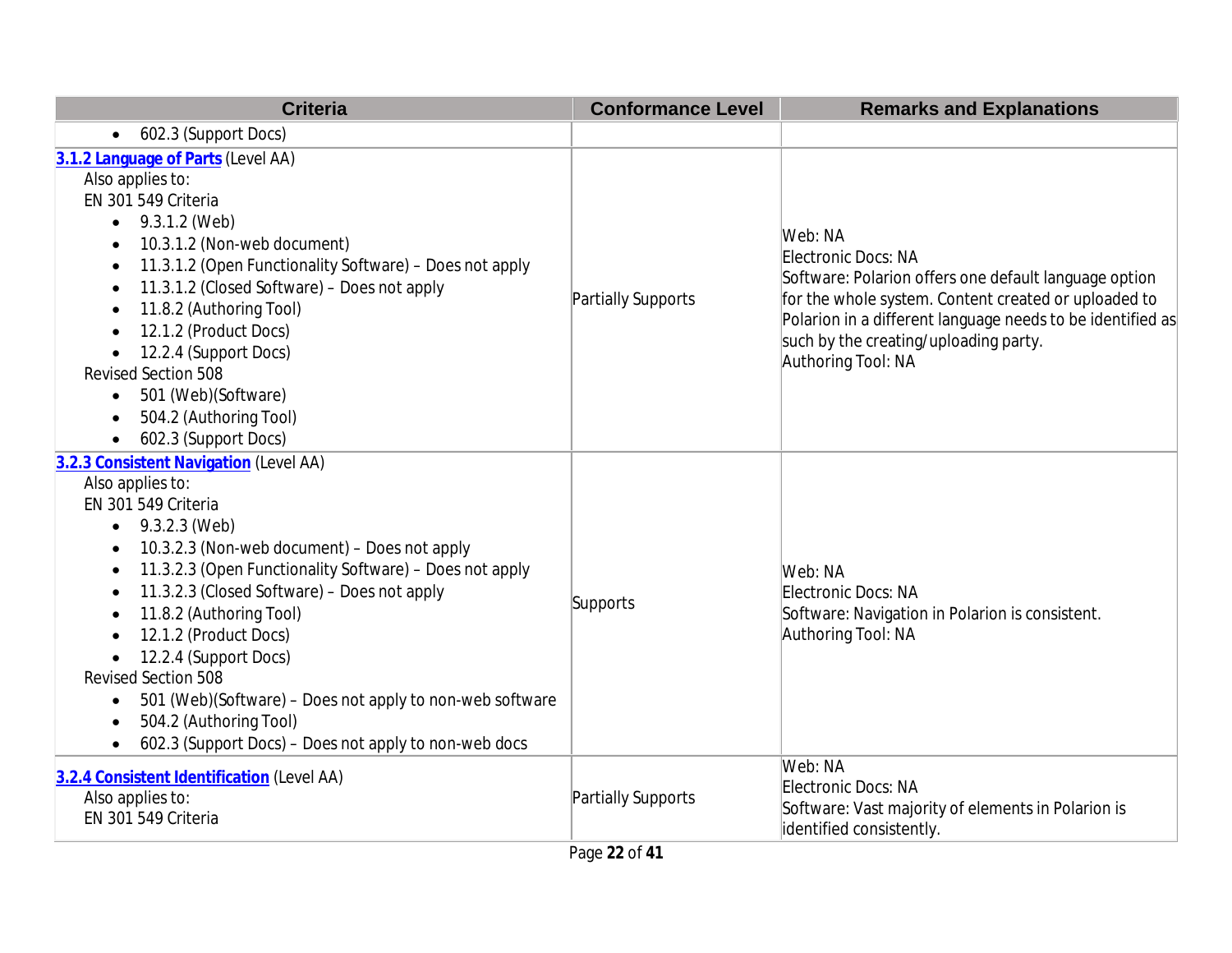| <b>Criteria</b>                                                                                                                                                                                                                                                                                                                                                                                                                                                          | <b>Conformance Level</b> | <b>Remarks and Explanations</b>                                                                                                                                                                                                                                                    |
|--------------------------------------------------------------------------------------------------------------------------------------------------------------------------------------------------------------------------------------------------------------------------------------------------------------------------------------------------------------------------------------------------------------------------------------------------------------------------|--------------------------|------------------------------------------------------------------------------------------------------------------------------------------------------------------------------------------------------------------------------------------------------------------------------------|
| 9.3.2.4 (Web)<br>$\bullet$<br>10.3.2.4 (Non-web document) - Does not apply<br>11.3.2.4 (Open Functionality Software) - Does not apply<br>11.3.2.4 (Closed Software) - Does not apply<br>$\bullet$<br>11.8.2 (Authoring Tool)<br>12.1.2 (Product Docs)<br>12.2.4 (Support Docs)<br><b>Revised Section 508</b><br>501 (Web)(Software) - Does not apply to non-web software<br>$\bullet$<br>504.2 (Authoring Tool)<br>602.3 (Support Docs) - Does not apply to non-web docs |                          | Authoring Tool: NA                                                                                                                                                                                                                                                                 |
| 3.3.3 Error Suggestion (Level AA)<br>Also applies to:<br>EN 301 549 Criteria<br>9.3.3.3 (Web)<br>10.3.3.3 (Non-web document)<br>11.3.3.3 (Open Functionality Software)<br>11.3.3.3 (Closed Software)<br>11.8.2 (Authoring Tool)<br>12.1.2 (Product Docs)<br>12.2.4 (Support Docs)<br>$\bullet$<br><b>Revised Section 508</b><br>501 (Web)(Software)<br>$\bullet$<br>504.2 (Authoring Tool)<br>602.3 (Support Docs)                                                       | Partially Supports       | Web: NA<br>Electronic Docs: NA<br>Software: In vast majority of cases Polarion utilizes<br>automatic input range detection with suggestions for<br>correction.<br>Closed: NA<br>Authoring Tool: NA                                                                                 |
| 3.3.4 Error Prevention (Legal, Financial, Data) (Level AA)<br>Also applies to:<br>EN 301 549 Criteria<br>9.3.3.4 (Web)<br>$\bullet$<br>10.3.3.4 (Non-web document)<br>11.3.3.4 (Open Functionality Software)<br>11.3.3.4 (Closed Software)<br>11.8.2 (Authoring Tool)                                                                                                                                                                                                    | Partially Supports       | Web: NA<br>Electronic Docs: NA<br>Software: Polarion by default presents confirmation<br>dialogs for native operations that can have serious<br>consequences. Non-native operations need to be<br>covered by admins that configure the system.<br>Closed: NA<br>Authoring Tool: NA |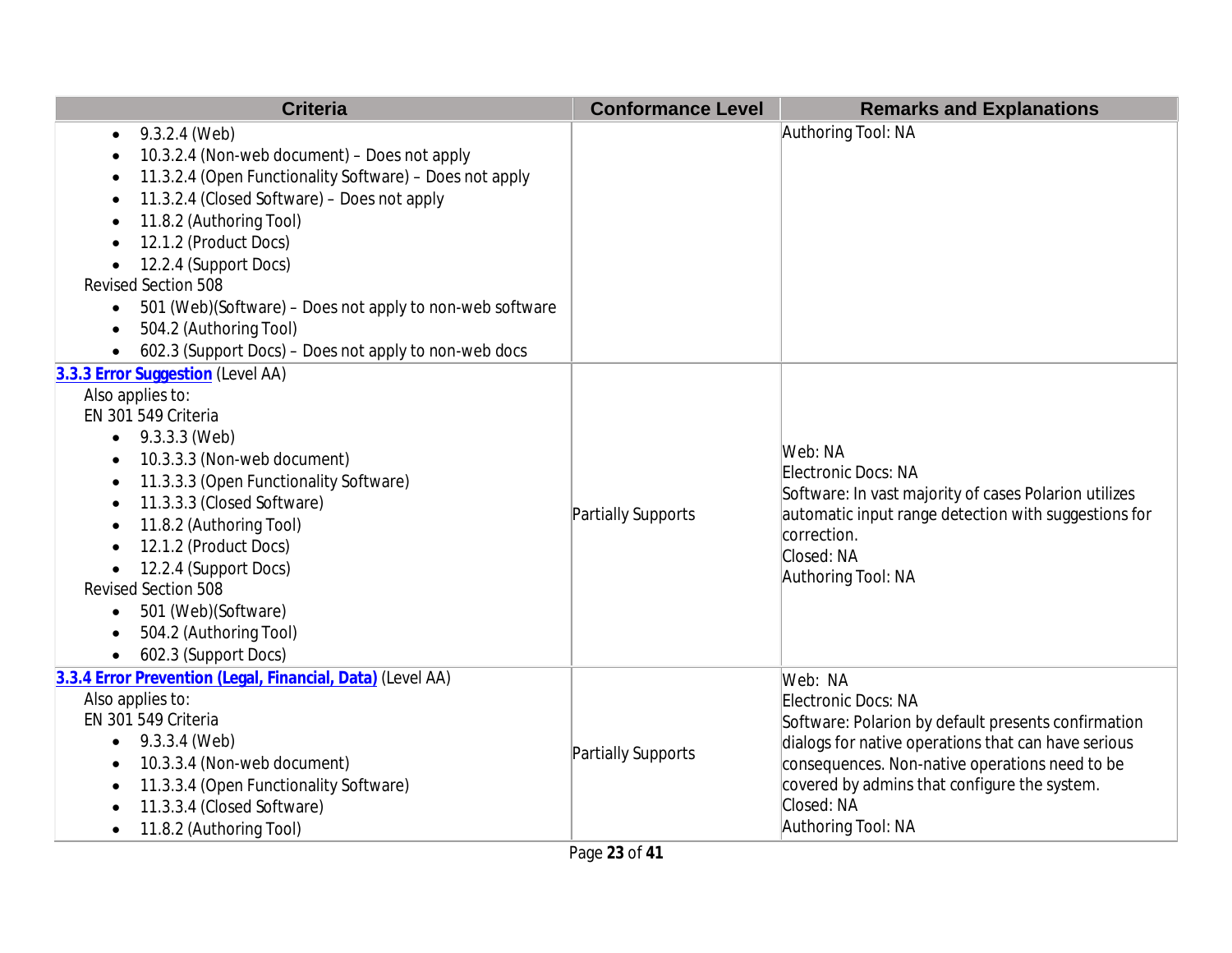| <b>Criteria</b>                                                                                                                                                                                                                                                                                                                                                                                     | <b>Conformance Level</b> | <b>Remarks and Explanations</b>                                                                                                                                                                            |
|-----------------------------------------------------------------------------------------------------------------------------------------------------------------------------------------------------------------------------------------------------------------------------------------------------------------------------------------------------------------------------------------------------|--------------------------|------------------------------------------------------------------------------------------------------------------------------------------------------------------------------------------------------------|
| $\bullet$ 12.1.2 (Product Docs)<br>12.2.4 (Support Docs)<br><b>Revised Section 508</b><br>501 (Web) (Software)<br>$\bullet$<br>504.2 (Authoring Tool)<br>$\bullet$<br>602.3 (Support Docs)<br>$\bullet$                                                                                                                                                                                             |                          |                                                                                                                                                                                                            |
| 4.1.3 Status Messages (Level AA 2.1 only)<br>Also applies to:<br>EN 301 549 Criteria<br>$\bullet$ 9.4.1.3 (Web)<br>10.4.1.3 (Non-web document)<br>$\bullet$<br>11.4.1.3 (Open Functionality Software)<br>$\bullet$<br>11.4.1.3 (Closed Software) – Does not apply<br>11.8.2 (Authoring Tool)<br>$\bullet$<br>12.1.2 (Product Docs)<br>12.2.4 (Support Docs)<br>Revised Section 508 - Does not apply | Partially Supports       | Web: NA<br>Electronic Docs: NA<br>Software: Polarion uses messages providing success or<br>failure feedback to users. Most of these messages do<br>not use corresponding ARIA roles.<br>Authoring Tool: NA |

# **Table 3: Success Criteria, Level AAA**

| <b>Criteria</b>                                            | <b>Conformance Level</b> | <b>Remarks and Explanations</b> |
|------------------------------------------------------------|--------------------------|---------------------------------|
| 1.2.6 Sign Language (Prerecorded) (Level AAA)              |                          |                                 |
| EN 301 549 Criteria - Does not apply                       | Not Evaluated            | Web:                            |
| Revised Section 508 - Does not apply                       |                          |                                 |
| 1.2.7 Extended Audio Description (Prerecorded) (Level AAA) |                          |                                 |
| EN 301 549 Criteria - Does not apply                       | Not Evaluated            | Web:                            |
| Revised Section 508 - Does not apply                       |                          |                                 |
| 1.2.8 Media Alternative (Prerecorded) (Level AAA)          |                          |                                 |
| EN 301 549 Criteria - Does not apply                       | Not Evaluated            | Web:                            |
| Revised Section 508 - Does not apply                       |                          |                                 |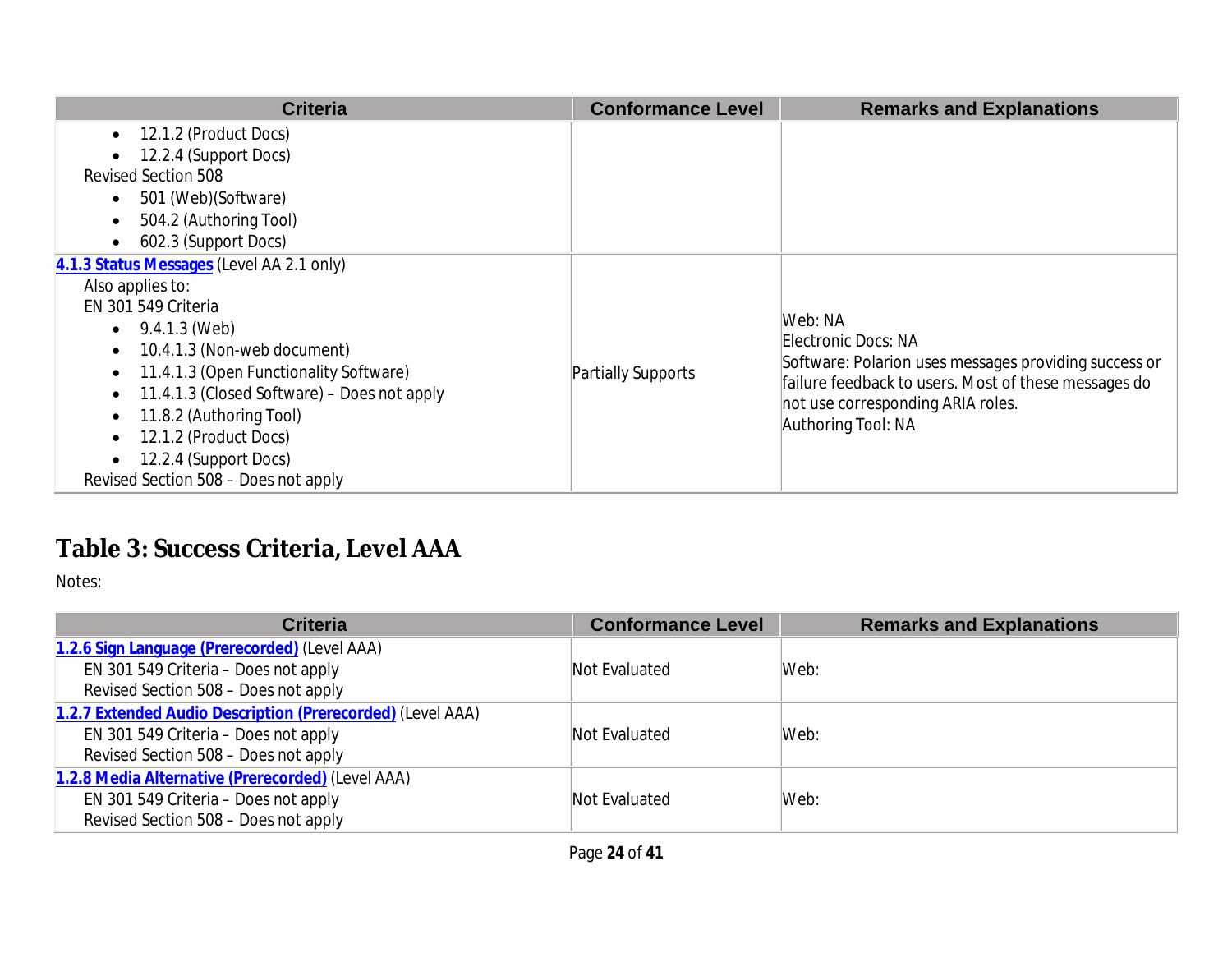| <b>Criteria</b>                                 | <b>Conformance Level</b> | <b>Remarks and Explanations</b> |
|-------------------------------------------------|--------------------------|---------------------------------|
| 1.2.9 Audio-only (Live) (Level AAA)             |                          |                                 |
| EN 301 549 Criteria- Does not apply             | Not Evaluated            | Web:                            |
| Revised Section 508 - Does not apply            |                          |                                 |
| 1.3.6 Identify Purpose (Level AAA 2.1 only)     |                          |                                 |
| EN 301 549 Criteria- Does not apply             | Not Evaluated            | Web:                            |
| Revised Section 508 - Does not apply            |                          |                                 |
| 1.4.6 Contrast (Enhanced) (Level AAA)           |                          |                                 |
| EN 301 549 Criteria - Does not apply            | Not Evaluated            | Web:                            |
| Revised Section 508 - Does not apply            |                          |                                 |
| 1.4.7 Low or No Background Audio (Level AAA)    |                          |                                 |
| EN 301 549 Criteria - Does not apply            | Not Evaluated            | Web:                            |
| Revised Section 508 - Does not apply            |                          |                                 |
| 1.4.8 Visual Presentation (Level AAA)           |                          |                                 |
| EN 301 549 Criteria - Does not apply            | Not Evaluated            | Web:                            |
| Revised Section 508 - Does not apply            |                          |                                 |
| 1.4.9 Images of Text (No Exception) (Level AAA) |                          |                                 |
| EN 301 549 Criteria - Does not apply            | Not Evaluated            | Web:                            |
| Revised Section 508 - Does not apply            |                          |                                 |
| 2.1.3 Keyboard (No Exception) (Level AAA)       |                          |                                 |
| EN 301 549 Criteria - Does not apply            | Not Evaluated            | Web:                            |
| Revised Section 508 - Does not apply            |                          |                                 |
| 2.2.3 No Timing (Level AAA)                     |                          |                                 |
| EN 301 549 Criteria - Does not apply            | Not Evaluated            | Web:                            |
| Revised Section 508 - Does not apply            |                          |                                 |
| 2.2.4 Interruptions (Level AAA)                 |                          |                                 |
| EN 301 549 Criteria - Does not apply            | Not Evaluated            | Web:                            |
| Revised Section 508 - Does not apply            |                          |                                 |
| 2.2.5 Re-authenticating (Level AAA)             |                          |                                 |
| EN 301 549 Criteria - Does not apply            | Not Evaluated            | Web:                            |
| Revised Section 508 - Does not apply            |                          |                                 |
| 2.2.6 Timeouts (Level AAA 2.1 only)             |                          |                                 |
| EN 301 549 Criteria - Does not apply            | Not Evaluated            | Web:                            |
| Revised Section 508 - Does not apply            |                          |                                 |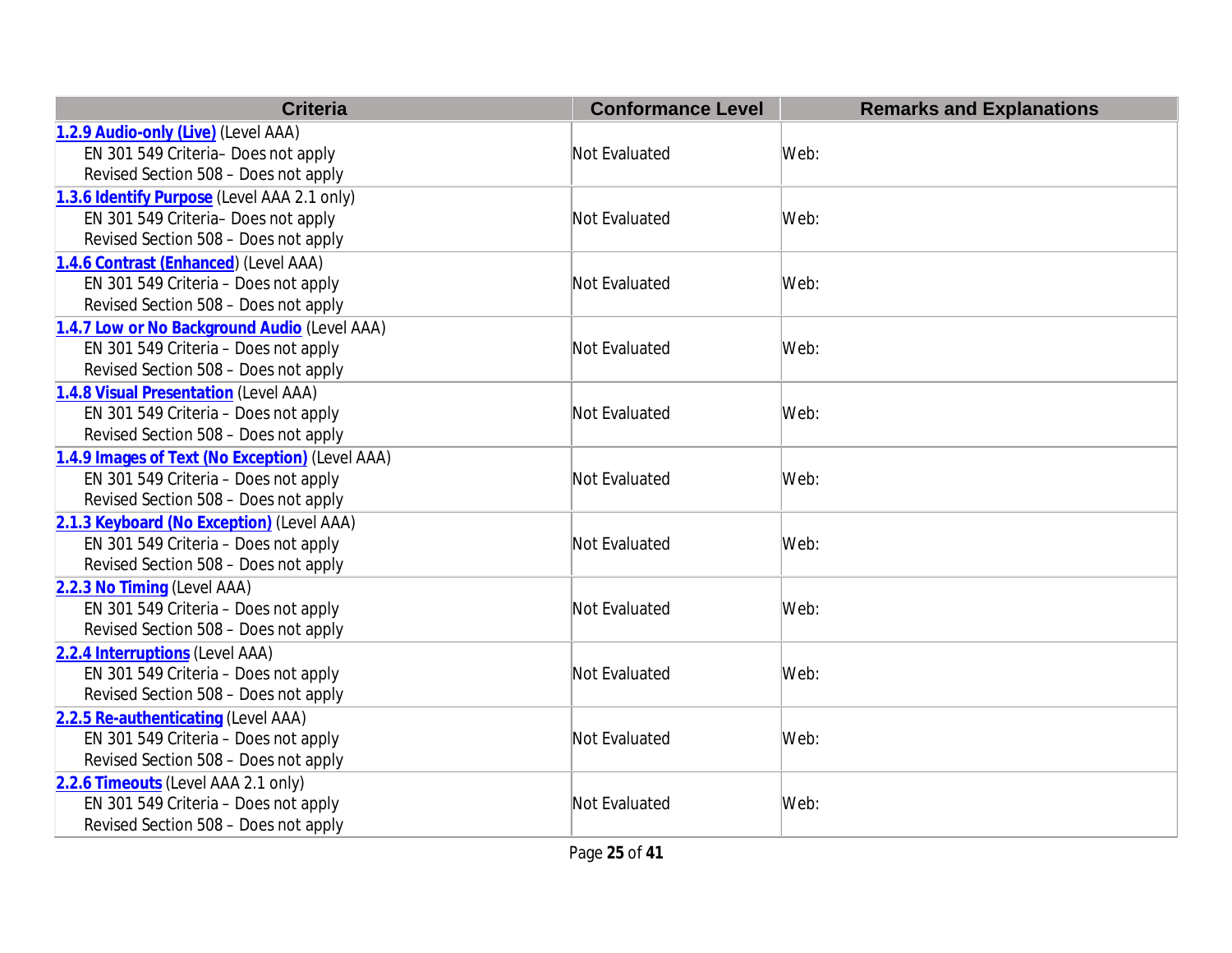| <b>Criteria</b>                                        | <b>Conformance Level</b> | <b>Remarks and Explanations</b> |
|--------------------------------------------------------|--------------------------|---------------------------------|
| 2.3.2 Three Flashes (Level AAA)                        |                          |                                 |
| EN 301 549 Criteria - Does not apply                   | Not Evaluated            | Web:                            |
| Revised Section 508 - Does not apply                   |                          |                                 |
| 2.3.3 Animation from Interactions (Level AAA 2.1 only) |                          |                                 |
| EN 301 549 Criteria - Does not apply                   | Not Evaluated            | Web:                            |
| Revised Section 508 - Does not apply                   |                          |                                 |
| 2.4.8 Location (Level AAA)                             |                          |                                 |
| EN 301 549 Criteria - Does not apply                   | Not Evaluated            | Web:                            |
| Revised Section 508 - Does not apply                   |                          |                                 |
| 2.4.9 Link Purpose (Link Only) (Level AAA)             |                          |                                 |
| EN 301 549 Criteria - Does not apply                   | Not Evaluated            | Web:                            |
| Revised Section 508 - Does not apply                   |                          |                                 |
| 2.4.10 Section Headings (Level AAA)                    |                          |                                 |
| EN 301 549 Criteria - Does not apply                   | Not Evaluated            | Web:                            |
| Revised Section 508 - Does not apply                   |                          |                                 |
| 2.5.5 Target Size (Level AAA 2.1 only)                 |                          |                                 |
| EN 301 549 Criteria - Does not apply                   | Not Evaluated            | Web:                            |
| Revised Section 508 - Does not apply                   |                          |                                 |
| 2.5.6 Concurrent Input Mechanisms (Level AAA 2.1 only) |                          |                                 |
| EN 301 549 Criteria - Does not apply                   | Not Evaluated            | Web:                            |
| Revised Section 508 - Does not apply                   |                          |                                 |
| 3.1.3 Unusual Words (Level AAA)                        |                          |                                 |
| EN 301 549 Criteria - Does not apply                   | Not Evaluated            | Web:                            |
| Revised Section 508 - Does not apply                   |                          |                                 |
| 3.1.4 Abbreviations (Level AAA)                        |                          |                                 |
| EN 301 549 Criteria - Does not apply                   | Not Evaluated            | Web:                            |
| Revised Section 508 - Does not apply                   |                          |                                 |
| 3.1.5 Reading Level (Level AAA)                        |                          |                                 |
| EN 301 549 Criteria - Does not apply                   | Not Evaluated            | Web:                            |
| Revised Section 508 - Does not apply                   |                          |                                 |
| 3.1.6 Pronunciation (Level AAA)                        |                          |                                 |
| EN 301 549 Criteria - Does not apply                   | Not Evaluated            | Web:                            |
| Revised Section 508 - Does not apply                   |                          |                                 |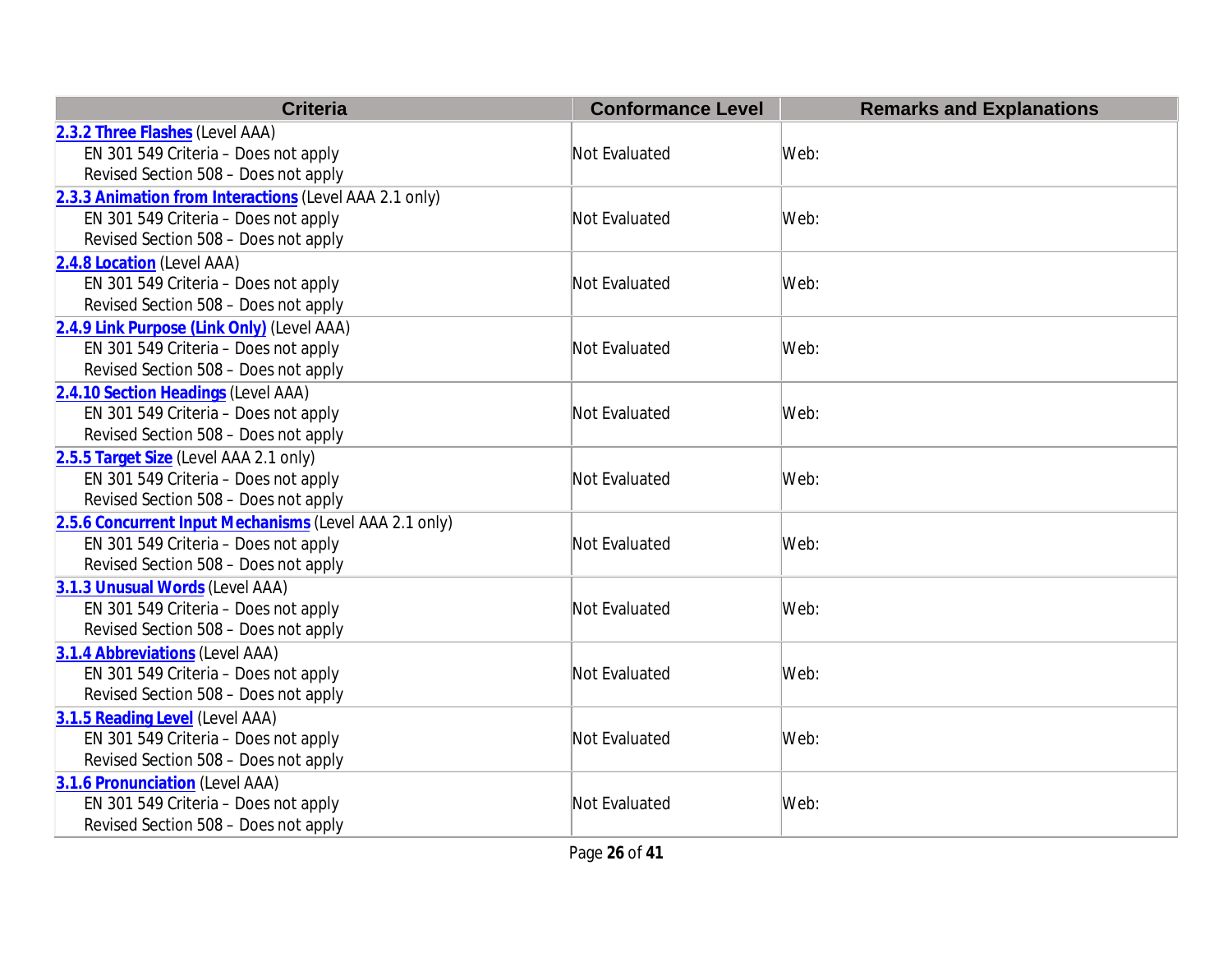| <b>Criteria</b>                          | <b>Conformance Level</b> | <b>Remarks and Explanations</b> |
|------------------------------------------|--------------------------|---------------------------------|
| 3.2.5 Change on Request (Level AAA)      |                          |                                 |
| EN 301 549 Criteria – Does not apply     | Not Evaluated            | Web:                            |
| Revised Section 508 - Does not apply     |                          |                                 |
| $3.3.5$ Help (Level AAA)                 |                          |                                 |
| EN 301 549 Criteria – Does not apply     | Not Evaluated            | Web:                            |
| Revised Section 508 - Does not apply     |                          |                                 |
| 3.3.6 Error Prevention (All) (Level AAA) |                          |                                 |
| EN 301 549 Criteria – Does not apply     | Not Evaluated            | Web:                            |
| Revised Section 508 - Does not apply     |                          |                                 |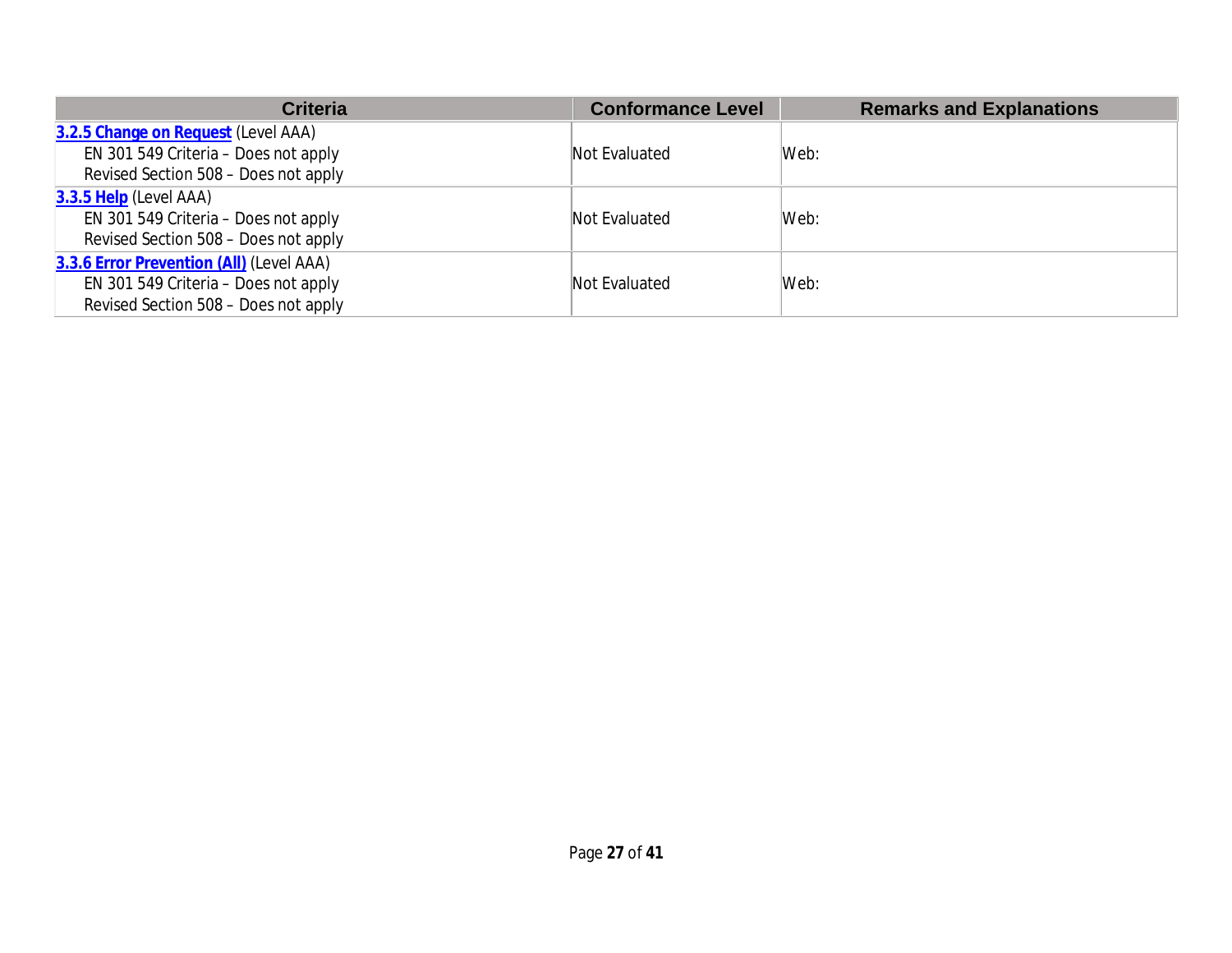# **Revised Section 508 Report**

Notes: Revised Section 508 report specific criteria not evaluated

# **Chapter 3: [Functional Performance Criteria](https://www.access-board.gov/guidelines-and-standards/communications-and-it/about-the-ict-refresh/final-rule/text-of-the-standards-and-guidelines#302-functional-performance-criteria) (FPC)**

Notes:

| <b>Criteria</b>                                                | <b>Conformance Level</b> | <b>Remarks and Explanations</b> |
|----------------------------------------------------------------|--------------------------|---------------------------------|
| 302.1 Without Vision                                           | Not Evaluated            |                                 |
| 302.2 With Limited Vision                                      | Not Evaluated            |                                 |
| 302.3 Without Perception of Color                              | Not Evaluated            |                                 |
| 302.4 Without Hearing                                          | Not Evaluated            |                                 |
| 302.5 With Limited Hearing                                     | Not Evaluated            |                                 |
| 302.6 Without Speech                                           | Not Evaluated            |                                 |
| 302.7 With Limited Manipulation                                | Not Evaluated            |                                 |
| 302.8 With Limited Reach and Strength                          | Not Evaluated            |                                 |
| 302.9 With Limited Language, Cognitive, and Learning Abilities | Not Evaluated            |                                 |

#### **Chapter 4: [Hardware](https://www.access-board.gov/guidelines-and-standards/communications-and-it/about-the-ict-refresh/final-rule/text-of-the-standards-and-guidelines#401-general)**

| <b>Criteria</b>                               | <b>Conformance Level</b>            | <b>Remarks and Explanations</b>     |
|-----------------------------------------------|-------------------------------------|-------------------------------------|
| <b>402 Closed Functionality</b>               | Heading cell - no response required | Heading cell - no response required |
| 402.1 General                                 | Heading cell - no response required | Heading cell - no response required |
| 402.2 Speech-Output Enabled                   | Heading cell - no response required | Heading cell - no response required |
| 402.2.1 Information Displayed On-Screen       | Not Evaluated                       |                                     |
| 402.2.2 Transactional Outputs                 | Not Evaluated                       |                                     |
| 402.2.3 Speech Delivery Type and Coordination | Not Evaluated                       |                                     |
| 402.2.4 User Control                          | Not Evaluated                       |                                     |
| 402.2.5 Braille Instructions                  | Not Evaluated                       |                                     |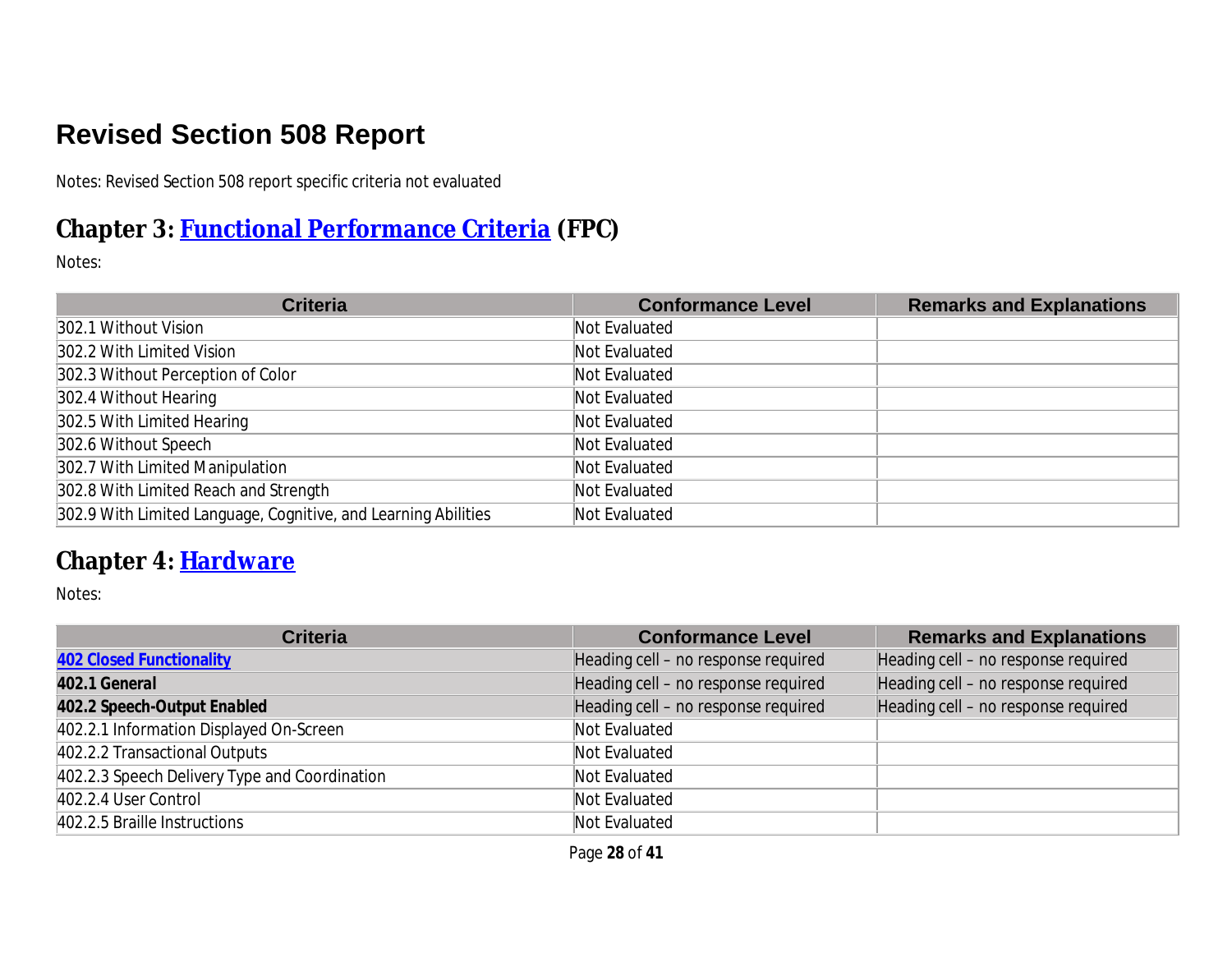| <b>Criteria</b>                                            | <b>Conformance Level</b>            | <b>Remarks and Explanations</b>     |
|------------------------------------------------------------|-------------------------------------|-------------------------------------|
| 402.3 Volume                                               | Heading cell - no response required | Heading cell - no response required |
| 402.3.1 Private Listening                                  | Not Evaluated                       |                                     |
| 402.3.2 Non-private Listening                              | Not Evaluated                       |                                     |
| 402.4 Characters on Display Screens                        | Not Evaluated                       |                                     |
| 402.5 Characters on Variable Message Signs                 | Not Evaluated                       |                                     |
| <b>403 Biometrics</b>                                      | Heading cell - no response required | Heading cell - no response required |
| 403.1 General                                              | Not Evaluated                       |                                     |
| 404 Preservation of Information Provided for Accessibility | Heading cell - no response required | Heading cell - no response required |
| 404.1 General                                              | Not Evaluated                       |                                     |
| 405 Privacy                                                | Heading cell - no response required | Heading cell - no response required |
| 405.1 General                                              | Not Evaluated                       |                                     |
| <b>406 Standard Connections</b>                            | Heading cell - no response required | Heading cell - no response required |
| 406.1 General                                              | Not Evaluated                       |                                     |
| 407 Operable Parts                                         | Heading cell - no response required | Heading cell - no response required |
| 407.2 Contrast                                             | Not Evaluated                       |                                     |
| 407.3 Input Controls                                       | Heading cell - no response required | Heading cell - no response required |
| 407.3.1 Tactilely Discernible                              | Not Evaluated                       |                                     |
| 407.3.2 Alphabetic Keys                                    | Not Evaluated                       |                                     |
| 407.3.3 Numeric Keys                                       | Not Evaluated                       |                                     |
| 407.4 Key Repeat                                           | Not Evaluated                       |                                     |
| 407.5 Timed Response                                       | Not Evaluated                       |                                     |
| 407.6 Operation                                            | Not Evaluated                       |                                     |
| 407.7 Tickets, Fare Cards, and Keycards                    | Not Evaluated                       |                                     |
| 407.8 Reach Height and Depth                               | Heading cell - no response required | Heading cell - no response required |
| 407.8.1 Vertical Reference Plane                           | Not Evaluated                       |                                     |
| 407.8.1.1 Vertical Plane for Side Reach                    | Not Evaluated                       |                                     |
| 407.8.1.2 Vertical Plane for Forward Reach                 | Not Evaluated                       |                                     |
| 407.8.2 Side Reach                                         | Not Evaluated                       |                                     |
| 407.8.2.1 Unobstructed Side Reach                          | Not Evaluated                       |                                     |
| 407.8.2.2 Obstructed Side Reach                            | Not Evaluated                       |                                     |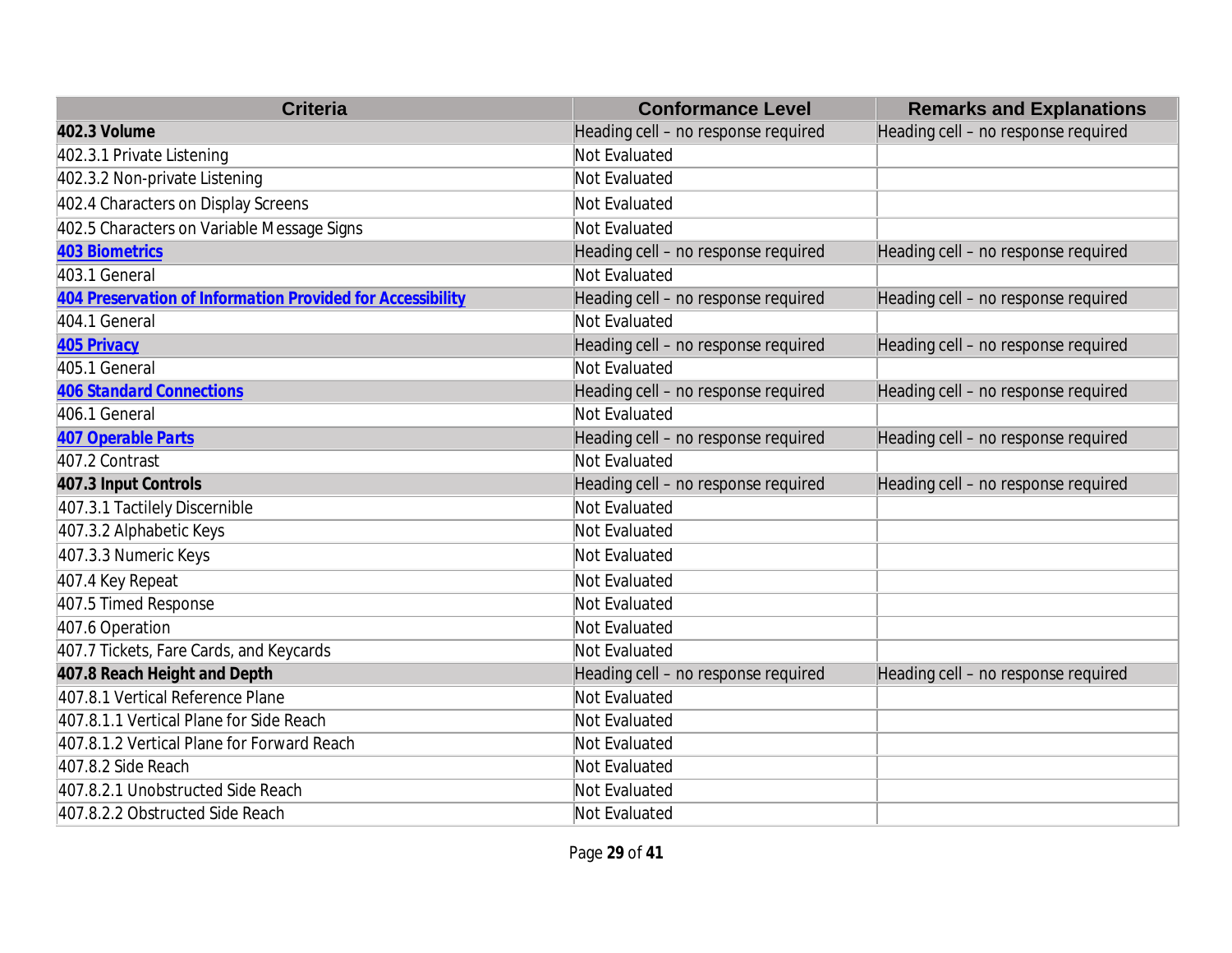| <b>Criteria</b>                                                           | <b>Conformance Level</b>            | <b>Remarks and Explanations</b>     |
|---------------------------------------------------------------------------|-------------------------------------|-------------------------------------|
| 407.8.3 Forward Reach                                                     | Not Evaluated                       |                                     |
| 407.8.3.1 Unobstructed Forward Reach                                      | Not Evaluated                       |                                     |
| 407.8.3.2 Obstructed Forward Reach                                        | Not Evaluated                       |                                     |
| 407.8.3.2.1 Operable Part Height for ICT with Obstructed Forward Reach    | Not Evaluated                       |                                     |
| 407.8.3.2.2 Knee and Toe Space under ICT with Obstructed Forward<br>Reach | Not Evaluated                       |                                     |
| <b>408 Display Screens</b>                                                | Heading cell - no response required | Heading cell - no response required |
| 408.2 Visibility                                                          | Not Evaluated                       |                                     |
| 408.3 Flashing                                                            | Not Evaluated                       |                                     |
| <b>409 Status Indicators</b>                                              | Heading cell - no response required | Heading cell - no response required |
| 409.1 General                                                             | Not Evaluated                       |                                     |
| 410 Color Coding                                                          | Heading cell - no response required | Heading cell - no response required |
| 410.1 General                                                             | Not Evaluated                       |                                     |
| 411 Audible Signals                                                       | Heading cell - no response required | Heading cell - no response required |
| 411.1 General                                                             | Not Evaluated                       |                                     |
| 412 ICT with Two-Way Voice Communication                                  | Heading cell - no response required | Heading cell - no response required |
| 412.2 Volume Gain                                                         | Heading cell - no response required | Heading cell - no response required |
| 412.2.1 Volume Gain for Wireline Telephones                               | Not Evaluated                       |                                     |
| 412.2.2 Volume Gain for Non-Wireline ICT                                  | Not Evaluated                       |                                     |
| 412.3 Interference Reduction and Magnetic Coupling                        | Heading cell - no response required | Heading cell - no response required |
| 412.3.1 Wireless Handsets                                                 | Not Evaluated                       |                                     |
| 412.3.2 Wireline Handsets                                                 | Not Evaluated                       |                                     |
| 412.4 Digital Encoding of Speech                                          | Not Evaluated                       |                                     |
| 412.5 Real-Time Text Functionality                                        | <b>Reserved for future</b>          | Reserved for future                 |
| 412.6 Caller ID                                                           | Not Evaluated                       |                                     |
| 412.7 Video Communication                                                 | Not Evaluated                       |                                     |
| 412.8 Legacy TTY Support                                                  | Heading cell - no response required | Heading cell - no response required |
| 412.8.1 TTY Connectability                                                | Not Evaluated                       |                                     |
| 412.8.2 Voice and Hearing Carry Over                                      | Not Evaluated                       |                                     |
| 412.8.3 Signal Compatibility                                              | Not Evaluated                       |                                     |
| 412.8.4 Voice Mail and Other Messaging Systems                            | Not Evaluated                       |                                     |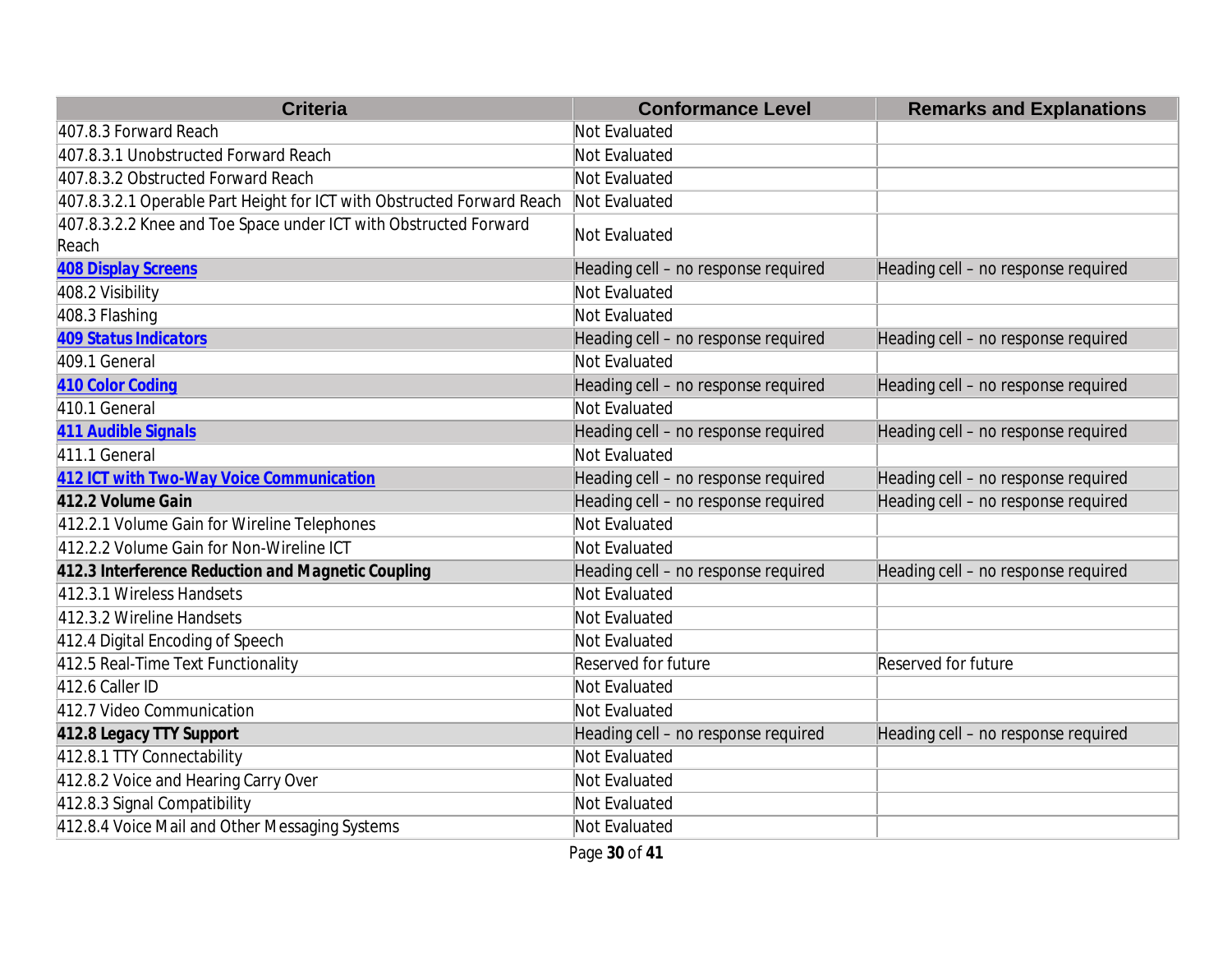| <b>Criteria</b>                                       | <b>Conformance Level</b>            | <b>Remarks and Explanations</b>     |
|-------------------------------------------------------|-------------------------------------|-------------------------------------|
| 413 Closed Caption Processing Technologies            | Heading cell - no response required | Heading cell - no response required |
| 413.1.1 Decoding and Display of Closed Captions       | Not Evaluated                       |                                     |
| 413.1.2 Pass-Through of Closed Caption Data           | Not Evaluated                       |                                     |
| 414 Audio Description Processing Technologies         | Heading cell - no response required | Heading cell - no response required |
| 414.1.1 Digital Television Tuners                     | Not Evaluated                       |                                     |
| 414.1.2 Other ICT                                     | Not Evaluated                       |                                     |
| 415 User Controls for Captions and Audio Descriptions | Heading cell - no response required | Heading cell - no response required |
| 415.1.1 Caption Controls                              | Not Evaluated                       |                                     |
| 415.1.2 Audio Description Controls                    | Not Evaluated                       |                                     |

# **Chapter 5: [Software](https://www.access-board.gov/guidelines-and-standards/communications-and-it/about-the-ict-refresh/final-rule/text-of-the-standards-and-guidelines#501-general)**

| <b>Criteria</b>                                 | <b>Conformance Level</b>            | <b>Remarks and Explanations</b>     |
|-------------------------------------------------|-------------------------------------|-------------------------------------|
| 501.1 Scope - Incorporation of WCAG 2.0 AA      | See WCAG 2.1 section                | See information in WCAG 2.x section |
| 502 Interoperability with Assistive Technology  | Heading cell - no response required | Heading cell - no response required |
| 502.2.1 User Control of Accessibility Features  | Not Evaluated                       |                                     |
| 502.2.2 No Disruption of Accessibility Features | Not Evaluated                       |                                     |
| 502.3 Accessibility Services                    | Heading cell - no response required | Heading cell - no response required |
| 502.3.1 Object Information                      | Not Evaluated                       |                                     |
| 502.3.2 Modification of Object Information      | Not Evaluated                       |                                     |
| 502.3.3 Row, Column, and Headers                | Not Evaluated                       |                                     |
| 502.3.4 Values                                  | Not Evaluated                       |                                     |
| 502.3.5 Modification of Values                  | Not Evaluated                       |                                     |
| 502.3.6 Label Relationships                     | Not Evaluated                       |                                     |
| 502.3.7 Hierarchical Relationships              | Not Evaluated                       |                                     |
| 502.3.8 Text                                    | Not Evaluated                       |                                     |
| 502.3.9 Modification of Text                    | Not Evaluated                       |                                     |
| 502.3.10 List of Actions                        | Not Evaluated                       |                                     |
| 502.3.11 Actions on Objects                     | Not Evaluated                       |                                     |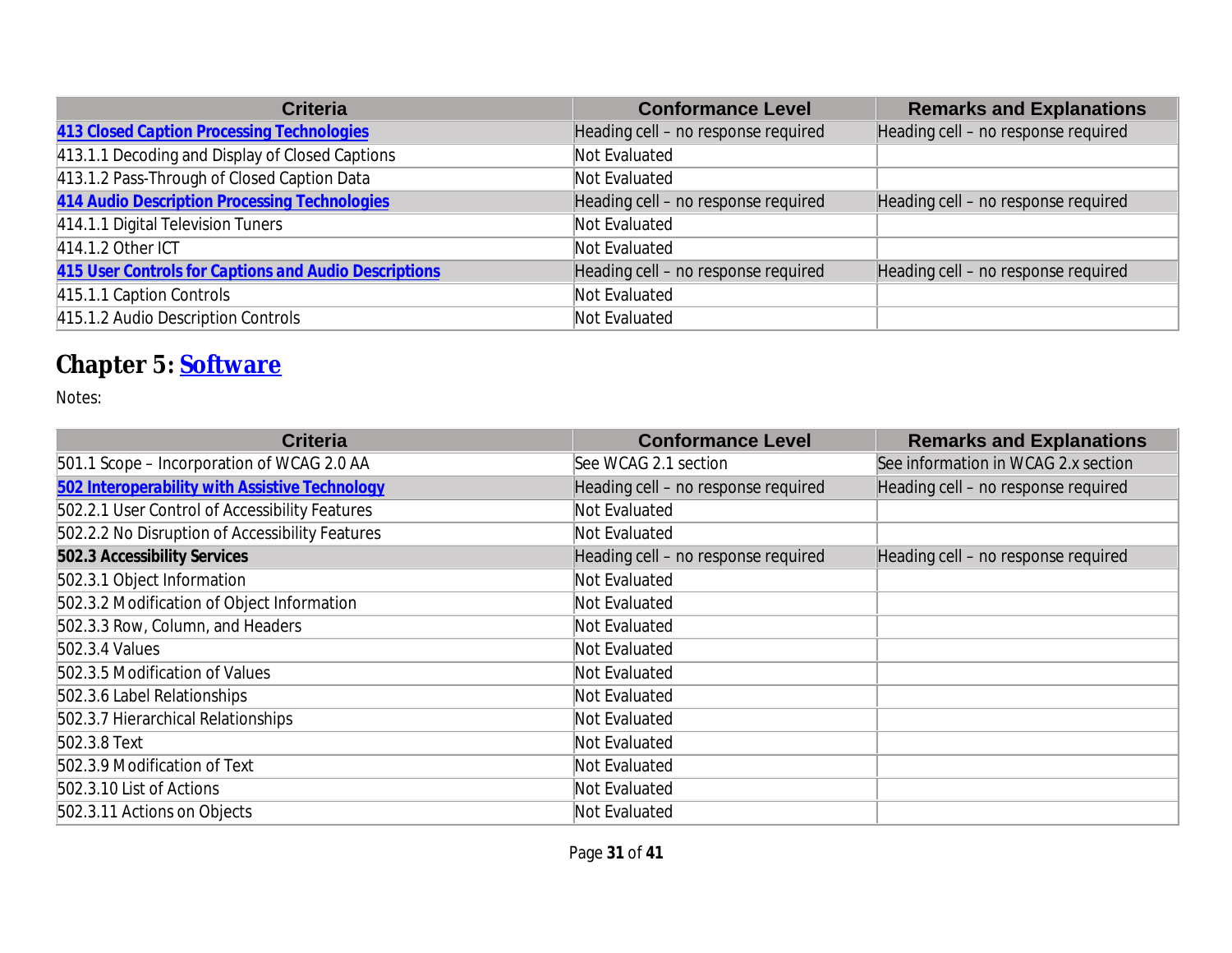| <b>Criteria</b>                                                          | <b>Conformance Level</b>            | <b>Remarks and Explanations</b>     |
|--------------------------------------------------------------------------|-------------------------------------|-------------------------------------|
| 502.3.12 Focus Cursor                                                    | Not Evaluated                       |                                     |
| 502.3.13 Modification of Focus Cursor                                    | Not Evaluated                       |                                     |
| 502.3.14 Event Notification                                              | Not Evaluated                       |                                     |
| 502.4 Platform Accessibility Features                                    | Not Evaluated                       |                                     |
| <b>503 Applications</b>                                                  | Heading cell - no response required | Heading cell - no response required |
| 503.2 User Preferences                                                   | Not Evaluated                       |                                     |
| 503.3 Alternative User Interfaces                                        | Not Evaluated                       |                                     |
| 503.4 User Controls for Captions and Audio Description                   | Heading cell - no response required | Heading cell - no response required |
| 503.4.1 Caption Controls                                                 | Not Evaluated                       |                                     |
| 503.4.2 Audio Description Controls                                       | Not Evaluated                       |                                     |
| <b>504 Authoring Tools</b>                                               | Heading cell - no response required | Heading cell - no response required |
| 504.2 Content Creation or Editing (if not authoring tool, enter "not     | See WCAG 2.1 section                | See information in WCAG 2.x section |
| applicable")                                                             |                                     |                                     |
| 504.2.1 Preservation of Information Provided for Accessibility in Format | Not Evaluated                       |                                     |
| Conversion                                                               |                                     |                                     |
| 504.2.2 PDF Export                                                       | Not Evaluated                       |                                     |
| 504.3 Prompts                                                            | Not Evaluated                       |                                     |
| 504.4 Templates                                                          | Not Evaluated                       |                                     |

# **Chapter 6: [Support Documentation and Services](https://www.access-board.gov/guidelines-and-standards/communications-and-it/about-the-ict-refresh/final-rule/text-of-the-standards-and-guidelines#601-general)**

| <b>Criteria</b>                                                  | <b>Conformance Level</b>            | <b>Remarks and Explanations</b>     |
|------------------------------------------------------------------|-------------------------------------|-------------------------------------|
| 601.1 Scope                                                      | Heading cell - no response required | Heading cell - no response required |
| <b>602 Support Documentation</b>                                 | Heading cell - no response required | Heading cell - no response required |
| 602.2 Accessibility and Compatibility Features                   | Not Evaluated                       |                                     |
| 602.3 Electronic Support Documentation                           | See WCAG 2.1 section                | See information in WCAG 2.x section |
| 602.4 Alternate Formats for Non-Electronic Support Documentation | Not Evaluated                       |                                     |
| <b>603 Support Services</b>                                      | Heading cell - no response required | Heading cell - no response required |
| 603.2 Information on Accessibility and Compatibility Features    | Not Evaluated                       |                                     |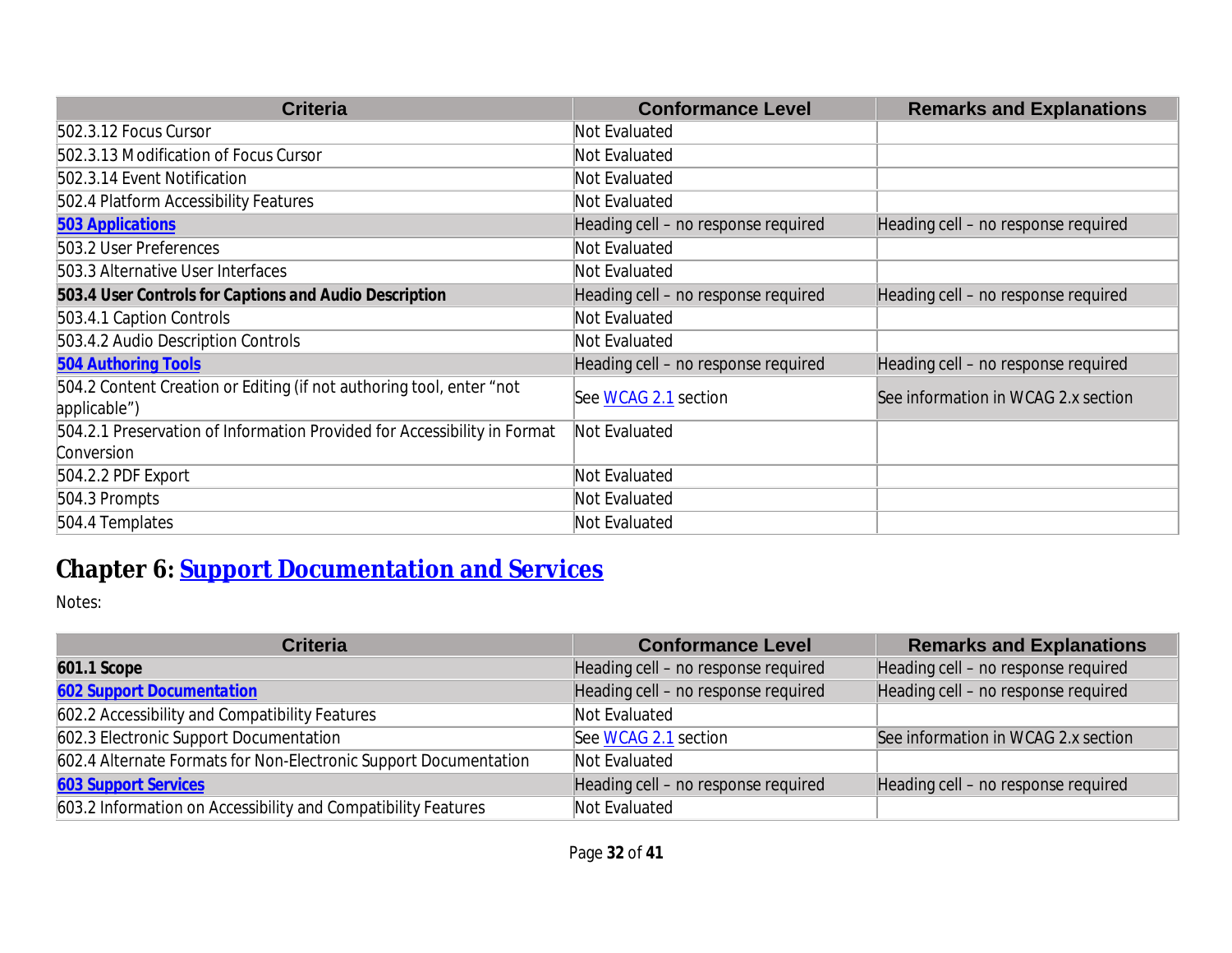| :riteria                                   | <b>Conformance Level</b> | <b>Remarks and Explanations</b> |
|--------------------------------------------|--------------------------|---------------------------------|
| 603.3 Accommodation of Communication Needs | Not Evaluated            |                                 |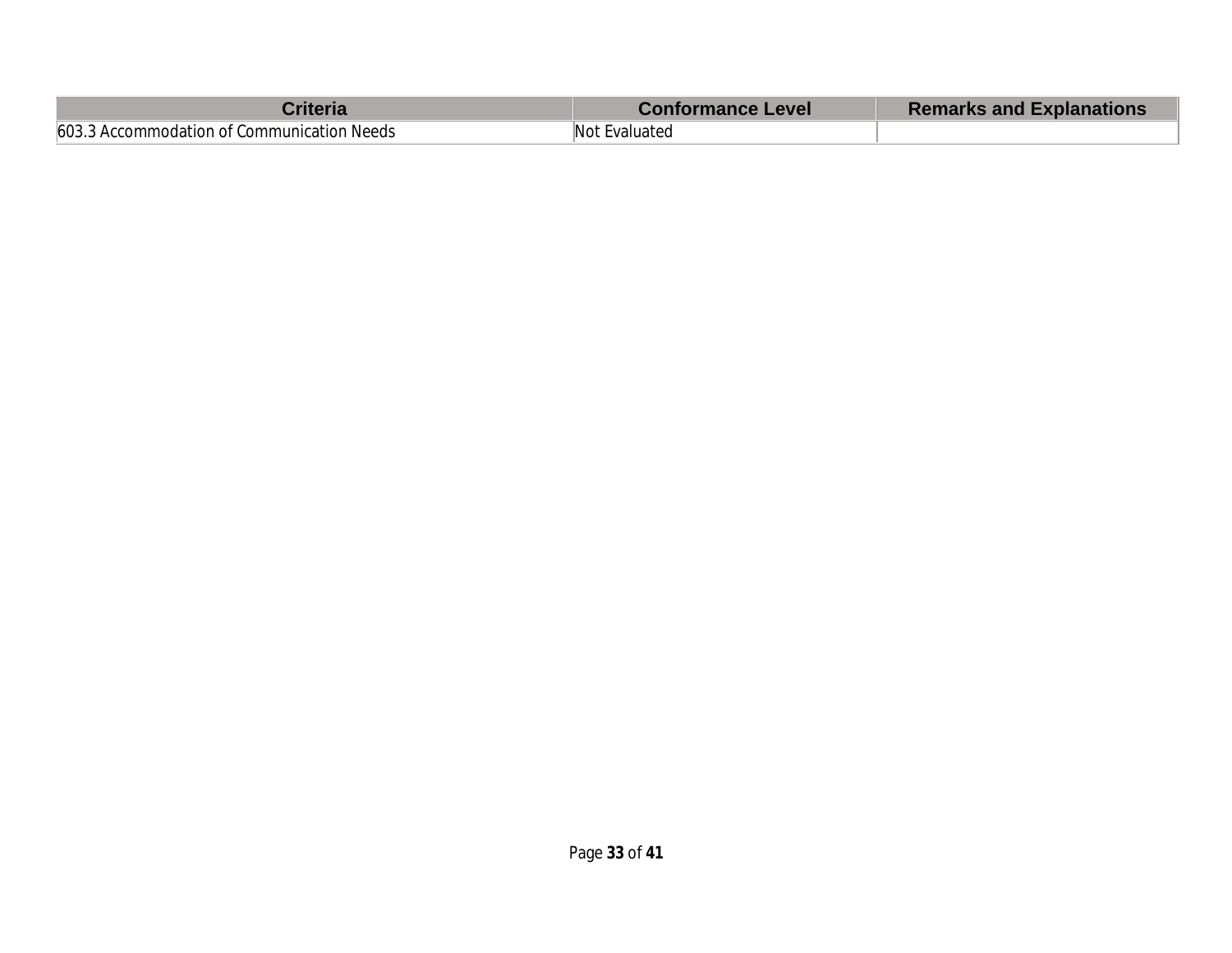# **EN 301 549 Report**

Notes: EN 301 549 report specific criteria not evaluated

#### **Chapter 4: [Functional Performance Statements](https://www.etsi.org/deliver/etsi_en/301500_301599/301549/03.01.01_60/en_301549v030101p.pdf#%5B%7B%22num%22%3A38%2C%22gen%22%3A0%7D%2C%7B%22name%22%3A%22XYZ%22%7D%2C54%2C747%2C0%5D) (FPS)**

Notes:

| <b>Criteria</b>                                           | <b>Conformance Level</b> | <b>Remarks and Explanations</b> |
|-----------------------------------------------------------|--------------------------|---------------------------------|
| 4.2.1 Usage without vision                                | Not Evaluated            |                                 |
| 4.2.2 Usage with limited vision                           | Not Evaluated            |                                 |
| 4.2.3 Usage without perception of colour                  | Not Evaluated            |                                 |
| 4.2.4 Usage without hearing                               | Not Evaluated            |                                 |
| 4.2.5 Usage with limited hearing                          | Not Evaluated            |                                 |
| 4.2.6 Usage with no or limited vocal capability           | Not Evaluated            |                                 |
| 4.2.7 Usage with limited manipulation or strength         | Not Evaluated            |                                 |
| 4.2.8 Usage with limited reach                            | Not Evaluated            |                                 |
| 4.2.9 Minimize photosensitive seizure triggers            | Not Evaluated            |                                 |
| 4.2.10 Usage with limited cognition, language or learning | Not Evaluated            |                                 |
| 4.2.11 Privacy                                            | Not Evaluated            |                                 |

# **Chapter [5: Generic Requirements](https://www.etsi.org/deliver/etsi_en/301500_301599/301549/03.01.01_60/en_301549v030101p.pdf#%5B%7B%22num%22%3A45%2C%22gen%22%3A0%7D%2C%7B%22name%22%3A%22XYZ%22%7D%2C54%2C747%2C0%5D)**

| <b>Criteria</b>              | <b>Conformance Level</b>            | <b>Remarks and Explanations</b>        |
|------------------------------|-------------------------------------|----------------------------------------|
| 5.1 Closed functionality     | Heading cell - no response required | Heading cell - no response required    |
| 5.1.2 General                | Heading cell - no response required | Heading cell - no response required    |
| 5.1.2.1 Closed functionality | See 5.2 through 13                  | See information in 5.2 through 13      |
| 5.1.2.2 Assistive technology | See 5.1.3 through 5.1.6             | See information in 5.1.3 through 5.1.6 |
| 5.1.3 Non-visual access      | Heading cell - no response required | Heading cell - no response required    |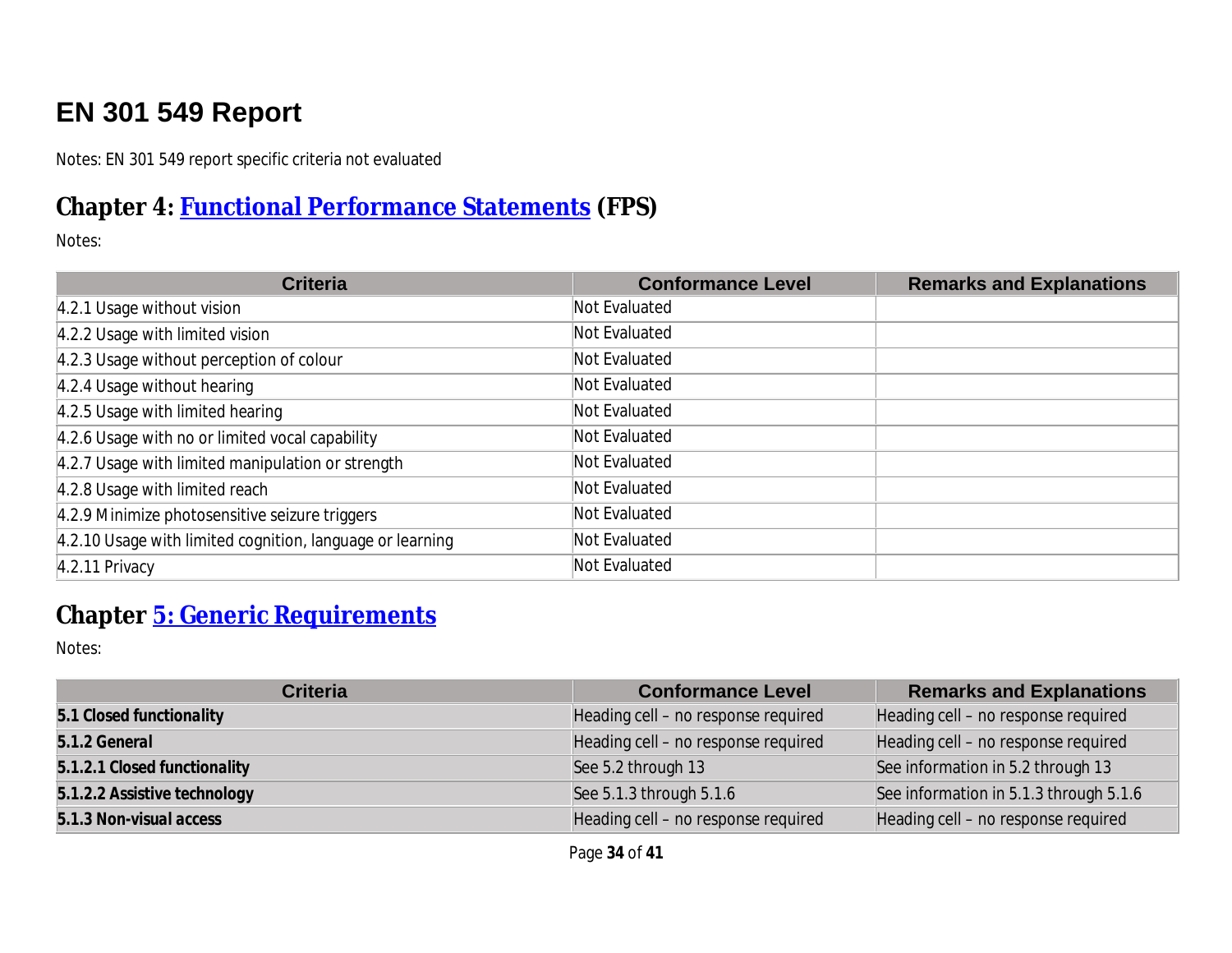| <b>Criteria</b>                                                 | <b>Conformance Level</b>            | <b>Remarks and Explanations</b>             |
|-----------------------------------------------------------------|-------------------------------------|---------------------------------------------|
| 5.1.3.1 Audio output of visual information                      | Not Evaluated                       |                                             |
| 5.1.3.2 Auditory output delivery including speech               | Not Evaluated                       |                                             |
| 5.1.3.3 Auditory output correlation                             | Not Evaluated                       |                                             |
| 5.1.3.4 Speech output user control                              | Not Evaluated                       |                                             |
| 5.1.3.5 Speech output automatic interruption                    | Not Evaluated                       |                                             |
| 5.1.3.6 Speech output for non-text content                      | Not Evaluated                       |                                             |
| 5.1.3.7 Speech output for video information                     | Not Evaluated                       |                                             |
| 5.1.3.8 Masked entry                                            | Not Evaluated                       |                                             |
| 5.1.3.9 Private access to personal data                         | Not Evaluated                       |                                             |
| 5.1.3.10 Non-interfering audio output                           | Not Evaluated                       |                                             |
| 5.1.3.11 Private listening volume                               | Not Evaluated                       |                                             |
| 5.1.3.12 Speaker volume                                         | Not Evaluated                       |                                             |
| 5.1.3.13 Volume reset                                           | Not Evaluated                       |                                             |
| 5.1.3.14 Spoken languages                                       | Not Evaluated                       |                                             |
| 5.1.3.15 Non-visual error identification                        | Not Evaluated                       |                                             |
| 5.1.3.16 Receipts, tickets, and transactional outputs           | Not Evaluated                       |                                             |
| 5.1.4 Functionality closed to text enlargement                  | Not Evaluated                       |                                             |
| 5.1.5 Visual output for auditory information                    | Not Evaluated                       |                                             |
| 5.1.6 Operation without keyboard interface                      | Heading cell - no response required | Heading cell - no response required         |
| 5.1.6.1 Closed functionality                                    | See 5.1.3.1 through 5.1.3.16        | See information in 5.1.3.1 through 5.1.3.16 |
| 5.1.6.2 Input focus                                             | Not Evaluated                       |                                             |
| 5.1.7 Access without speech                                     | Not Evaluated                       |                                             |
| 5.2 Activation of accessibility features                        | Not Evaluated                       |                                             |
| 5.3 Biometrics                                                  | Not Evaluated                       |                                             |
| 5.4 Preservation of accessibility information during conversion | Not Evaluated                       |                                             |
| 5.5 Operable parts                                              | Heading cell - no response required | Heading cell - no response required         |
| 5.5.1 Means of operation                                        | Not Evaluated                       |                                             |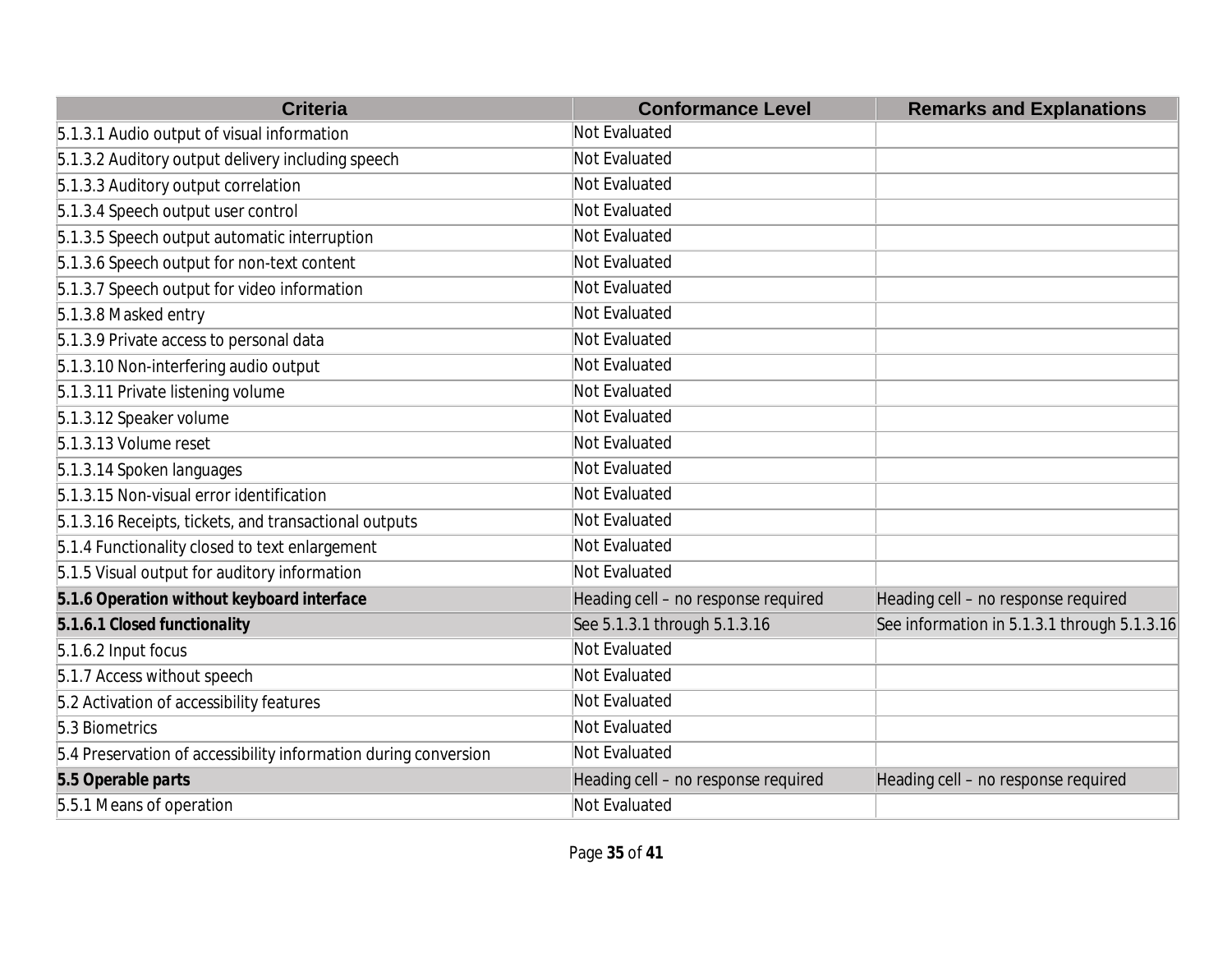| <b>Criteria</b>                     | <b>Conformance Level</b>            | <b>Remarks and Explanations</b>     |
|-------------------------------------|-------------------------------------|-------------------------------------|
| 5.5.2 Operable parts discernibility | Not Evaluated                       |                                     |
| 5.6 Locking or toggle controls      | Heading cell - no response required | Heading cell - no response required |
| 5.6.1 Tactile or auditory status    | Not Evaluated                       |                                     |
| 5.6.2 Visual status                 | Not Evaluated                       |                                     |
| 5.7 Key repeat                      | Not Evaluated                       |                                     |
| 5.8 Double-strike key acceptance    | Not Evaluated                       |                                     |
| 5.9 Simultaneous user actions       | Not Evaluated                       |                                     |

# **Chapter [6: ICT with Two-Way Voice Communication](https://www.etsi.org/deliver/etsi_en/301500_301599/301549/03.01.01_60/en_301549v030101p.pdf#%5B%7B%22num%22%3A60%2C%22gen%22%3A0%7D%2C%7B%22name%22%3A%22XYZ%22%7D%2C54%2C747%2C0%5D)**

| <b>Criteria</b>                                                  | <b>Conformance Level</b>            | <b>Remarks and Explanations</b>     |
|------------------------------------------------------------------|-------------------------------------|-------------------------------------|
| 6.1 Audio bandwidth for speech                                   | Not Evaluated                       |                                     |
| 6.2 Real-time text (RTT) functionality                           | Heading cell - no response required | Heading cell - no response required |
| 6.2.1.1 RTT communication                                        | Not Evaluated                       |                                     |
| 6.2.1.2 Concurrent voice and text                                | Not Evaluated                       |                                     |
| 6.2.2.1 Visually distinguishable display                         | Not Evaluated                       |                                     |
| 6.2.2.2 Programmatically determinable send and receive direction | Not Evaluated                       |                                     |
| 6.2.2.3 Speaker identification                                   | Not Evaluated                       |                                     |
| 6.2.2.4 Visual indicator of Audio with RTT                       | Not Evaluated                       |                                     |
| 6.2.3 Interoperability                                           | Not Evaluated                       |                                     |
| 6.2.4 RTT responsiveness                                         | Not Evaluated                       |                                     |
| 6.3 Caller ID                                                    | Not Evaluated                       |                                     |
| 6.4 Alternatives to voice-based services                         | Not Evaluated                       |                                     |
| 6.5 Video communication                                          | Heading cell - no response required | Heading cell - no response required |
| 6.5.1 General (informative)                                      | Heading cell - no response required | Heading cell - no response required |
| 6.5.2 Resolution                                                 | Not Evaluated                       |                                     |
| 6.5.3 Frame rate                                                 | Not Evaluated                       |                                     |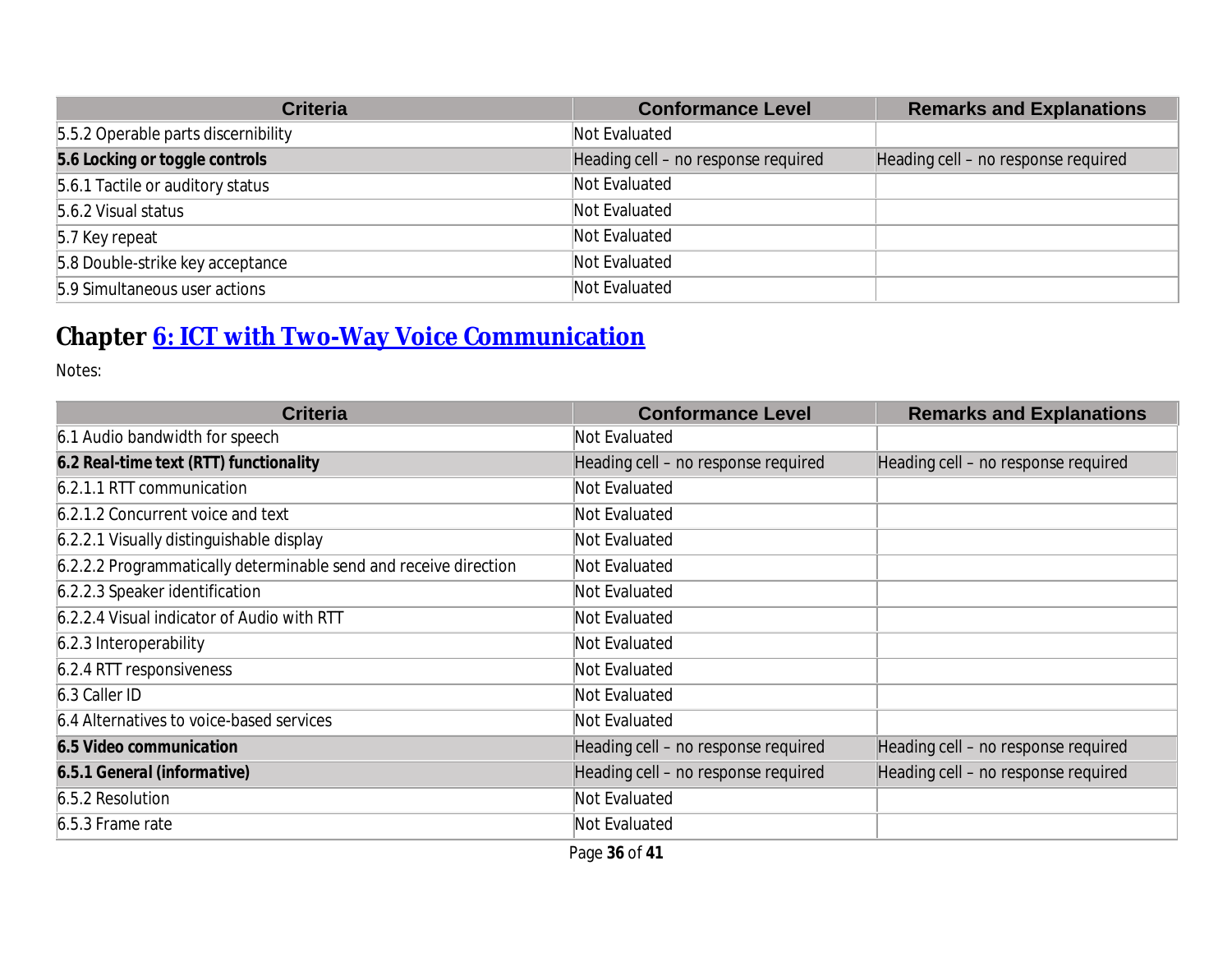| <b>Criteria</b>                                                       | <b>Conformance Level</b>        | <b>Remarks and Explanations</b> |
|-----------------------------------------------------------------------|---------------------------------|---------------------------------|
| 6.5.4 Synchronization between audio and video                         | Not Evaluated                   |                                 |
| 6.5.5 Visual indicator of audio with video                            | Not Evaluated                   |                                 |
| 6.5.6 Speaker identification with video (sign language) communication | Not Evaluated                   |                                 |
| 6.6 Alternatives to video-based services (advisory only)              | Advisory – no response required | Advisory – no response required |

# **Chapter [7: ICT with Video Capabilities](https://www.etsi.org/deliver/etsi_en/301500_301599/301549/03.01.01_60/en_301549v030101p.pdf#%5B%7B%22num%22%3A70%2C%22gen%22%3A0%7D%2C%7B%22name%22%3A%22XYZ%22%7D%2C54%2C747%2C0%5D)**

Notes:

| <b>Criteria</b>                                      | <b>Conformance Level</b>            | <b>Remarks and Explanations</b>     |
|------------------------------------------------------|-------------------------------------|-------------------------------------|
| 7.1 Caption processing technology                    | Heading cell - no response required | Heading cell - no response required |
| 7.1.1 Captioning playback                            | Not Evaluated                       |                                     |
| 7.1.2 Captioning synchronization                     | Not Evaluated                       |                                     |
| 7.1.3 Preservation of captioning                     | Not Evaluated                       |                                     |
| 7.1.4 Captions characteristics                       | Not Evaluated                       |                                     |
| 7.1.5 Spoken subtitles                               | Not Evaluated                       |                                     |
| 7.2.1 Audio description playback                     | Not Evaluated                       |                                     |
| 7.2.2 Audio description synchronization              | Not Evaluated                       |                                     |
| 7.2.3 Preservation of audio description              | Not Evaluated                       |                                     |
| 7.3 User controls for captions and audio description | Not Evaluated                       |                                     |

# **Chapter [8: Hardware](https://www.etsi.org/deliver/etsi_en/301500_301599/301549/03.01.01_60/en_301549v030101p.pdf#%5B%7B%22num%22%3A74%2C%22gen%22%3A0%7D%2C%7B%22name%22%3A%22XYZ%22%7D%2C54%2C747%2C0%5D)**

| <b>Criteria</b>                          | <b>Conformance Level</b>            | <b>Remarks and Explanations</b>     |
|------------------------------------------|-------------------------------------|-------------------------------------|
| 8.1.1 Generic requirements               | Heading cell – no response required | Heading cell – no response required |
| 8.1.2 Standard connections               | Not Evaluated                       |                                     |
| $8.1.3$ Colour                           | Not Evaluated                       |                                     |
| 8.2 Hardware products with speech output | Heading cell – no response required | Heading cell – no response required |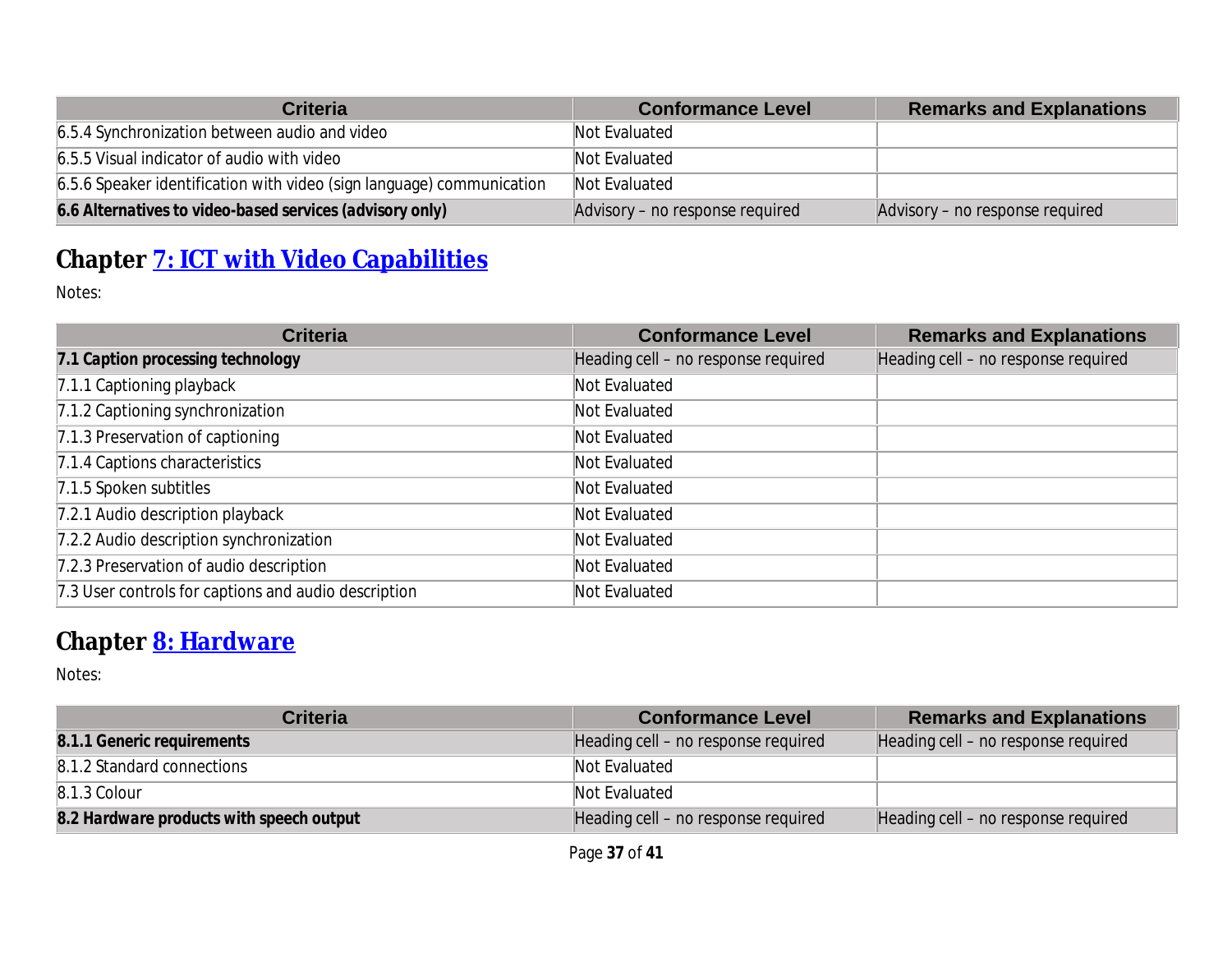| <b>Criteria</b>                                  | <b>Conformance Level</b>            | <b>Remarks and Explanations</b>     |
|--------------------------------------------------|-------------------------------------|-------------------------------------|
| 8.2.1.1 Speech volume range                      | Not Evaluated                       |                                     |
| 8.2.1.2 Incremental volume control               | Not Evaluated                       |                                     |
| 8.2.2.1 Fixed-line devices                       | Not Evaluated                       |                                     |
| 8.2.2.2 Wireless communication devices           | Not Evaluated                       |                                     |
| 8.3 Stationary ICT                               | Heading cell - no response required | Heading cell - no response required |
| 8.3.2.1 Unobstructed high forward reach          | Not Evaluated                       |                                     |
| 8.3.2.2 Unobstructed low forward reach           | Not Evaluated                       |                                     |
| 8.3.2.3.1 Clear space                            | Not Evaluated                       |                                     |
| $8.3.2.3.2$ Obstructed (< 510 mm) forward reach  | Not Evaluated                       |                                     |
| $8.3.2.3.3$ Obstructed (< 635 mm) forward reach  | Not Evaluated                       |                                     |
| 8.3.2.4 Knee and toe clearance width             | Not Evaluated                       |                                     |
| 8.3.2.5 Toe clearance                            | <b>Not Evaluated</b>                |                                     |
| 8.3.2.6 Knee clearance                           | Not Evaluated                       |                                     |
| 8.3.3.1 Unobstructed high side reach             | Not Evaluated                       |                                     |
| 8.3.3.2 Unobstructed low side reach              | <b>Not Evaluated</b>                |                                     |
| 8.3.3.3.1 Obstructed ( $\leq$ 255 mm) side reach | Not Evaluated                       |                                     |
| 8.3.3.3.2 Obstructed ( $\leq 610$ mm) side reach | Not Evaluated                       |                                     |
| 8.3.4.1 Change in level                          | Not Evaluated                       |                                     |
| 8.3.4.2 Clear floor or ground space              | Not Evaluated                       |                                     |
| 8.3.4.3.2 Forward approach                       | Not Evaluated                       |                                     |
| 8.3.4.3.3 Parallel approach                      | Not Evaluated                       |                                     |
| 8.3.5 Visibility                                 | Not Evaluated                       |                                     |
| 8.3.6 Installation instructions                  | Not Evaluated                       |                                     |
| 8.4 Mechanically Operable parts                  | Heading cell - no response required | Heading cell - no response required |
| 8.4.1 Numeric keys                               | Not Evaluated                       |                                     |
| 8.4.2.1 Means of operation of mechanical parts   | Not Evaluated                       |                                     |
| 8.4.2.2 Force of operation of mechanical parts   | Not Evaluated                       |                                     |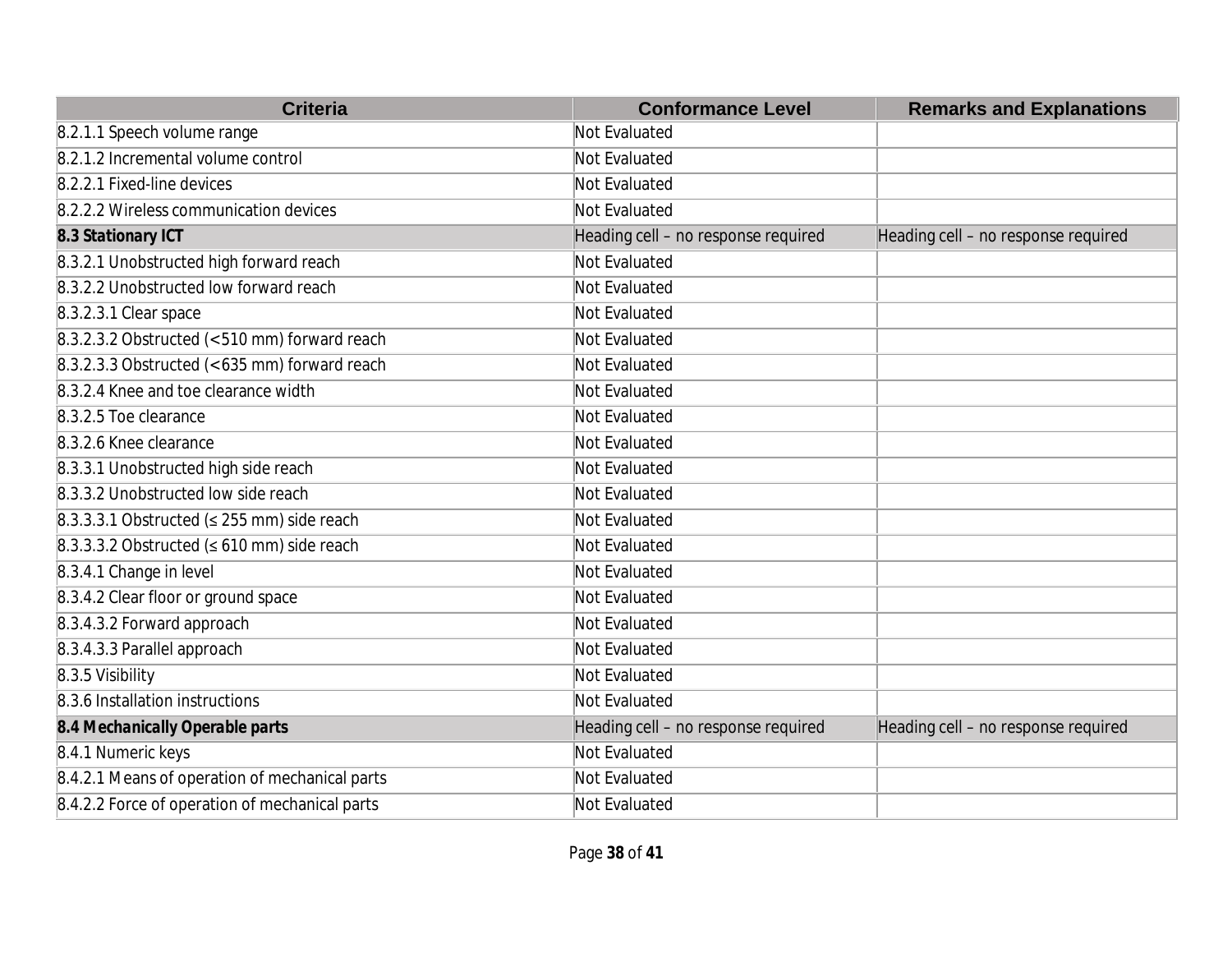| <b>Criteria</b>                       | <b>Conformance Level</b> | <b>Remarks and Explanations</b> |
|---------------------------------------|--------------------------|---------------------------------|
| 8.4.3 Keys, tickets and fare cards    | Not Evaluated            |                                 |
| 8.5 Tactile indication of speech mode | Not Evaluated            |                                 |

# **Chapter [9: Web](https://www.etsi.org/deliver/etsi_en/301500_301599/301549/03.01.01_60/en_301549v030101p.pdf#%5B%7B%22num%22%3A113%2C%22gen%22%3A0%7D%2C%7B%22name%22%3A%22XYZ%22%7D%2C54%2C747%2C0%5D)** *(see [WCAG 2.x](#page-1-0) section)*

Notes:

# **Chapter [10: Non-Web Software](https://www.etsi.org/deliver/etsi_en/301500_301599/301549/03.01.01_60/en_301549v030101p.pdf#%5B%7B%22num%22%3A127%2C%22gen%22%3A0%7D%2C%7B%22name%22%3A%22XYZ%22%7D%2C54%2C747%2C0%5D)**

Notes:

| <b>Criteria</b>               | <b>Conformance Level</b>            | <b>Remarks and Explanations</b>     |
|-------------------------------|-------------------------------------|-------------------------------------|
| 10.0 General (informative)    | Heading cell – no response required | Heading cell – no response required |
| $10.1.1.1$ through 10.4.1.3   | See WCAG 2.1 section                | See information in WCAG 2.x section |
| 10.5 Caption positioning      | Not Evaluated                       |                                     |
| 10.6 Audio description timing | Not Evaluated                       |                                     |

#### **Chapter [11: Software](https://www.etsi.org/deliver/etsi_en/301500_301599/301549/03.01.01_60/en_301549v030101p.pdf#%5B%7B%22num%22%3A149%2C%22gen%22%3A0%7D%2C%7B%22name%22%3A%22XYZ%22%7D%2C54%2C747%2C0%5D)**

| <b>Criteria</b>                                                                                                               | <b>Conformance Level</b>            | <b>Remarks and Explanations</b>                  |
|-------------------------------------------------------------------------------------------------------------------------------|-------------------------------------|--------------------------------------------------|
| 11.0 General (informative)                                                                                                    | Heading cell - no response required | Heading cell - no response required              |
| 11.1.1.1 through 11.4.1.3                                                                                                     | See WCAG 2.1 section                | See information in WCAG 2.x section              |
| 11.5 Interoperability with assistive technology                                                                               | Heading cell - no response required | Heading cell - no response required              |
| 11.5.1 Closed functionality                                                                                                   | Heading cell - no response required | Heading cell - no response required              |
| 11.5.2 Accessibility services                                                                                                 | Heading cell - no response required | Heading cell - no response required              |
| 11.5.2.1 Platform accessibility service support for software that provides See 11.5.2.5 through 11.5.2.17<br>a user interface |                                     | See information in 11.5.2.5 through<br>11.5.2.17 |
| 11.5.2.2 Platform accessibility service support for assistive technologies See 11.5.2.5 through 11.5.2.17                     |                                     | See information in 11.5.2.5 through<br>11.5.2.17 |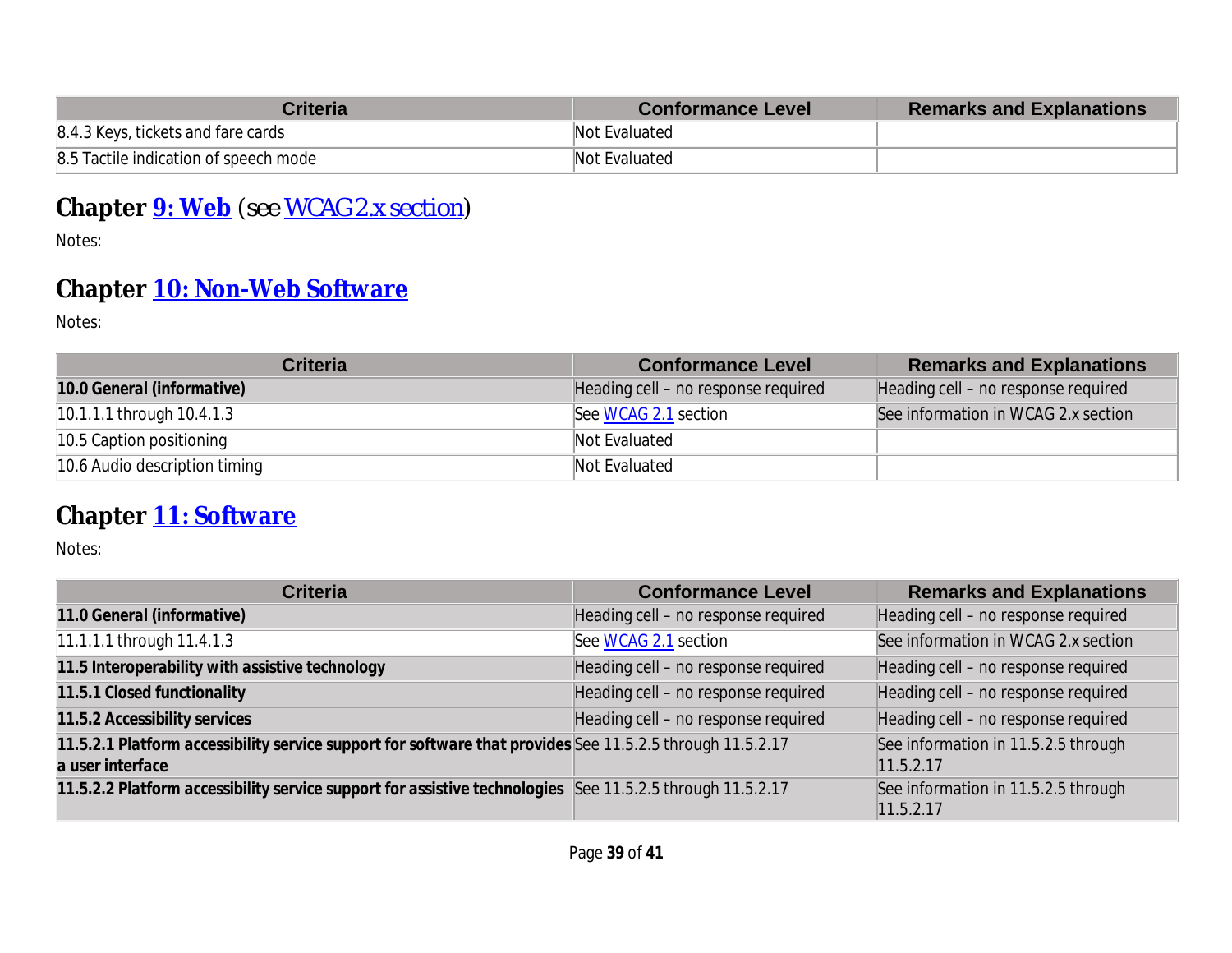| <b>Criteria</b>                                                     | <b>Conformance Level</b>                                                   | <b>Remarks and Explanations</b>     |
|---------------------------------------------------------------------|----------------------------------------------------------------------------|-------------------------------------|
| 11.5.2.3 Use of accessibility services                              | Not Evaluated                                                              |                                     |
| 11.5.2.4 Assistive technology                                       | Not Evaluated                                                              |                                     |
| 11.5.2.5 Object information                                         | Not Evaluated                                                              |                                     |
| 11.5.2.6 Row, column, and headers                                   | Not Evaluated                                                              |                                     |
| 11.5.2.7 Values                                                     | Not Evaluated                                                              |                                     |
| 11.5.2.8 Label relationships                                        | Not Evaluated                                                              |                                     |
| 11.5.2.9 Parent-child relationships                                 | Not Evaluated                                                              |                                     |
| 11.5.2.10 Text                                                      | Not Evaluated                                                              |                                     |
| 11.5.2.11 List of available actions                                 | Not Evaluated                                                              |                                     |
| 11.5.2.12 Execution of available actions                            | Not Evaluated                                                              |                                     |
| 11.5.2.13 Tracking of focus and selection attributes                | Not Evaluated                                                              |                                     |
| 11.5.2.14 Modification of focus and selection attributes            | Not Evaluated                                                              |                                     |
| 11.5.2.15 Change notification                                       | Not Evaluated                                                              |                                     |
| 11.5.2.16 Modifications of states and properties                    | Not Evaluated                                                              |                                     |
| 11.5.2.17 Modifications of values and text                          | Not Evaluated                                                              |                                     |
| 11.6 Documented accessibility usage                                 | Heading cell - no response required                                        | Heading cell - no response required |
| 11.6.1 User control of accessibility features                       | Not Evaluated                                                              |                                     |
| 11.6.2 No disruption of accessibility features                      | Not Evaluated                                                              |                                     |
| 11.7 User preferences                                               | Not Evaluated                                                              |                                     |
| 11.8 Authoring tools                                                | Heading cell - no response required                                        | Heading cell - no response required |
| 11.8.1 Content technology                                           | Heading cell - no response required                                        | Heading cell - no response required |
| 11.8.2 Accessible content creation                                  | See WCAG 2.1 section<br>(If not authoring tool, enter "Not<br>Applicable") | See information in WCAG 2.x section |
| 11.8.3 Preservation of accessibility information in transformations | Not Evaluated                                                              |                                     |
| 11.8.4 Repair assistance                                            | Not Evaluated                                                              |                                     |
| 11.8.5 Templates                                                    | Not Evaluated                                                              |                                     |